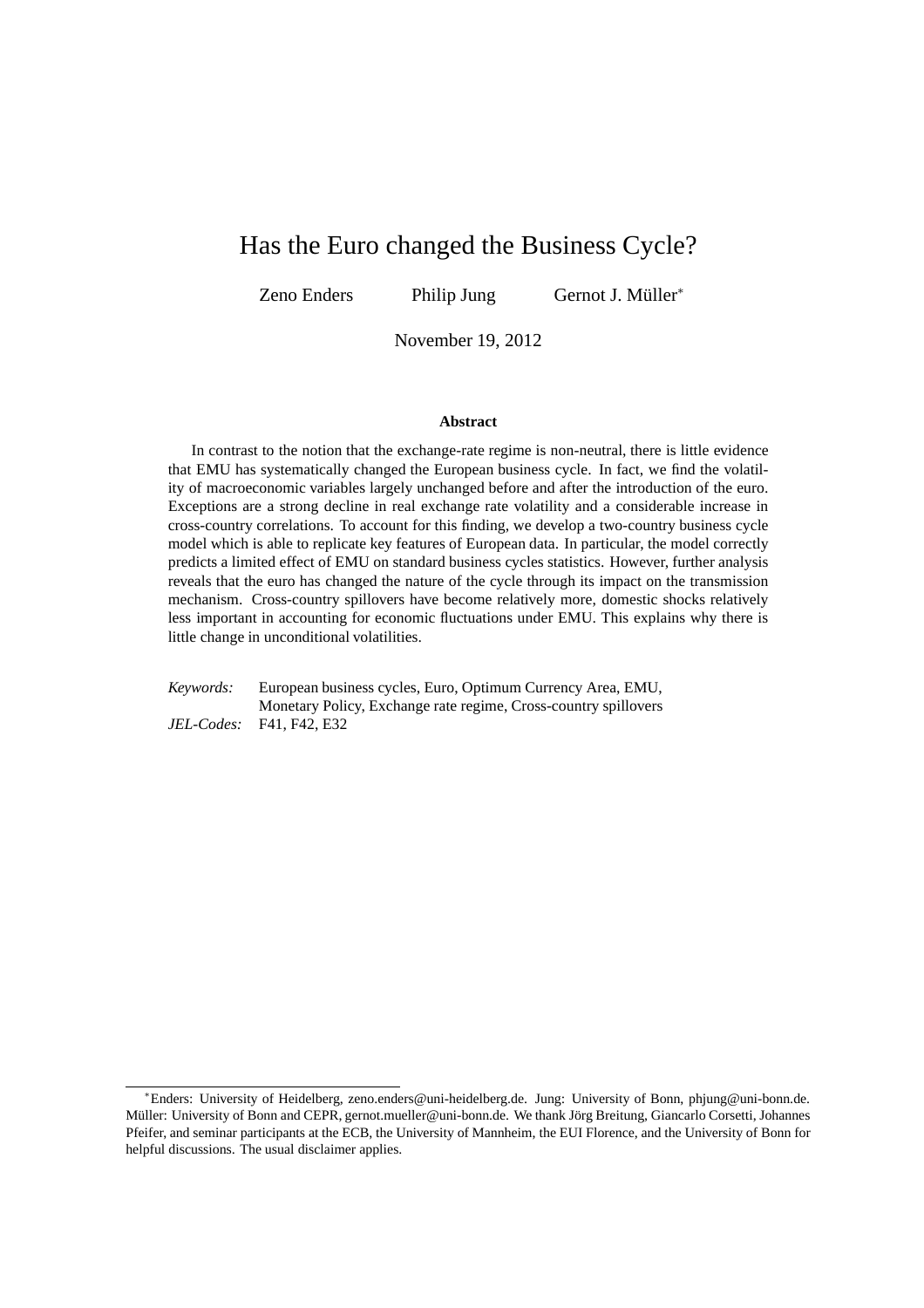# **1 Introduction**

In January 1999 eleven European countries adopted the euro as a common currency and delegated monetary policy to the European Central Bank. Theory suggests that the creation of the European Monetary Union (EMU) may alter European business cycles profoundly. Most importantly, the lack of exchange rate flexibility impairs macroeconomic adjustment in the face of asymmetric shocks if prices are sticky (Friedman 1953). This is the maintained hypothesis of the theory of optimum currency areas which balances foregone stabilization under a common currency with gains in transparency and lower transaction costs (Mundell 1961, McKinnon 1963, and Kenen 1969).

Yet a number of recent time-series studies find it difficult to identify a "euro effect" in European business cycles. Examples include Canova et al. (2007), Del Negro and Otrok (2008), Giannone et al. (2009), and Canova et al. (2012).<sup>1</sup> Taking up the issue within a two-country business cycle model, we are able to resolve the apparent conflict between the received wisdom suggesting a euro effect and the lack of evidence thereof.<sup>2</sup> Specifically, we find that cross-country spillovers of countryspecific shocks increase strongly within a currency union, that is, countries become more exposed to economic fluctuations originating in other countries of the union. At the same time, the effects of domestic shocks on the economy become relatively less important, such that the unconditional volatility of macroeconomic aggregates remains fairly unchanged.

Central to our analysis is a carefully calibrated model of the euro area which is able to capture the key features of European business cycles before and after the introduction of the euro. Our analysis proceeds in two steps. First, we compute a number of business cycle statistics on the basis of samples which contain quarterly data for nine European countries for the period up to 1996 (PreEMU sample) and for the period since 1999 (EMU sample). As a control group we also consider time-series data for non EMU-countries. Comparing results for both samples, we find 1) the volatility of macroeconomic variables largely unchanged, except for 2) a significant decline in real exchange rate volatility; and 3) a significant increase in the cross-country correlation of output and other macroeconomic aggregates. Importantly, we observe an increased comovement outside EMU only if we include data after 2007. These findings are subject to the caveat that longer-term developments triggered by the euro may not yet be manifest in the data.<sup>3</sup> It is reassuring, however, that our findings mirror those for the period

<sup>&</sup>lt;sup>1</sup>Gerlach and Hoffmann (2008), in contrast, report significant changes in various measures of business cycle comovement. Artis and Zhang (1997) perform an early analysis of the implications of the European exchange rate mechanism for business cycles correlations.

<sup>&</sup>lt;sup>2</sup>In contrast to related studies by Collard and Dellas (2002), Kollmann (2004), and Faia (2007) our focus is on the ability of a two-country business cycle model to account for European business cycles before and under EMU. Moreover, we aim at isolating the euro effect in historical time-series data. Our approach is thus similar to Kollmann (2005), who explores the ability of a business cycle model to account for business cycle statistics pertaining to the period before and after the end of the Bretton-Woods system. Relative to his model, our model features a number of additional frictions and is thus able to capture better the international co-movement of economic aggregates.

<sup>&</sup>lt;sup>3</sup>For instance, the euro may, by stimulating trade integration at the inter- and intraindustry level, affect the extent of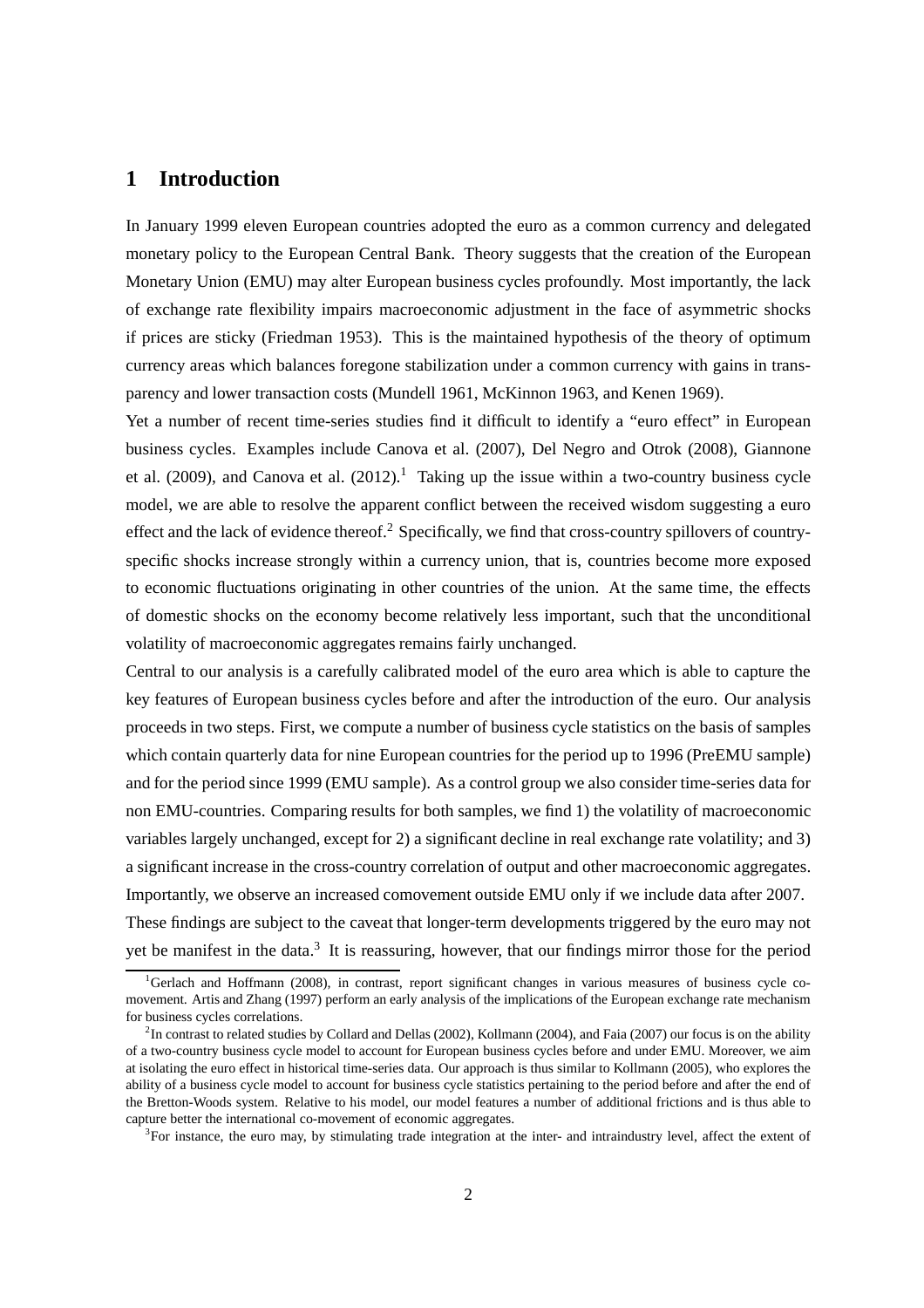when the Bretton-Woods system has been abandoned in favor of a system of floating exchange rates. In an influential study, Mussa (1986) documented a dramatic rise in real exchange rate volatility in OECD countries in the period after 1973. Baxter and Stockman (1989) provide a more comprehensive analysis of the data and find, in addition, evidence suggesting a decline in the cross-country correlations of economic activity. Importantly, they also find that macroeconomic time series display quite similar volatilities under and after the Bretton-Woods system of fixed exchange rates (see also Flood and Rose 1995).<sup>4</sup>

In a second step, we develop a two-country general equilibrium model that allows us to isolate the role of specific factors, such as changes in policy, the exchange rate regime, and the exogenous shock structure in accounting for this outcome. The two-country structure draws on Chari et al. (2002), but also distinguishes between the production of traded and non-traded goods in order to better capture the comovement of macroeconomic aggregates across countries (Stockman and Tesar 1995). As unemployment fluctuations are a major concern regarding business cycle fluctuations in Europe, our model features a non-Walrasian labor market along the lines of Mortensen and Pissarides (1994). We assume that price setting is constrained by the Calvo mechanism and that prices are sticky in the buyer's currency. All model features are fairly standard. To our knowledge, however, no attempt has been made to calibrate such a model to specific characteristics of European economies before and after the introduction of the euro.

To calibrate the two-country model we use data up to 2007 for Germany and an aggregate of the remaining EMU countries. We disregard post-2007 data in this step of the analysis, as the model is not meant to provide a full-fledged account of the global financial crisis. We distinguish a PreEMU and an EMU scenario by allowing fiscal and monetary policy rules to differ according to our own estimates. We also estimate time-invariant exogenous processes for technology in traded and non-traded goods sectors, and shocks that drive a wedge in the uncovered interest rate parity condition (Kollmann 2002). These shocks are meant to capture volatility which emerges in the foreign exchange market unrelated to changes in fundamentals. Hence, we assume them to occur only under the PreEMU scenario. Overall, we find that the model is able to capture important aspects of the data both for the PreEMU sample and the EMU sample. Moreover, we show that the model also accounts for key features of post-2007 data regarding the international comovement of business cycles.

A number of interesting findings emerge from analyzing the transmission mechanism implied by the calibrated model. First, the absence of non-fundamental exchange rate shocks under EMU allows us to match quantitatively the decline in real exchange rate volatility. This is noteworthy, as our

specialization across countries and hence business cycle synchronization in the long-run, see Krugman (1993).

<sup>4</sup>Duarte (2003) and Monacelli (2004) have stressed the potential role of of limited exchange rate pass-through to account for the observations by Mussa and Baxter-Stockman. Note that this explanation has potentially important policy implications: if pass-through is limited, exchange rates fail to operate as automatic stabilizers thereby undermining the case for flexible exchange rates (Devereux and Engel 2003 and Corsetti 2008).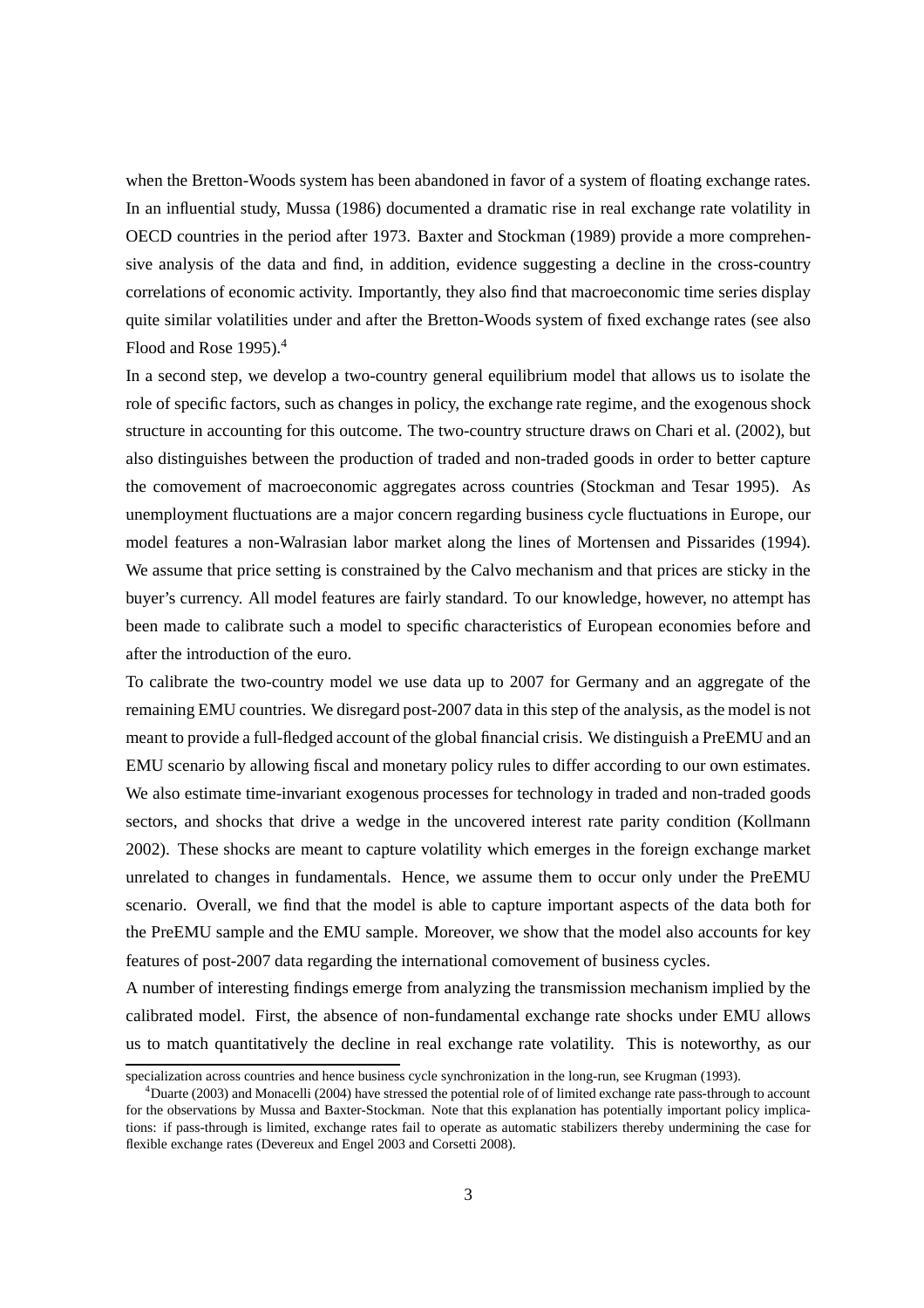estimation of shock processes is carried out independently to the simulations of the model. Second, the exchange rate regime has a strong impact on the transmission of shocks across countries. Relative to PreEMU, cross-country spillovers of country-specific shocks increase substantially under EMU, while their effect on domestic variables declines – reflecting a common monetary stance (and a muted real exchange rate response). This change in the transmission mechanism implies two offsetting effects on the volatility of macroeconomic aggregates and is thus difficult to detect in standard business cycle statistics. Finally, the model predicts strong international comovement in response to a common shock only if exchange rates are flexible. To the extent that the sample period 2007–2011 is dominated by the global financial crisis – arguably a common shock – the model thus provides an account for why international comovement increased strongly outside EMU, but little within EMU during that period.

The remainder of the paper is organized as follows. Section 2 analyzes properties of the data. Section 3 outlines the model structure. Section 4 discusses the calibration of the model and its performance in accounting for key features of the data. Section 5 performs counterfactual experiments. Section 6 concludes.

# **2 Properties of the data**

In this section we summarize properties of times series for output and its components as well as those for the unemployment rate, inflation, and the real exchange rate. Our sample includes nine European countries, all of which introduced the euro in January 1999: Belgium, France, Finland, Germany, Ireland, Italy, Netherlands, Spain, and Portugal (EA9). As a control group we consider seven countries which did not adopt the euro; four European countries: Norway, Sweden, Switzerland, and the UK, as well as three non-European countries: Canada, Japan, and the US.

We consider quarterly data for two periods. First, our PreEMU sample comprises data from 1985 to 1996. The starting point of the sample is motivated by the observation that business cycle fluctuations became more moderate from the mid-1980s onwards, see Stock and Watson (2005) for evidence on the G7 countries. In order to take a possible anticipation of the introduction of the euro into account, we chose the end date two years before the actual creation of  $EMU$ <sup>5</sup>. Regarding the EMU sample starting in 1999, we distinguish a subsample which ends 2007Q4 (the pre-crisis EMU sample) from the full EMU sample until 2011Q3. In all instances, we apply the HP-filter with a smoothing parameter of 1600 in order to isolate business cycle fluctuations.<sup>6</sup>

Identifying a euro effect on European business cycles across the two samples is complicated by the

 $5$ Results are not sensitive to extending the PreEMU sample up to 1999.

<sup>&</sup>lt;sup>6</sup>In applying the filter we consider data from 1970Q1 where available. A detailed description of the data sources and the aggregation method is provided in the appendix.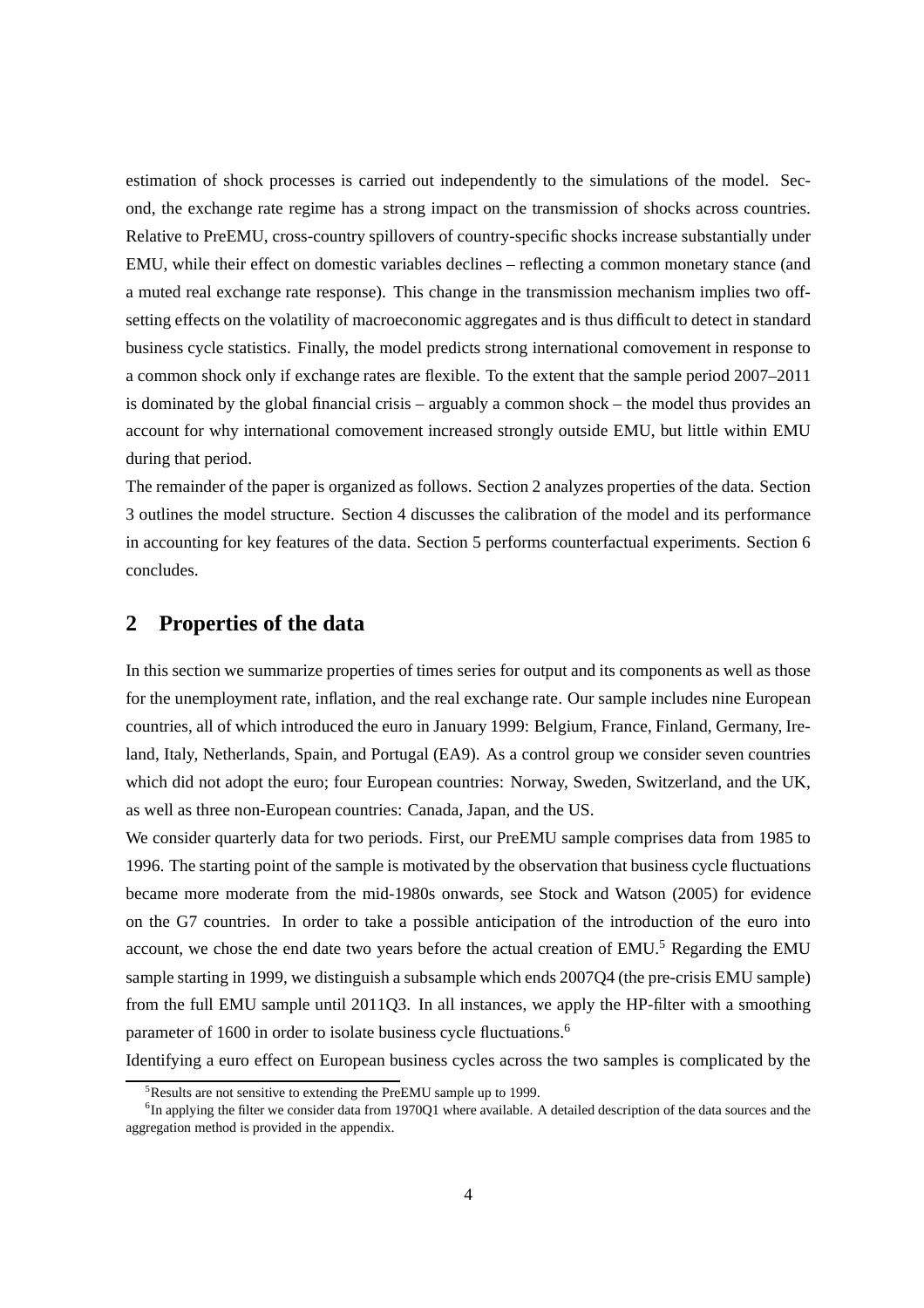

Figure 1: Output fluctuations before and under EMU. Notes: solid circles and solid squares represent EMU countries for PreEMU (1985Q1–1996Q4) vs. pre-crisis EMU sample (1999Q1–2007Q4) and PreEMU vs. full EMU sample (1999Q1–2011Q3), respectively; transparent circles and transparent squares represent non-EMU countries for PreEMU vs. pre-crisis EMU sample and PreEMU vs. full EMU sample, respectively; statistics pertain to HP-filtered data.

rich variety of exchange rate arrangements in the decades prior to the introduction of the euro. While exchange rates were not fully flexible during our sample period 1985–1996, the European Monetary System was subject to considerable turbulence and the width of the targeted bands was increased to  $\pm 15\%$  after the 1992 crisis. In addition, capital controls had been in place up to 1990 or later for some countries. Hence, for a set of countries there was considerable exchange rate flexibility and therefore monetary control. To keep things manageable and yet to isolate the effect of fixing exchange rates, we distinguish among those countries which successfully limited exchange rate variability vis- $\dot{a}$ -vis Germany already in the PreEMU period (Belgium, Netherlands) and the remaining countries where exchange rate volatility relative to Deutsche Mark was higher. We refer to the latter group as EA6: Finland, France, Ireland, Italy, Portugal, and Spain.<sup>7</sup>

Figure 1 displays the standard deviation and cross-country correlation of output before and under EMU, in the left and right panel, respectively. Correlations are computed with respect to the aggregate of the remaining countries.<sup>8</sup> In each panel, the statistic for the period prior to EMU is plotted against the horizontal axis; the statistic for the EMU period is plotted against the vertical axis. An item on the 45<sup>°</sup> line indicates that for a particular country no change in the statistic can be observed. Items above the 45◦ line denote an increase, while items below the 45◦ line indicate a reduction. Statistics

 $7$ In the appendix we plot monthly percentage changes of the nominal exchange rate for all countries.

<sup>&</sup>lt;sup>8</sup>For each member of the EA6 group we use the aggregate of the remaining eight EMU-countries. For Belgium, Netherlands, and Germany, instead, we only consider EA6 as a counterpart because it is only with respect to these countries that a significant change in the exchange rate regime occurred as a result of the introduction of the euro. For non-EMU countries we consider the aggregate of the remaining non-EMU countries as the corresponding counterpart.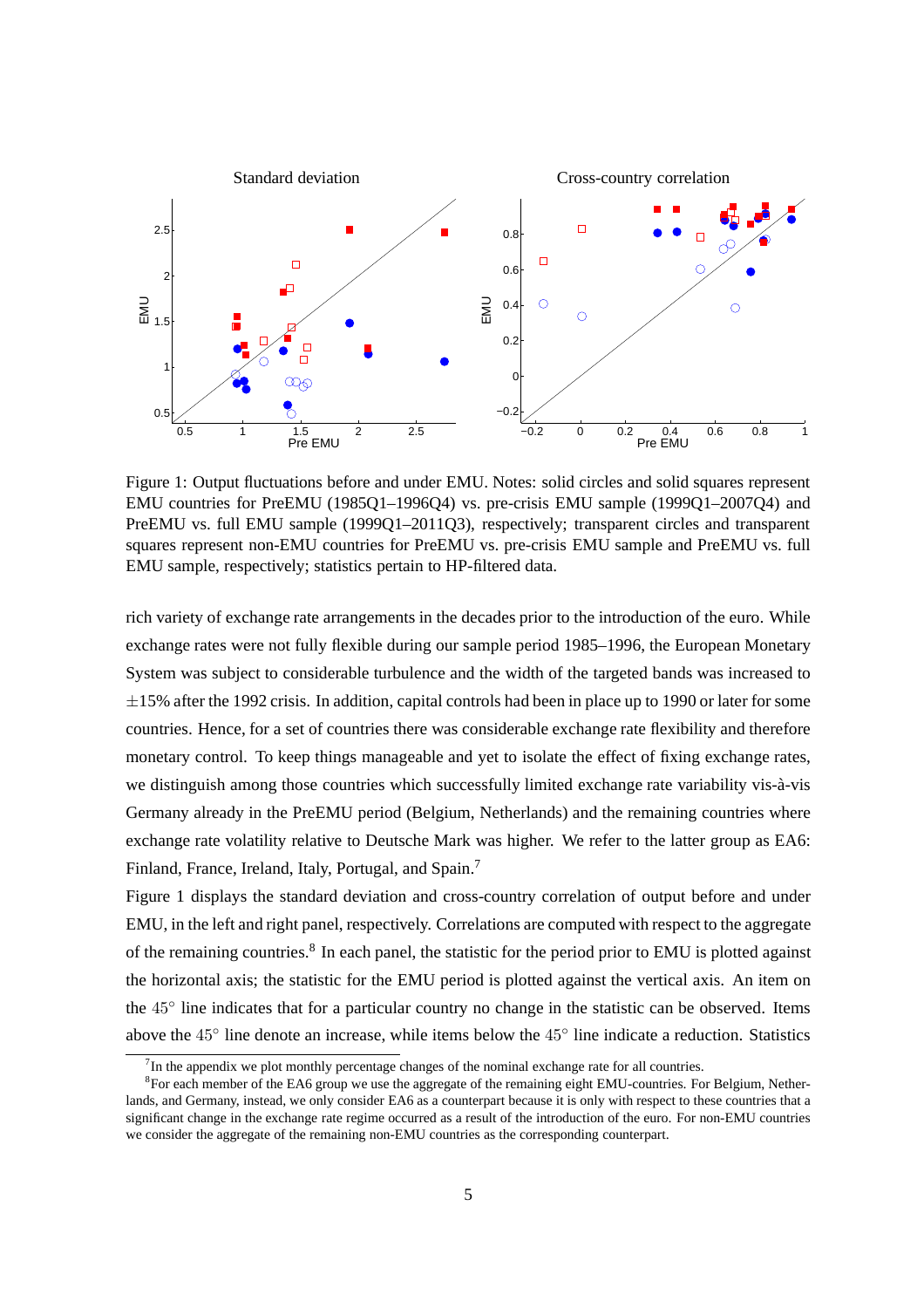|                              | Germany/EA6 |          |            |        | <b>EMU</b> Avg |          | Non-EMU Avg |          |          |  |
|------------------------------|-------------|----------|------------|--------|----------------|----------|-------------|----------|----------|--|
|                              | PreEMU      |          | <b>EMU</b> | PreEMU |                | EMU      | PreEMU      |          | EMU      |  |
|                              |             | $-07$    | -'11       |        | $-107$         | -'11     |             | $-07$    | -'11     |  |
| Volatility                   |             |          |            |        |                |          |             |          |          |  |
| Std. Dev. Y                  | 1.35        | 1.18     | 1.83       | 1.22   | $0.93*$        | 1.50     | 1.13        | 0.85     | 1.52     |  |
| Std C/Std Y                  | 0.70        | 0.58     | $0.34**$   | 0.92   | 0.81           | $0.61**$ | 0.89        | $0.73**$ | $0.70**$ |  |
| Std I/Std Y                  | 2.20        | $2.95*$  | 2.62       | 2.92   | 3.21           | 2.98     | 3.56        | 4.31     | 3.80     |  |
| Std GS/Std Y                 | 0.99        | 0.76     | $0.52*$    | 1.02   | 0.88           | $0.62**$ | 1.11        | 1.08     | $0.68*$  |  |
| Std UE/Std Y                 | 8.91        | $6.60*$  | $3.80**$   | 6.84   | 7.52           | 5.58     | 7.64        | 8.67     | 7.48     |  |
| Std Infl/Std Y               | 0.21        | 0.24     | 0.16       | 0.28   | 0.41           | 0.26     | 0.36        | 0.45     | 0.36     |  |
|                              |             |          |            |        |                |          |             |          |          |  |
| Trade                        |             |          |            |        |                |          |             |          |          |  |
| Std RX/Std Y                 | 2.38        | $0.27**$ | $0.15**$   | 2.71   | $0.46**$       | $0.27**$ | 5.03        | 4.88     | $3.05*$  |  |
| Std NX/Std Y                 | 0.22        | 0.24     | 0.17       | 0.38   | 0.43           | $0.28*$  | 0.26        | 0.27     | $0.18*$  |  |
|                              |             |          |            |        |                |          |             |          |          |  |
| Cross-Country                |             |          |            |        |                |          |             |          |          |  |
| Corr. Y Y*                   | 0.43        | $0.81*$  | $0.94**$   | 0.66   | $0.85*$        | $0.94*$  | 0.53        | 0.62     | $0.90**$ |  |
| Corr. $C C^*$                | 0.34        | 0.68     | 0.51       | 0.56   | $0.76**$       | 0.70     | 0.38        | 0.25     | $0.73**$ |  |
| Corr. $II^*$                 | 0.53        | $0.83*$  | $0.91**$   | 0.64   | $0.84**$       | $0.92**$ | 0.28        | $0.75**$ | $0.90**$ |  |
| Corr. $GS$ $GS^*$            | 0.34        | $-0.12*$ | 0.24       | 0.38   | $-0.09**$      | 0.26     | $-0.23$     | $0.45**$ | $0.47**$ |  |
| Corr. UE UE*                 | 0.71        | 0.86     | 0.66       | 0.71   | 0.75           | 0.69     | 0.68        | 0.72     | $0.87*$  |  |
| Corr. Infl Infl <sup>*</sup> | 0.52        | 0.49     | 0.65       | 0.52   | 0.50           | $0.64**$ | 0.36        | 0.46     | $0.64*$  |  |

Table 1: Cyclical properties of time series before EMU and from EMU until crisis and today

Notes: statistics are computed for time series after applying HP-filter. PreEMU, -'07, and -'11 periods cover 1985Q1–1996Q4, 1999Q1–2007Q4, and 1999Q1–2011Q3, respectively.

for EMU countries are represented by solid circles (pre-crisis EMU sample) and squares (full EMU sample), while those pertaining to countries in the control group are represented by transparent circles (pre-crisis EMU sample) and squares (full EMU sample).

Two observations stand out. First, relative to the pre-EMU sample, output volatility has been declining somewhat prior to the crisis. Yet this observation applies not only to EMU countries, but also to the control group. Contrasting the full EMU sample with the pre-EMU sample, instead, we find output volatility increased somewhat. Second, regarding cross-country correlations, we observe an increased comovement relative to the pre-EMU sample period. However, while this increase can be observed for the pre-crisis period in case of EMU countries, it can only be observed for the full sample in case of non-EMU countries.

Table 1 provides a more comprehensive assessment of a possible euro effect on European business cycles for three groups of countries. In the left panel, we report standard deviations and correlations for Germany relative to EA6 which we use for a quantitative analysis of our two-country model below. In the middle and right panel, we report averages over all EA9 countries and averages of the non-EMU countries. In each instance, we compare business cycle statistics for the PreEMU and EMU samples, distinguishing in the latter case between the full sample and a sample which excludes the global financial crisis. We use a non-linear Wald test to evaluate whether changes are significant,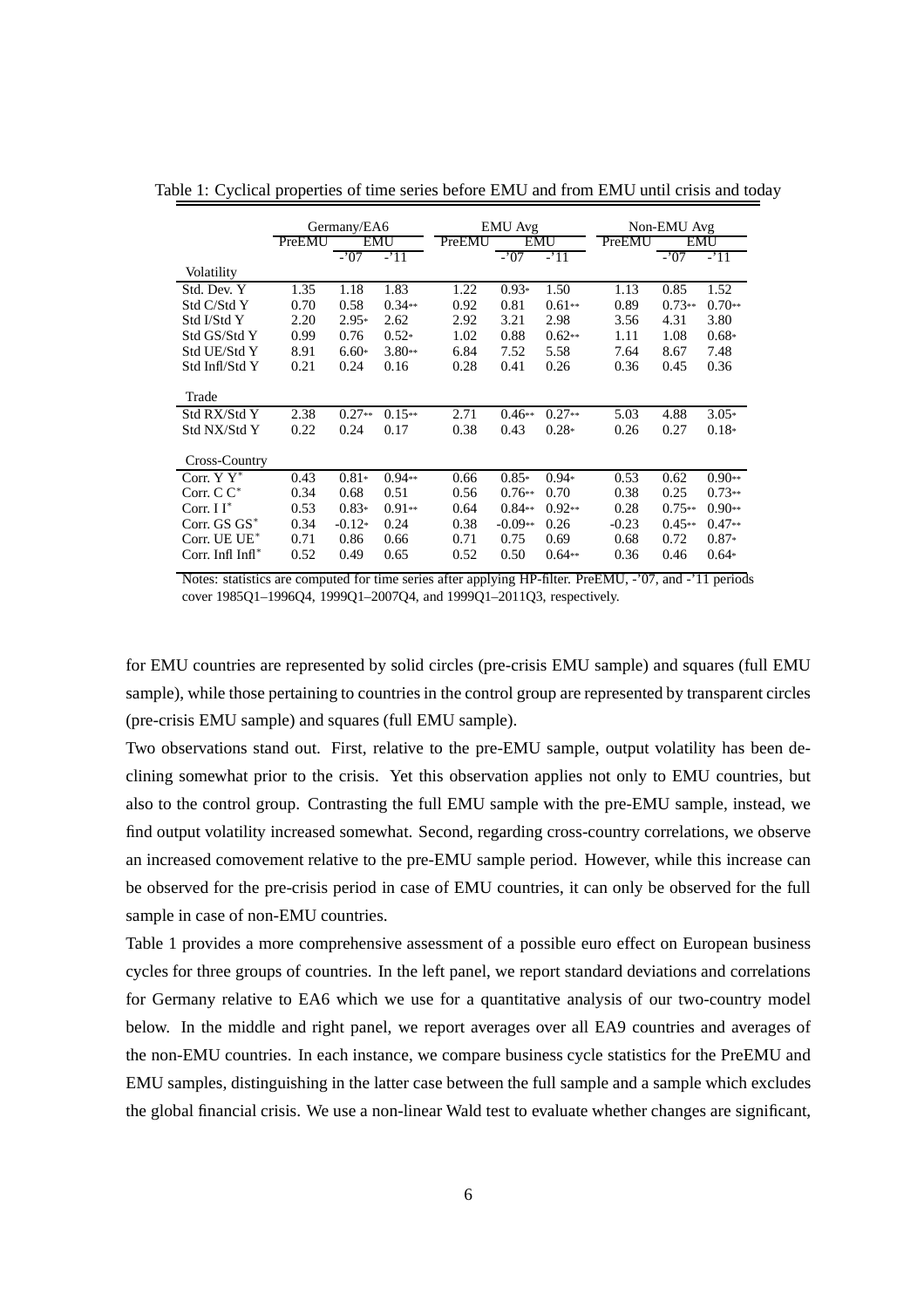

Figure 2: Real exchange rate (solid line), nominal exchange rate (dashed line), and price ratio (dasheddotted line) 1985–2011. Notes: the real exchange rate is measured as the (log of) the price ratio times the nominal exchange rate, where the price ratio is given by  $\mathbb{CP}I^*/\mathbb{CP}I$ . Variables are defined against EA6 for Germany and against the remaining Non-EMU countries for the UK.

with one or two asterisks indicating significance at the 5% or 1% level.<sup>9</sup>

In terms of macroeconomic volatility there is little systematic change across the two sample periods – in line with the evidence provided in figure 1. Output volatility increases or falls in the EMU sample, depending on whether observations for the crisis are included in the sample. The same holds for non-EMU countries. The upper panel of table 1 also reports the volatility of various other macroeconomic time series relative to output. Again, it is difficult to observe systematic changes between the PreEMU and the EMU sample. An exception is the decline of the relative volatility of consumption and government spending, which can be observed for non-EMU countries as well.

The second panel of table 1 reports the volatility of the real exchange rate and the trade balance. It turns out that while there is no systematic change in the volatility of trade flows due to EMU, the volatility of the real exchange rate declines strongly. In fact, for our sample we find a decline by a factor of about 10-20, depending on whether we include observations for the crisis. We thus confirm for EMU the finding that the exchange rate regime is a key determinant of real exchange rate volatility. In an influential study, Mussa (1986) documented that the variability of real exchange rates increased systematically in the period after 1973 relative to the Bretton-Woods period. Figure 2 decomposes movements in the real exchange rate into movements of the nominal exchange rate and the ratio of price levels. It contrasts results for Germany and the UK: as real exchange rates move quite closely with nominal rates, much of its volatility disappears after 1999 in Germany.<sup>10</sup>

In the bottom panel of table 1, we report cross-country correlations. In line with the evidence provided

<sup>&</sup>lt;sup>9</sup>Details are provided the appendix.

 $10$ For other EMU countries a similar pattern can be observed. Results are available on request.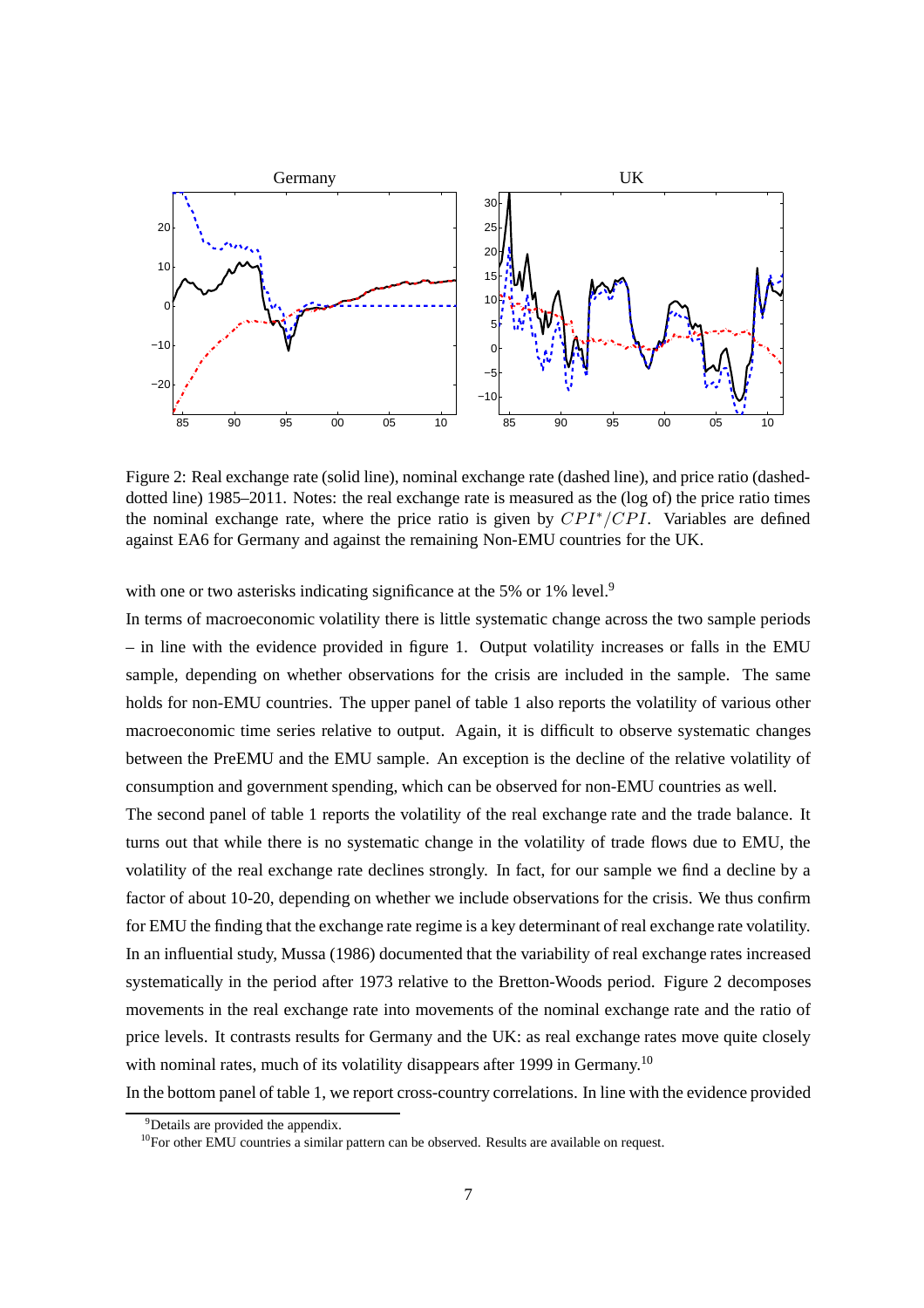in figure 1, we find a significant increase of output correlations: under EMU it materializes prior to the crisis, outside the EMU it materializes only during the crisis. We also find a systematic increase in the comovement of consumption and investment. Note, however, that the cross-country correlation of investment increases for non-EMU countries as well. The cross-country correlation of government spending falls for EMU countries but increases across non-EMU countries. Also the average change in the cross-country correlation of inflation is positive and significant.

Note that our findings mirror the observations reported by Baxter and Stockman (1989) regarding a possible change of business cycles after the breakdown of the Bretton-Woods system of fixed exchange rates. They find little change in the volatility of macro aggregates – except for a strong increase in real exchange rate volatility – but show that the cross-country correlation of economic activity was higher under the Bretton-Woods system of fixed exchange rates. They also document a considerable increase in the correlation of government consumption in the post-Bretton-Woods period.<sup>11</sup>

# **3 The model**

In order to provide a structural account of the data before and under EMU, in this section we put forward our two-country business cycle model. The good market structure draws on earlier work by Chari et al. (2002), among others. Important differences concern price-setting behavior where we rely on the Calvo scheme and the fact that we consider a non-traded goods sector as in Stockman and Tesar (1995) and labor market frictions along the lines of Mortensen and Pissarides (1994).

In the following we give a formal exposition of the model, discussing in turn the problems of the final goods firm, intermediate goods firms, the labor market firm, and the representative household. We close the model with feedback rules characterizing monetary and fiscal policy. As both countries have isomorphic structures, we focus on the domestic economy, i.e., on the 'home' country. When necessary we refer to 'foreign' by means of an asterisk. The relative size of the home country, i.e., its population divided by the population of the foreign country, is denoted by  $n$ .

## **3.1 Final good firms**

Final goods,  $F_t$ , which are not traded across countries, are composites of intermediate goods produced by a continuum of monopolistic competitive firms in both countries. We use  $j \in [0, 1]$  to index intermediate good firms as well as their products and prices. Final goods firms purchase domestically produced intermediate goods,  $A_t(j)$ , imported intermediate goods,  $B_t(j)$ , and domestically produced non-traded goods,  $N_t(j)$ . Taking their domestic currency prices  $P_{A,t}(j)$ ,  $P_{B,t}(j)$ , and  $P_{N,t}(j)$  as

<sup>&</sup>lt;sup>11</sup>Kollmann (2005), in contrast, focusing on an aggregate of Germany, France, and Italy on the one hand and the US on the other, finds that the cross-country correlations of real macro aggregates and the price level were markedly higher in the post-Bretton-Woods era relative to the Bretton-Woods period.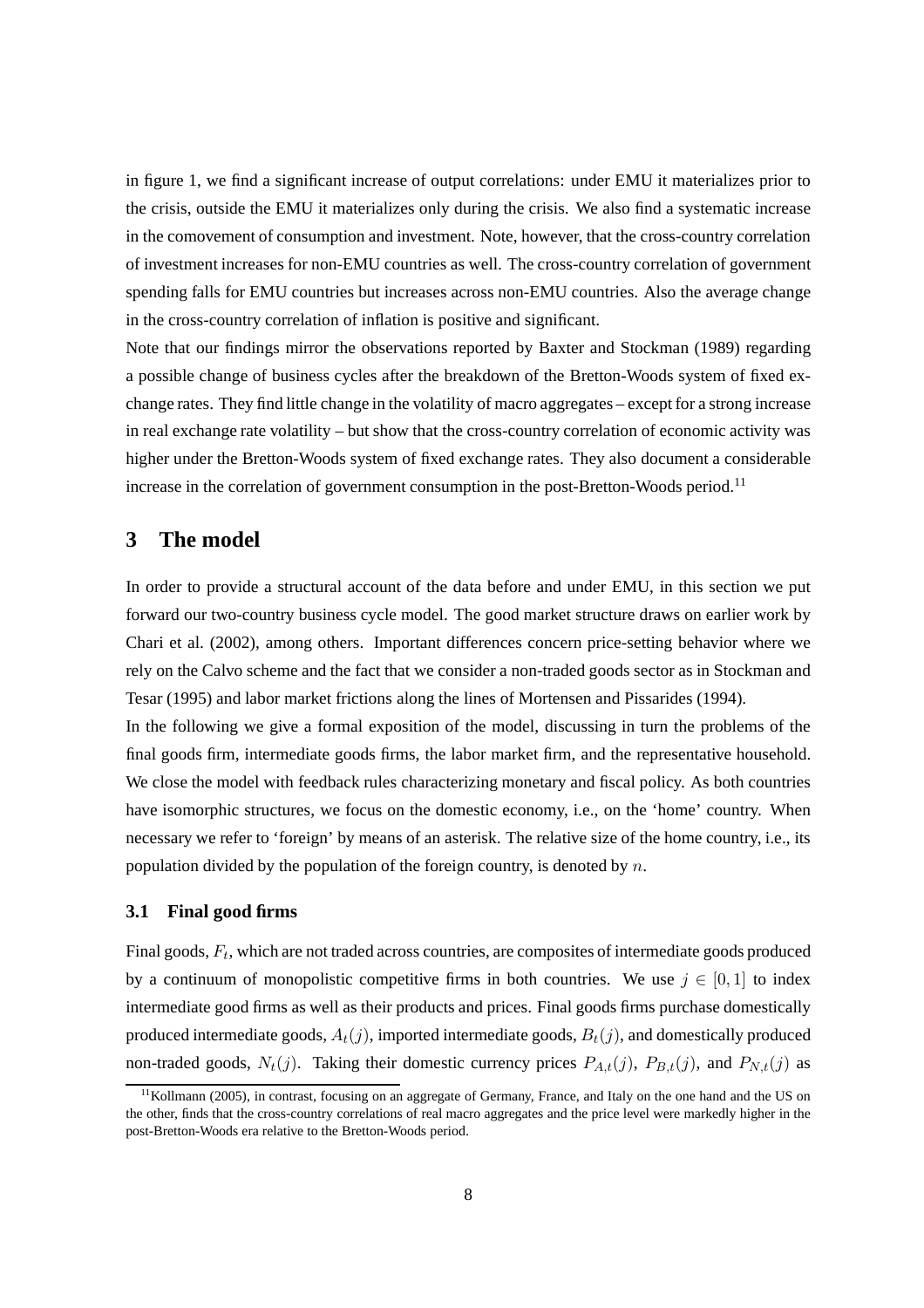given, final good firms operate under perfect competition. A representative final good firm minimizes expenditures in order to meet the demand for final goods subject to an aggregation technology. Letting  $C_t$ ,  $X_t$ , and  $G_t$  denote consumption, investment, and government spending, respectively, and  $\chi V_t$  a resource loss arising from labor market frictions discussed below, the constraint of the final good firms can be stated as follows

$$
F_t = C_t + X_t + G_t + \chi V_t
$$
  
= 
$$
\begin{cases} v^{\varrho+1} \left[ \omega^{s+1} \left( \int_0^1 A_t(j)^{-\varepsilon} dj \right)^{\frac{s}{\varepsilon}} + (1 - \omega)^{s+1} \left( \int_0^1 B_t(j)^{-\varepsilon} dj \right)^{\frac{s}{\varepsilon}} \right]^{\frac{\varrho}{\varepsilon}} \\ + (1 - v)^{\varrho+1} \left( \int_0^1 N_t(j)^{-\varepsilon} dj \right)^{\frac{\varrho}{\varepsilon}} \end{cases}
$$
 (1)

where  $\sigma \equiv (1 + \varsigma)^{-1}$  measures the trade price elasticity of substitution,  $\epsilon \equiv (1 + \varepsilon)^{-1}$  denotes the elasticity of substitution between intermediate goods of the same type, and  $\eta = (1 + \varrho)^{-1}$  measures the elasticity of substitution between tradeable and non-tradeable goods. The parameters  $v$  and  $\omega$ are the weights of traded and imported goods in final and traded goods, respectively. Expenditure minimization implies that the price of final goods is given by

$$
P_{F,t} = \left[ v P_{T,t}^{1-\eta} + (1-v) P_{Nt}^{1-\eta} \right]^{\frac{1}{1-\eta}}, \text{ with } P_{T,t} = \left[ \omega P_{A,t}^{1-\sigma} + (1-\omega) P_{B,t}^{1-\sigma} \right]^{\frac{1}{1-\sigma}}, \quad (2)
$$

where

$$
P_{k,t} = \left(\int_0^1 P_{k,t}(j)^{1-\epsilon} dj\right)^{\frac{1}{1-\epsilon}} \text{ for } k \in A, B, N. \tag{3}
$$

We discuss below how prices of varieties,  $P_{k,t}(j)$ , are determined. The index k is used to denote traded domestically produced, imported, or non-traded intermediate goods. Expenditure minimization by final good firms at home and abroad gives rise to demand for domestically produced intermediate goods of the tradeable type,  $A_t(j)$  and  $A_t^*(j)$ , respectively

$$
A_t(j) = v \left(\frac{P_{A,t}(j)}{P_{A,t}}\right)^{-\epsilon} \left(\frac{P_{A,t}}{P_{T,t}}\right)^{-\sigma} \left(\frac{P_{T,t}}{P_{F,t}}\right)^{-\eta} (1-\omega) F_t, \tag{4}
$$

$$
A_t^*(j) = v \left(\frac{P_{A,t}^*(j)}{P_{A,t}^*}\right)^{-\epsilon} \left(\frac{P_{A,t}^*}{P_{T,t}^*}\right)^{-\sigma} \left(\frac{P_{T,t}^*}{P_{F,t}^*}\right)^{-\eta} \omega F_t^*.
$$
 (5)

For non-traded goods,  $N_t(j)$ , we have

$$
N_t(j) = (1 - v) \left(\frac{P_{N,t}(j)}{P_{N,t}}\right)^{-\epsilon} \left(\frac{P_{N,t}}{P_{F,t}}\right)^{-\eta} F_t.
$$
 (6)

### **3.2 Intermediate goods firms**

The production of intermediate goods is governed by the following production function

$$
Y_{k,t}(j) = Z_{k,t} K_{k,t}(j)^{\theta} L_{k,t}(j)^{1-\theta},
$$
\n(7)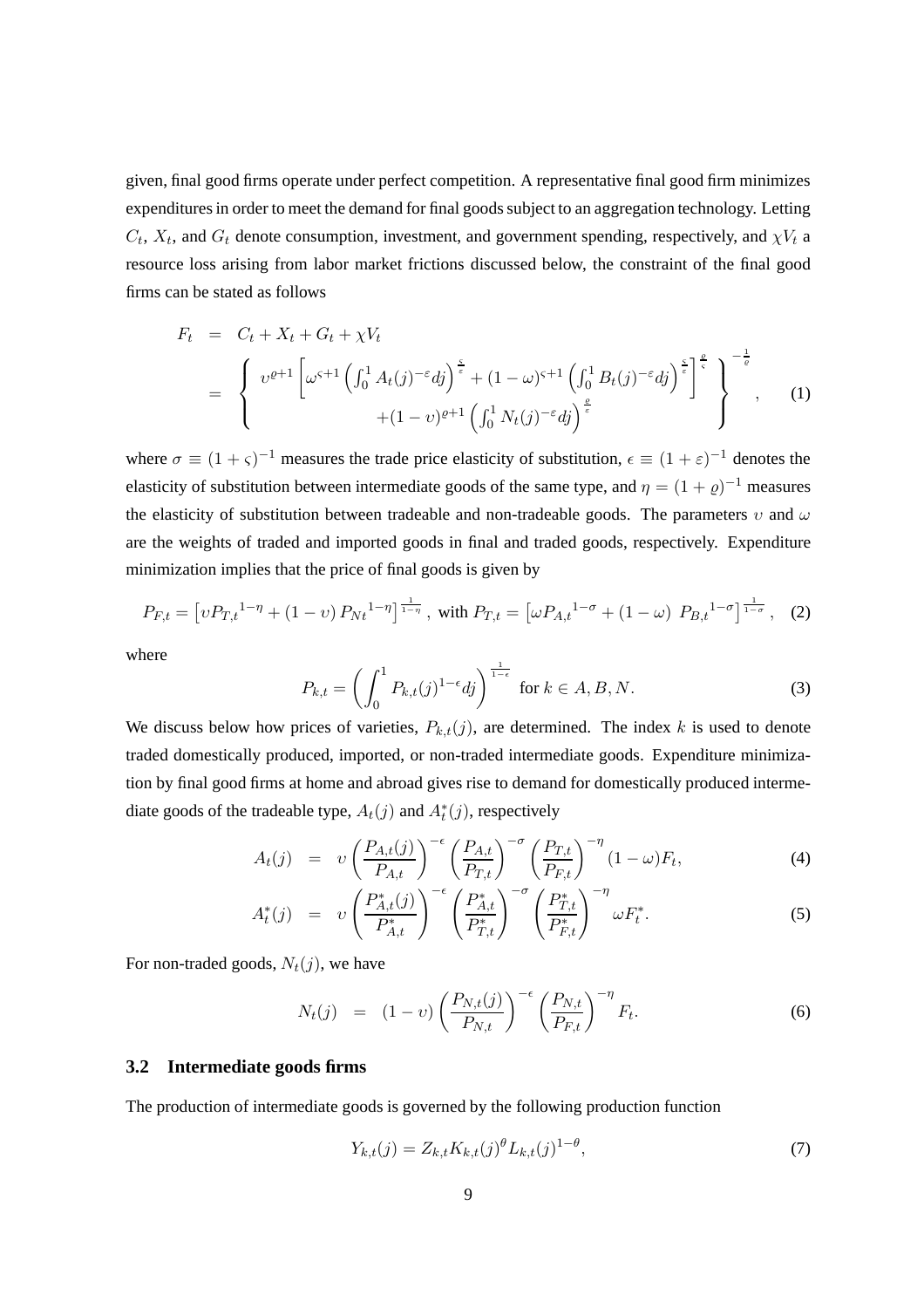where  $Z_{k,t}$  denotes technology in sector  $k \in \{A, N\}$ .  $K_{k,t}(j)$  and  $L_{k,t}(j)$  measure the amount of capital and labor employed by firm  $j$  in sector  $k$ , respectively. Capital and labor inputs are not firm specific and can be adjusted freely in each period. Cost minimization implies  $L_{k,t}(j)/K_{k,t}(j)$  =  $\theta^{-1}(1-\theta)R_{k,t}/P_{L,t}$ , where  $P_{L,t}$  and  $R_{k,t}$  denote the price of labor and capital, respectively—note that only the latter is sector specific. Marginal costs are given by

$$
MC_{k,t} = \frac{P_{L,t}^{1-\theta} R_{k,t}^{\theta}}{Z_{k,t}\theta^{\theta} (1-\theta)^{1-\theta}}.
$$
\n(8)

We assume that price setting is constrained exogenously by a discrete-time version of the mechanism suggested by Calvo (1983). Each firm has the opportunity to change its price with a given probability  $1 - \xi_k$ . With respect to firms which produce traded intermediate goods, we assume that prices are set in buyer's currency. As a result, intermediate goods producers' decision problems differ depending on whether they produce traded or non-traded goods.

Consider first the problem of a generic firm in the non-traded goods sector. We assume that it sets its price  $P_{N,t}(j)$ , given the opportunity to readjust, in order to maximize the expected discounted value of net profits:

$$
\max \sum_{l=0}^{\infty} (\xi_N)^l E_t \rho_{t,t+l} N_{t,t+l}(j) \left[ P_{N,t}(j) - M C_{N,t+l} \right] / P_{F,t+l}, \tag{9}
$$

subject to the demand function (6), the production function (7), and marginal costs (8).  $N_{t,t+l}(j)$ denotes demand in period  $t+l$ , given that prices have been last adjusted in period  $t$ .  $\rho_{t,t+l}$  is the pricing kernel used to discount profits. As firms are owned by households, we assume that  $\rho_{t,t+l} = \frac{\beta_{t+l}U_{C,t+l}}{\beta_t U_{C,t}}$  $\frac{_{+l}UC_{,t+l}}{\beta_t U_{C,t}},$ where  $\beta_t$  and  $U_{C,t}$  denote the discount factor and the marginal household utility of consumption, respectively. We discuss the household problem in detail below.

Traded good firms set possibly different prices for the domestic and foreign market. We assume that the frequency of price adjustment is determined by the destination market, not by the origin of the product. Domestic prices  $P_{A,t}(j)$  are set in order to maximize the expected discounted value of net profits

$$
\max \sum_{l=0}^{\infty} (\xi_A)^l E_t \rho_{t,t+l} A_{t,t+l}(j) \left[ P_{A,t}(j) - M C_{A,t+l} \right] / P_{F,t+l}, \tag{10}
$$

subject to the demand function (4), the production function (7), and marginal costs (8). Foreign prices  $P_{A,t}^*(j)$  are set to maximize the following expression

$$
\max \sum_{l=0}^{\infty} \left(\xi_A^*\right)^l E_t \rho_{t,t+l} A_{t,t+l}^*(j) \left[S_{t+l} P_{A,t}^*(j) - M C_{A,t+l}\right] / P_{F,t+l},\tag{11}
$$

subject to the demand function (5), the production function (7), and marginal costs (8).  $\xi_A^*$  measures the probability that a price remains in effect in the foreign market and  $S_t$  is the nominal exchange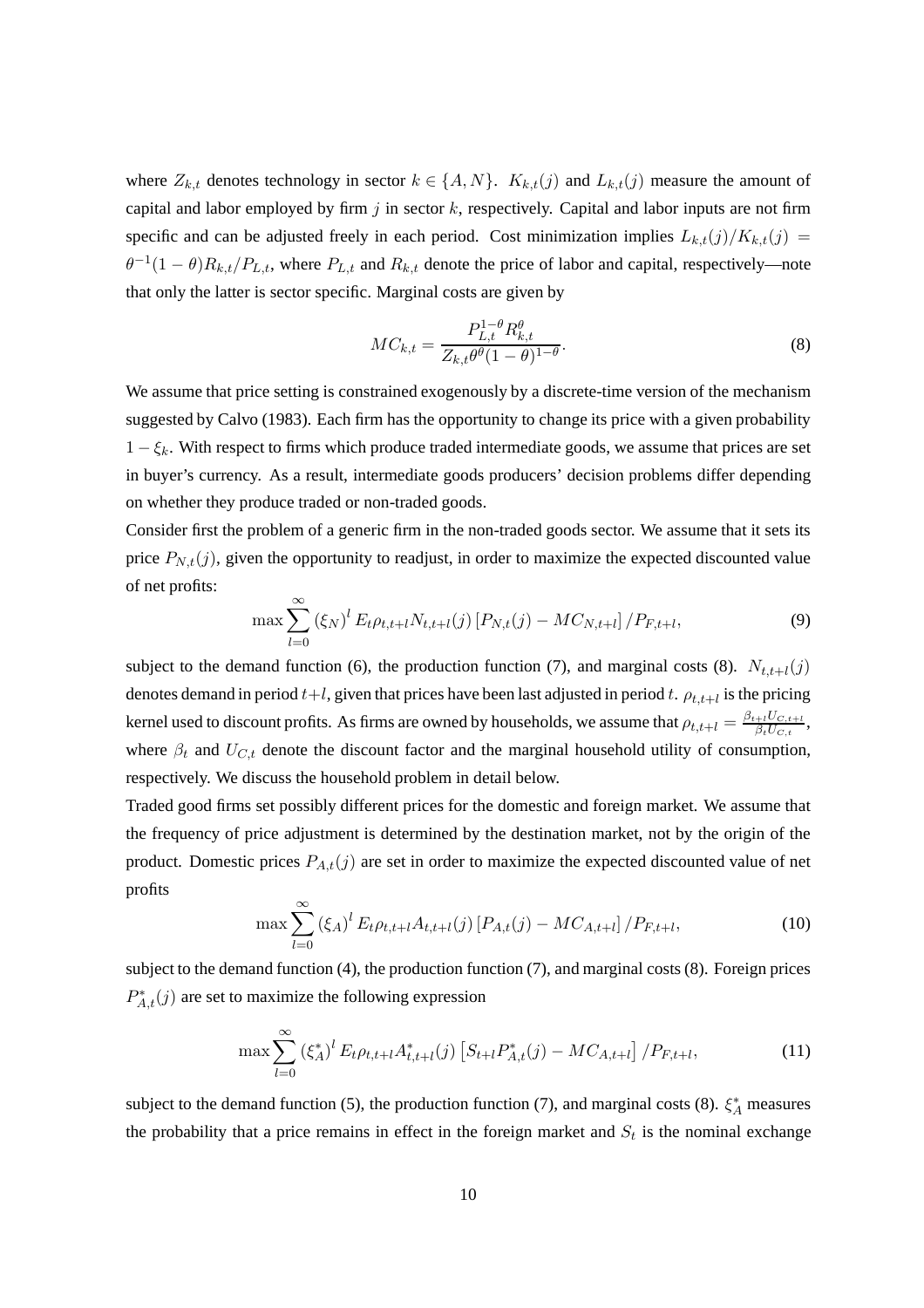rate. Aggregate labor and capital services employed in the intermediate goods sector are given by

$$
L_{k,t} = \int_0^1 L_{k,t}(j)dj, \qquad K_{k,t} = \int_0^1 K_{k,t}(j)dj.
$$
 (12)

### **3.3 Households**

A representative household allocates consumption expenditures on final goods,  $C_t$ , and supplies labor,  $H_t$ . Preferences are given by

$$
E_0 \sum_{t=0}^{\infty} \beta_t \left( \frac{C_t^{1-\gamma} - 1}{1 - \gamma} - \vartheta \frac{H_t^{1+\mu}(1 - U_t)}{1 + \mu} \right)
$$
  
\n
$$
\beta_0 = 1, \ \beta_{t+1} = \beta(C_t)\beta_t, \ \beta(C_t) = (1 + \psi C_t)^{-1},
$$
\n(13)

where the function  $\beta(C_t)$  ensures that the discount factor  $\beta_t$  increases in response to a rise in average consumption. This effect is not internalized by the household.<sup>12</sup> The parameter  $\psi > 0$  determines the value of the discount factor in steady state.  $U_t$  denotes the measure of workers that are unemployed. Labor and capital are internationally immobile; households in each country own the capital stock.  $K_{A,t}$  and  $K_{N,t}$  are employed in the production of intermediate traded goods and non-traded goods, respectively. As in Christiano et al. (2005), we assume that it is costly to adjust the rate of investment. Specifically, we assume for the law of motion for capital in each sector

$$
K_{k,t+1} = (1 - \delta)K_{k,t} + F(X_{k,t}, X_{k,t-1}), \text{ with } F = \left[1 - \frac{\kappa}{2} \left(\frac{X_{k,t}}{X_{k,t-1}} - 1\right)^2\right]X_{k,t}, \tag{14}
$$

where  $\kappa \geq 0$  measures the extent of adjustment costs. Total investment expenditures are given by  $X_t = X_{A,t} + X_{N,t}$ . As regards international financial markets, we only allow for trade in riskless bonds,  $\Theta_t$  and  $\Theta_t^*$  denominated in domestic and foreign currency, respectively. The budget constraint of the domestic household is therefore given by

$$
W_t H_t (1 - U_t) + R_{A,t} K_{A,t} + R_{N,t} K_{N,t} + \Upsilon_t - P_{F,t} (C_t + T_t + X_t)
$$
  
=  $R_t^{-1} \Theta_{t+1} + R_t^{*-1} S_t \Theta_{t+1}^*/n - \Theta_t - S_t \Theta_t^*/n$  (15)

where  $R_t$  and  $R_t^*$  denote domestic and foreign gross nominal interest rates and  $W_t$  is the wage rate.  $T_t$  measures lump-sum taxes and  $\Upsilon_t$  denotes intermediate and labor market firms' profits discussed below. Households maximize (13) subject to (14) and (15). Combining the first order conditions for domestic and foreign bond holdings gives rise to the uncovered interest rate parity (UIP) condition:  $R_t = R_t^* E_t \Delta S_{t+1}$ . Empirically, failure of UIP has been widely documented. We therefore assume, following Kollmann (2005), that there are disturbances (UIP shocks) to this condition:

$$
R_t = R_t^* E_t \Delta S_{t+1} \varepsilon_t^{UIP},\tag{16}
$$

 $12$ The assumption of an endogenous discount factor induces stationarity of the model around a deterministic steady state, see Schmitt-Grohé and Uribe (2003) for details.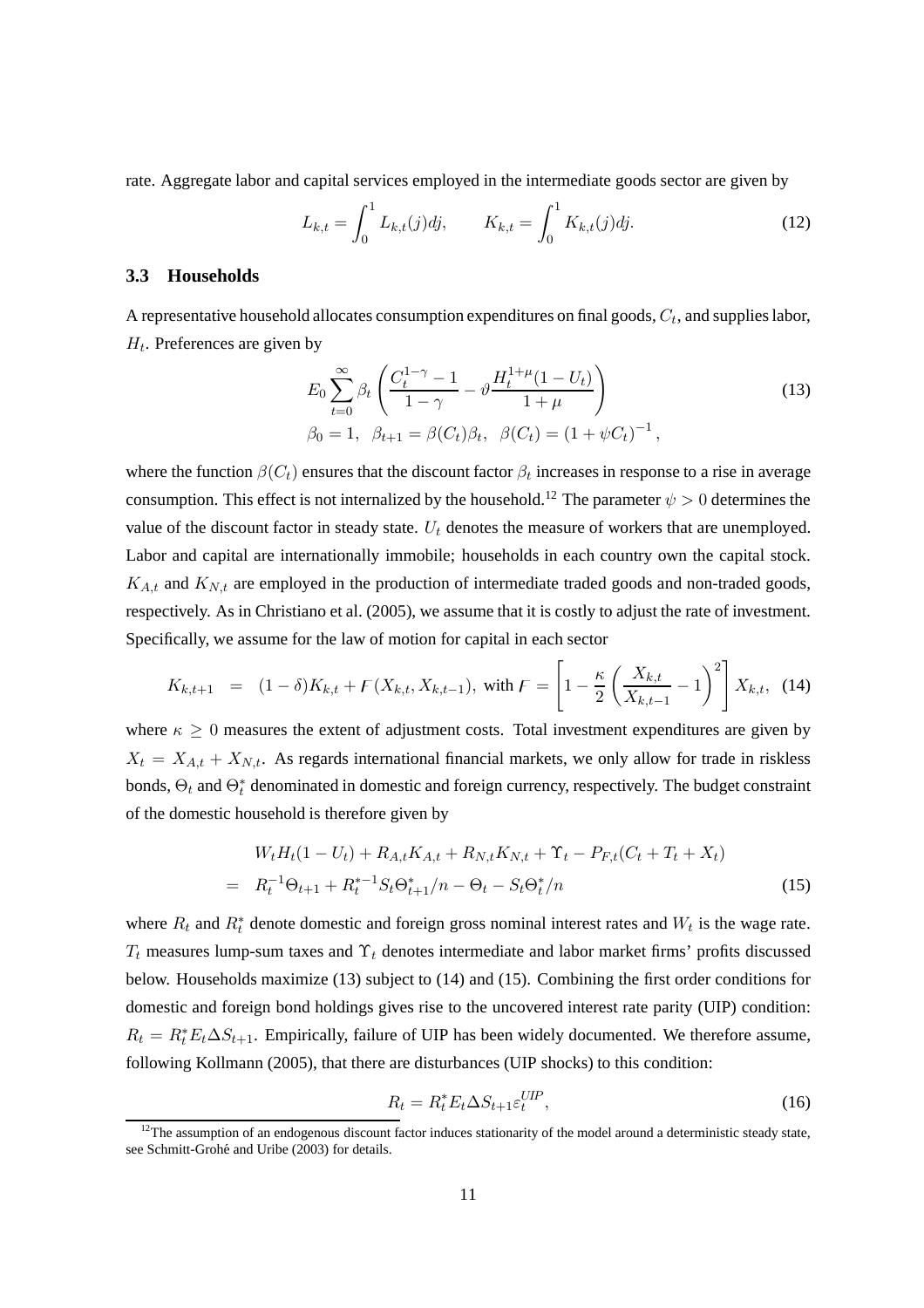where  $\varepsilon_t^{UIP}$  follows an exogenous process specified below. We assume that UIP shocks originate in the foreign exchange market, giving rise to non-fundamental exchange rate volatility as documented, for instance, in Flood and Rose (1995). Under an alternative interpretation, UIP shocks generate departures from the UIP condition which reflect frictions absent from our model, as, for instance, costly portfolio adjustment suggested by Bacchetta and van Wincoop (2010).

### **3.4 Labor market firms**

Total demand for labor by intermediate good firms is given by  $L_t = L_{A,t} + L_{N,t}$ . It is provided by perfectly competitive labor market firms. Specifically, each firm is a match between a single worker and a single firm, which produces a "labor good" according to a linear production function in hours worked.<sup>13</sup> We consider a symmetric equilibrium where all matches provide the same amount of labor. The final labor market good is then the aggregates of matches of individual workers:  $L_t = (1-U_t)H_t$ . We assume a standard homogenous matching function that relates the number of matches  $M_t$  to the number of vacancies  $V_t$  and unemployed  $U_t$ :

$$
M_t = sV_t^{\Psi}U_t^{1-\Psi}, \qquad (17)
$$

$$
\frac{M_t}{V_t} \equiv \pi_{f,t} = s \left(\frac{V_t}{U_t}\right)^{\Psi - 1},\tag{18}
$$

$$
\frac{M_t}{U_t} \equiv \pi_{ue,t} = s \left(\frac{V_t}{U_t}\right)^{\Psi},\tag{19}
$$

where  $\Psi$  measures the matching elasticity, and s is a scaling constant.  $\pi_{f,t}$  denotes the probability of finding a worker from the firms' perspective,  $\pi_{ue,t}$  is the probability of finding a job from the workers' perspective. Real profits of a single firm  $J_t$  and the surplus of the match from the workers' perspective  $V_t$  are given by

$$
J_t = \frac{P_{L,t}H_t - W_tH_t}{P_{F,t}} + E_t(1-f)\rho_{t,t+1}J_{t+1},
$$
\n(20)

$$
V_t = \frac{W_t H_t - b_t}{P_{F,t}} - \frac{\vartheta}{U_{C,t}} \frac{H_t^{1+\mu}}{1+\mu} + E_t \rho_{t,t+1} (1 - f - \pi_{ue,t}) V_{t+1},
$$
(21)

where  $f$  is the exogenous destruction rate of the match. Note that in a bargaining model productivity and wages do not equalize. The wedge, i.e., profits of the firm, determines the amount of vacancies posted, and is described below. We draw on Hall and Milgrom (2008) and Jung and Kuester (2011) and assume that the threat point of the worker in the bargaining process is not given by the value of being unemployed (standard Nash-bargaining), but by the cost of delaying bargaining for one period. This allows us to use the static bargaining solution given by

 $13$ This setup ensures that, if we fix the unemployment rate at a constant level and shut down the labor market friction, our model delivers the standard neoclassical labor market outcome.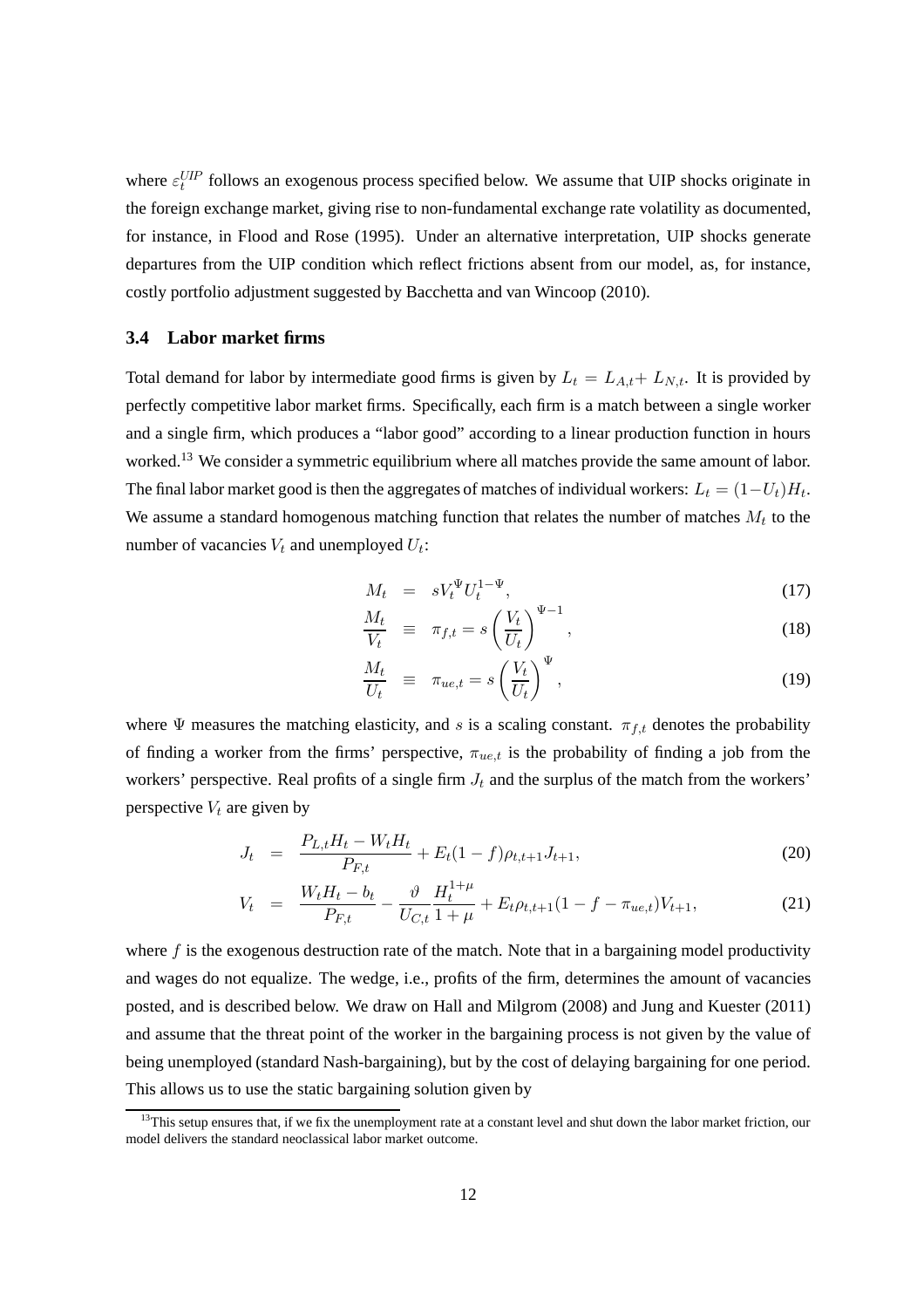$$
\frac{\partial H_t^{\mu}}{U_{C_t}} = \frac{P_{L,t}}{P_{F,t}}\tag{22}
$$

for hours worked, delivering an efficient choice of hours worked identical to the one obtained in the neoclassical limiting case. Our labor market friction manifests itself in the following wage setting equation

$$
W_t = \Omega P_{L,t} + (1 - \Omega) \left[ \frac{P_{L,t}}{1 + \mu} + \widetilde{b} \overline{W} \right]. \tag{23}
$$

Here,  $\Omega$  denotes the bargaining power of the worker. Our setup implies that wages are a convex combination of productivity and the outside option. The latter is given by the saved amount of leisure and an abstract strike value  $b_t = b\overline{W}H_t$ , where  $b \in [0, 1]$  expresses the outside option in percentage terms of the average (steady state) wage per hour  $\overline{W}$ , see Jung and Kuester (2011).<sup>14</sup> Note that, by setting  $\widetilde{b} = 0$ , we can reproduce cyclical properties of a Walrasian labor market where wages (almost) perfectly comove with productivity and movements in the unemployment rate are essentially shut down. The free entry condition ensures that on average firms make no profits when posting a new vacancy:

$$
\chi = \pi_{f,t} E_t \rho_{t,t+1} J_{t+1},\tag{24}
$$

where  $\chi$  are real vacancy posting costs expressed in terms of the consumption good and are accounted for in the total resource constraint of the economy. Finally, the implied law of motion for the unemployment rate  $U_t$  is given by:

$$
U_{t+1} = U_t(1 - f - \pi_{ue,t}) + f.
$$
\n(25)

### **3.5 Market clearing, aggregation, and definitions**

In equilibrium, firms and households maximize profits or utility for given initial conditions and government policies (specified below). Regarding international asset markets, we assume that only domestic currency bonds are traded in equilibrium. In each sector, markets clear at the level of intermediate goods. As in Galí and Monacelli (2005), we define an index for aggregate output in each sector  $Y_{A,t} \equiv \left(\int_0^1 Y_{A,t}(j)^{-\epsilon}dj\right)^{\frac{1}{\epsilon}}$  and  $Y_{N,t} \equiv \left(\int_0^1 Y_{N,t}(j)^{-\epsilon}dj\right)^{\frac{1}{\epsilon}}$ . Substituting for

<sup>&</sup>lt;sup>14</sup>Note that we fix  $\overline{W}$  to the steady-state value, but allow the outside option to comove positively with hours worked. This enables us to reproduce a version of the static Nash-bargaining equation with hours worked. The main difference to the standard Nash-solution is the absence of a term  $\chi_U^V$ , which turns out to be small and negligible given our calibration strategy but complicates the derivation. For our purpose it is enough to assume this mild form of wage rigidity supposing that the outside option does not move one-to-one with the business cycle. In the present context, we interpret  $\tilde{b}$  as an abstract outside option that will be set to match the amount of unemployment volatility observed in the data; it may either be interpreted as unemployment benefits or as the cost of delaying/striking for one period. This allows us to sidestep on the debate between Hagedorn and Manovskii (2008) and Shimer (2005) and to use this parameter to align the model and the data with respect to matching observed unemployment volatilities.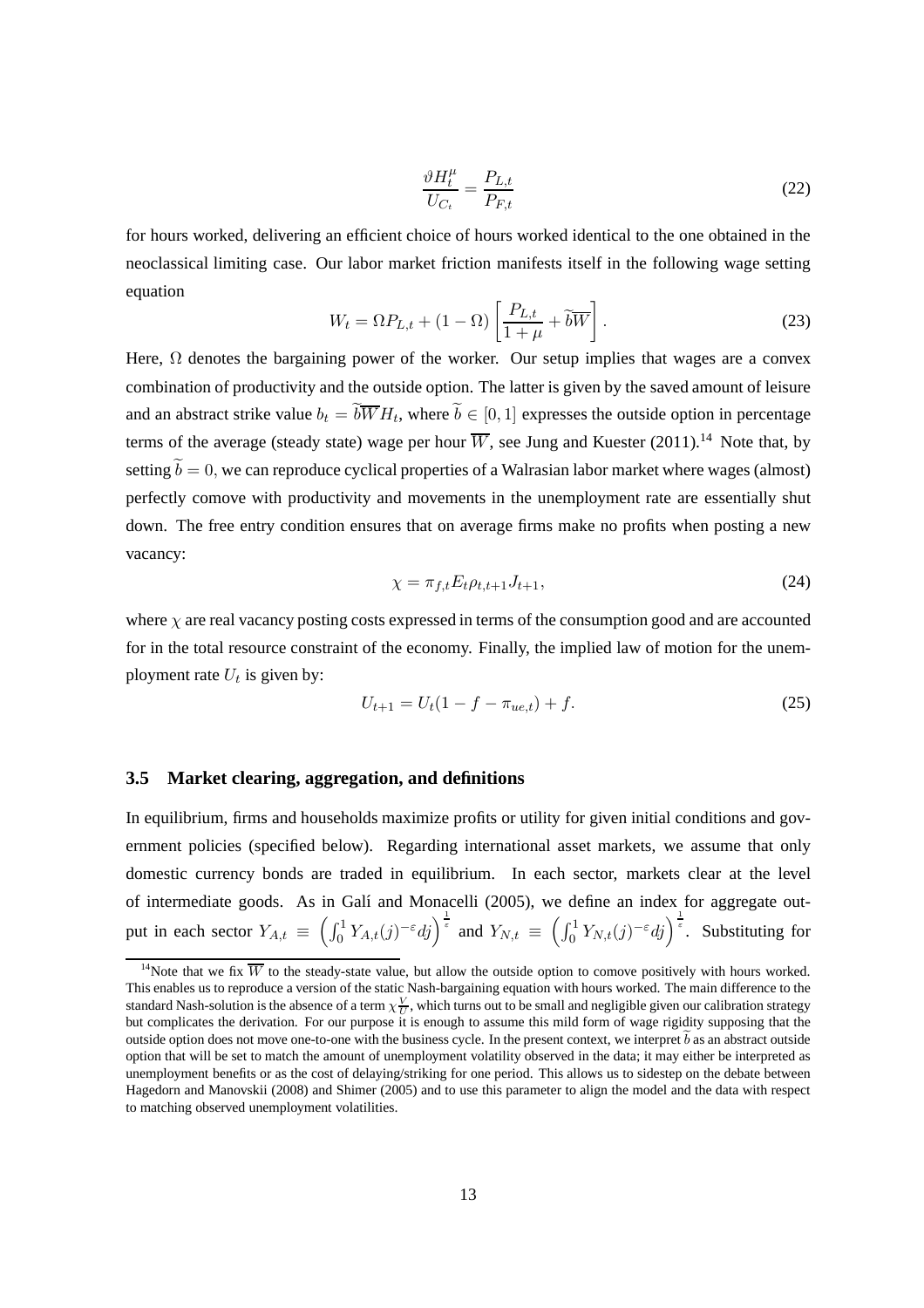$Y_{A,t}(j) = A_t(j) + A_t^*(j)/n$  and  $Y_{N,t}(j) = N_t(j)$  in both expressions, using the demand functions given by (4)-(6), gives the aggregate relationships

$$
Y_{A,t} = v \left[ \left( \frac{P_{A,t}}{P_{T,t}} \right)^{-\sigma} \left( \frac{P_{T,t}}{P_{F,t}} \right)^{-\eta} (1 - \omega) F_t + \left( \frac{P_{A,t}^*}{P_{T,t}^*} \right)^{-\sigma} \left( \frac{P_{T,t}^*}{P_{F,t}^*} \right)^{-\eta} \omega F_t^* / n \right],
$$
  
\n
$$
Y_{N,t} = (1 - v) \left( \frac{P_{N,t}}{P_{F,t}} \right)^{-\eta} F_t.
$$
\n(26)

The aggregate production function is given by

$$
\zeta_{k,t} Y_{k,t} = Z_{k,t} K_{k,t}^{\theta} L_{k,t}^{1-\theta},\tag{27}
$$

where  $\zeta_{k,t} \equiv \int_0^1$  $\left(\frac{P_{k,t}(j)}{P_{k,t}}\right)^{-\epsilon}$  dj provides a measure for price dispersion at the level of intermediate goods in each sector. As a measure for real GDP we define

$$
Y_t \equiv C_t + X_t + G_t + \chi V_t + \frac{S_t P_{A,t}^*}{P_{F,t}} A_t^* / n - \frac{P_{B,t}}{P_{F,t}} B_t,
$$
\n(28)

where exports and imports are defined as  $A_t^* \equiv \left(\int_0^1 A_t^*(j)^{-\varepsilon}dj\right)^{\frac{1}{\varepsilon}}$  and  $B_t \equiv \left(\int_0^1 B_t(j)^{-\varepsilon}dj\right)^{\frac{1}{\varepsilon}}$ , respectively. Using (5) and the corresponding domestic counterpart to substitute for  $A_t^*(j)$  and  $B_t(j)$ gives in aggregate terms

$$
A_t^* = v \left(\frac{P_{A,t}^*}{P_{T,t}^*}\right)^{-\sigma} \left(\frac{P_{T,t}^*}{P_{F,t}^*}\right)^{-\eta} \omega F_t^*, \quad B_t = v \left(\frac{P_{B,t}}{P_{T,t}^*}\right)^{-\sigma} \left(\frac{P_{T,t}}{P_{F,t}}\right)^{-\eta} (1-\omega) F_t. \tag{29}
$$

Finally, we define the real exchange rate and the trade balance as follows

$$
RX_t \equiv \frac{S_t P_{F,t}^*}{P_{F,t}}, \quad N X_t \equiv \frac{S_t P_{A,t}^* A_t^* / n - P_{B,t} B_t}{P_{F,t} Y_t}.
$$
\n(30)

#### **3.6 Government policies**

We close the model by specifying feedback rules characterizing monetary and fiscal policies. Regarding the latter, we assume that government spending reacts to lagged output growth and its own past value:

$$
\log G_t = (1 - \rho_g) \log G + \rho_g \log G_{t-1} + \phi \log (Y_{t-1}/Y_{t-2}) + \varepsilon_{g,t},\tag{31}
$$

where variables without time-subscripts refer to steady-state values and  $\varepsilon_{q,t}$  denotes i.i.d. government spending shocks. We assume that lump-sum taxes adjust to balance the government budget in each period:  $G_t = T_t$ . Note that while this rule is fairly simple, it strikes us as a convenient way to capture a possible change in the endogenous conduct of fiscal policy. We consider a response to lagged rather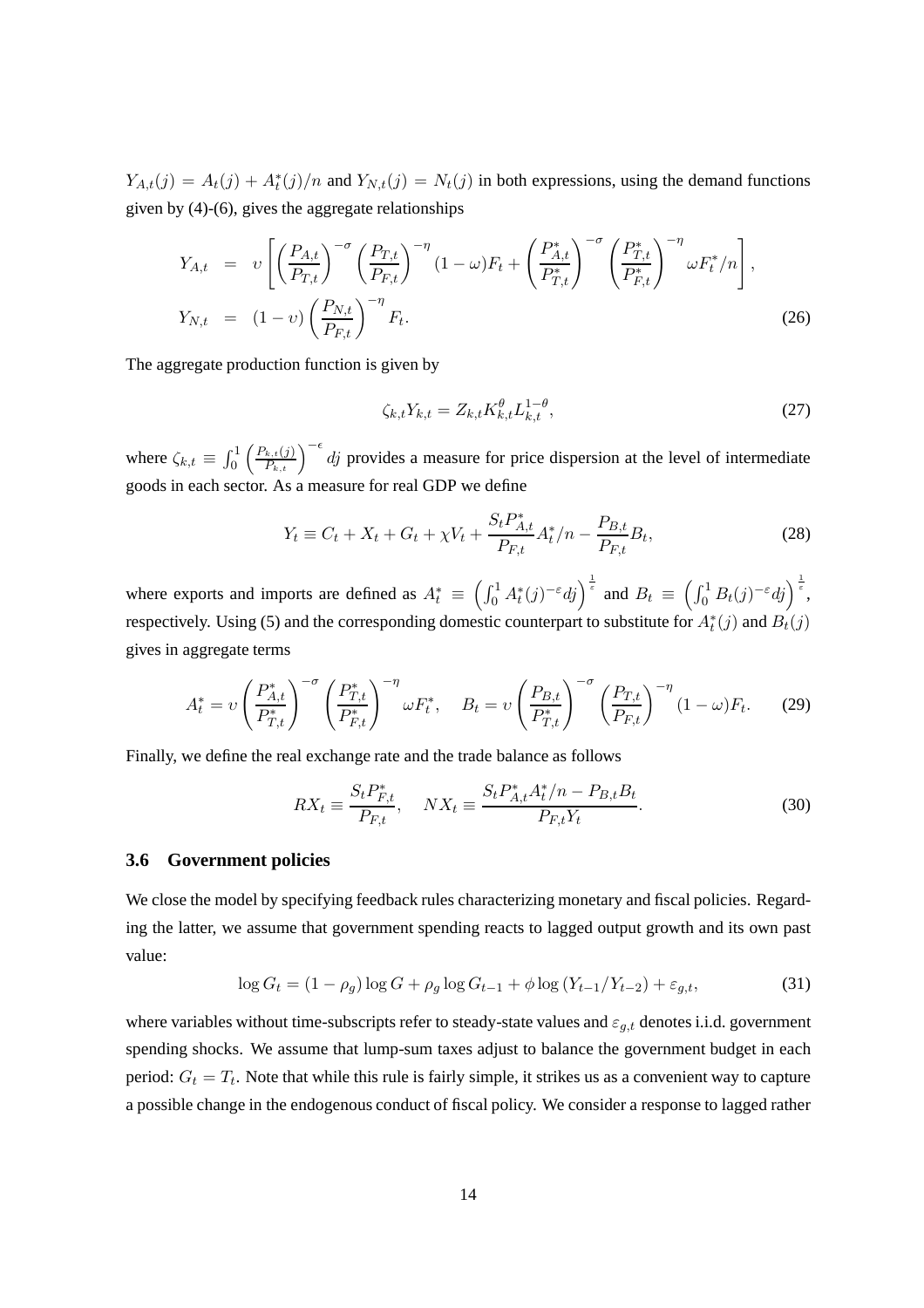than current output growth because of decision and implementation lags, see Blanchard and Perotti (2002).<sup>15</sup> Monetary policy is characterized by an interest rate feedback rule of the following type

 $\log R_t = \rho \log R_{t-1} + (1 - \rho) E_t \left[ \varpi + \varphi_\pi \log \Pi_{t-1,4} + \varphi_y \log (Y_t/Y_{t-1}) + \varphi_r \log R_t^* \right]$  $|t^*| + \varepsilon_{r,t}$ , (32)

where  $\Pi_{t,i} \equiv P_{F,t+i}/P_{F,t}$  such that  $\Pi_{t-1,4}$  denotes four quarter cumulated future inflation (of final goods).  $\varepsilon_{R,t}$  is an i.i.d. shock to monetary policy. The coefficients  $\varphi_{\pi}, \varphi_{y}$  and  $\varphi_{r}$  determine how interest rates are adjusted in response to expected inflation, output growth, and foreign interest rates. They may take different values in home and abroad. Monetary policy rules of this type have been shown to provide a good description of monetary policy in Europe, see, for instance, Clarida et al. (1998).

# **4 Model simulation**

We use a first-order approximation to the equilibrium conditions around a deterministic steady state to study the properties of the model numerically. The following subsection provides the rationale for the parameter values used in the simulation of the model. The empirical performance of the model is analyzed afterwards.

## **4.1 Calibration**

We calibrate our two-country model to capture key features of the German economy relative to EA6 – for the PreEMU and the EMU scenario. To pin down parameter values, we rely on estimates of earlier studies, but also on new estimates. For this purpose we use data up to 2007 only. We distinguish three sets of parameters: 1) parameters characterizing preferences and technologies; 2) parameters capturing the behavior of monetary and fiscal policy, and 3) parameters governing the exogenous shock processes.

**Preferences and Technologies** The first set of parameters is displayed in table 2; we assume identical values under PreEMU and EMU because these parameters are arguably 'deep' enough to be invariant with respect to changes in the policy regime. In the upper (lower) panel, we report the values of those parameters which are identical (different) across countries. In the right column of the table, we report target values or sources which serve to pin down the parameter values shown in the left column.<sup>16</sup>

<sup>&</sup>lt;sup>15</sup>We leave more sophisticated specifications—notably by considering debt—for future research (recall that in the present version of the model Ricardian equivalence holds and the time path of taxes/government debt is irrelevant for the allocation for any given stream of government spending).

 $<sup>16</sup>$ In general equilibrium, calibration targets typically depend on values of several parameters; nevertheless it is possible</sup> to pin down specific parameter values by focusing on one particular target value. Unless stated otherwise, we draw on the OECD Economic Outlook database to compute target statistics.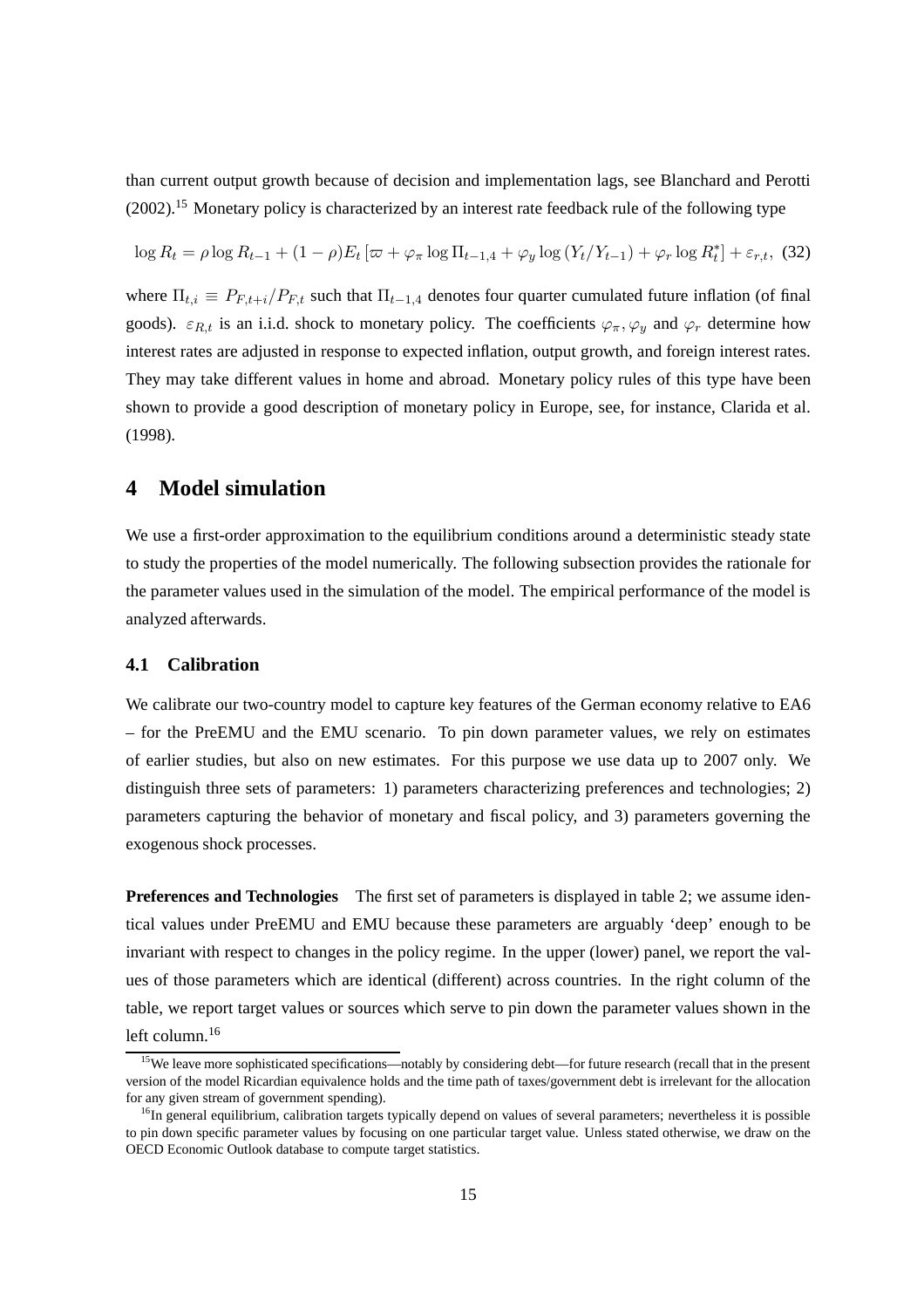| Symmetric parameters           | <b>Value</b>                |         | <b>Calibration target / source</b> | <b>Value</b>                       |         |       |
|--------------------------------|-----------------------------|---------|------------------------------------|------------------------------------|---------|-------|
| <b>Inverse Frisch</b>          | $\mu$                       | 2.00    |                                    | Domeij and Flodén (2006)           |         |       |
| Utility weight of work         | $\hat{\theta}$              | 36.9    |                                    | Hours worked steady state          | 0.30    |       |
| Risk aversion                  | $\gamma$                    | 1.00    |                                    | Balanced growth                    |         |       |
| Trade price elasticity         | $\sigma$                    | 0.90    |                                    | Heathcote and Perri (2002)         |         |       |
| Non-traded price elast.        | $\eta$                      | 0.44    |                                    | Stockman and Tesar (1995)          |         |       |
| Elast. of discount factor      | $\psi$                      | .014    |                                    | K/Y                                | 12.00   |       |
| Depreciation rate              | δ                           | .015    |                                    | I/Y                                | 0.186   |       |
| Adjustment costs               | $\kappa$                    | 1.50    |                                    | $std(I_t)/std(Y_t)$                | Table 4 |       |
| Price elasticity               | $\epsilon$                  | 6.00    |                                    | Markup                             | 0.20    |       |
| Capital share                  | $\theta$                    | 0.34    |                                    | Labor share                        | 0.66    |       |
| Government share               | G/Y                         | 0.21    |                                    | Government spending share          | 0.21    |       |
| Country size home              | $\boldsymbol{n}$            | 0.49    |                                    | GDP Germany vs. EA6                |         |       |
| Separation rate                | $\boldsymbol{f}$            | .045    |                                    | Jung and Kuhn (2010)               |         |       |
| Bargain parameter              | Ω                           | 0.50    |                                    | Shimer (2005)                      |         |       |
| Matching elasticity            | Ψ                           | 0.50    |                                    | Petrongolo and Pissarides (2001)   |         |       |
| Asymmetric parameters          |                             | Germany | EA6                                | <b>Calibration target / source</b> | Germany | EA6   |
| Outside option                 | $\boldsymbol{h}$            | 0.65    | 0.65                               | $std(U_t)/std(Y_t)$                | Table 4 |       |
| Vacancy posting                | $\chi$                      | 0.05    | 0.06                               | Unemployment steady state          | 0.075   | 0.096 |
| Matching constant              | $\mathcal{S}_{\mathcal{S}}$ | 0.55    | 0.42                               | Normalization $V/U$                | 1.000   | 1.000 |
| Weight traded goods            | $\upsilon$                  | 0.38    | 0.35                               | Production manuf./services         | 0.621   | 0.537 |
| Weight domestic goods          | $\omega$                    | 0.85    | 0.90                               | Import & exp. share Germany        | 0.053   | 0.067 |
| Price rigidities tradables     | $\xi_T$                     | 0.84    | 0.72                               | Price duration indust. goods       | 6.173   | 3.569 |
| Price rigidities non-tradables | $\xi_N$                     | 0.87    | 0.82                               | Price duration services            | 7.752   | 5.595 |

Table 2: Parameter values of theoretical economy: structural parameters

Notes: Parameters remain unchanged across simulations, see main text for discussion of target values. Price durations are measured in quarters. Variables without time subscript refer to steady-state values.

One period in the model corresponds to one quarter. We set  $\mu = 2$ , implying a Frisch wage elasticity of labor supply of 0.5, see Domeij and Flodén (2006). We set  $\vartheta$  such that hours worked in steady state are 0.3. Furthermore, we assume that  $\gamma = 1$ , consistent with balanced growth. Regarding trade price elasticities, we set  $\sigma = 0.9$ , which corresponds to the estimate reported in Heathcote and Perri (2002). Following Stockman and Tesar (1995) we set  $\eta = 0.44$ . We target a steady-state quarterly capitalto-output share of 12 and an average investment-to-output ratio of 0.186 to pin down the elasticity of the discount factor  $\psi$  and the depreciation rate  $\delta$ , respectively. Capital adjustment costs ( $\kappa$ ) are set to match the volatility of investment, reported in table 4 below (average value across countries and scenarios). We determine  $\epsilon$  such that the average markup is 20 percent, see Rotemberg and Woodford (1993). We set  $\theta$  to match average wage shares of two thirds for Germany and EA6.<sup>17</sup> The observation that government spending accounts for 21 percent of GDP on average allows us to pin down the steady state share of government spending accordingly. The relative size of the domestic economy  $n$  is set to reflect the ratio of German output to EA6 output. Regarding labor markets, we set  $f = 0.045$  in line with estimates for firing/separation rates for Germany at quarterly frequency, see

 $17$ Data for the capital-to-output ratio and the wage share are obtained from the AMECO database of the European Commission.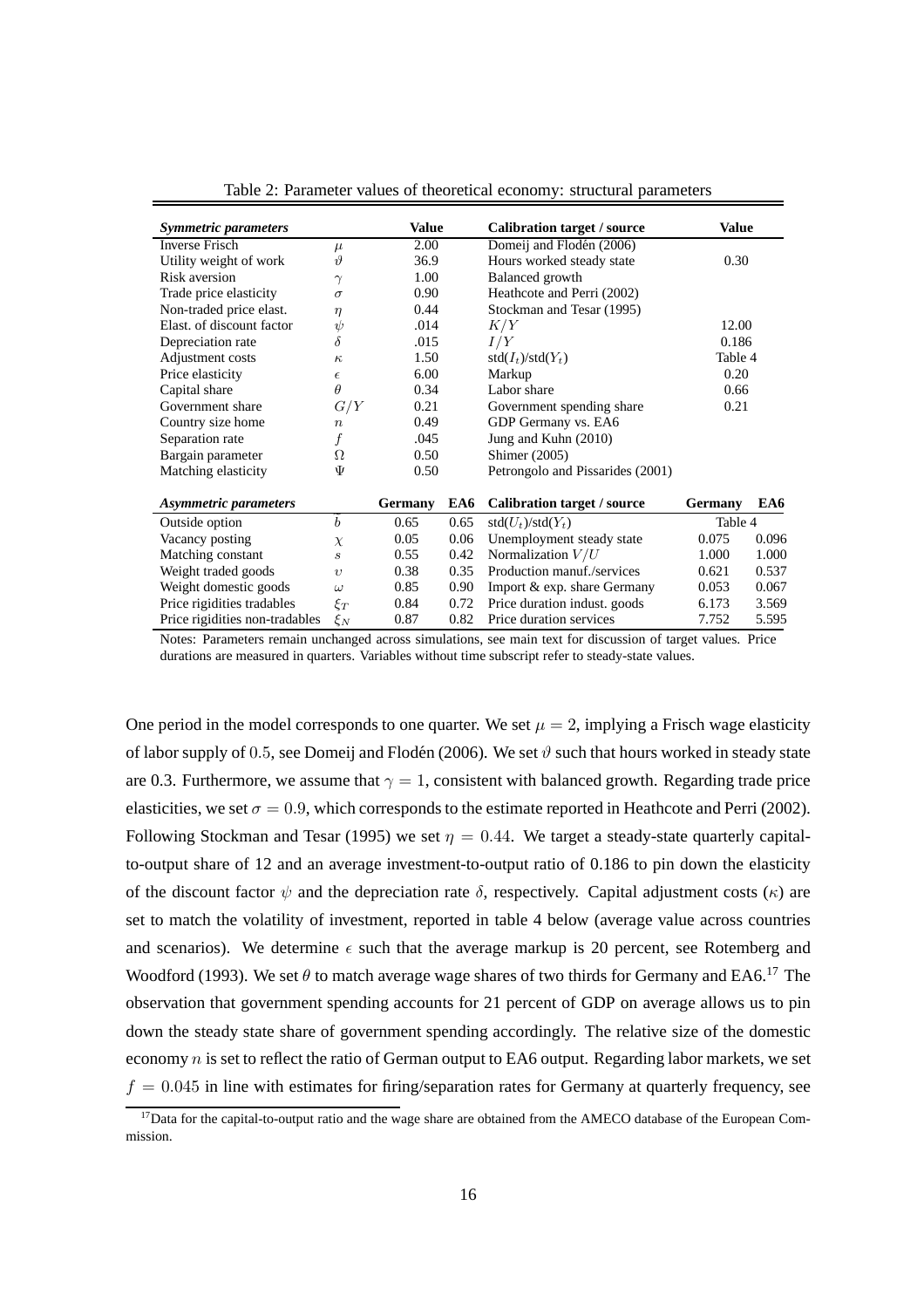Jung and Kuhn (2010). Following Shimer (2005) and Petrongolo and Pissarides (2001), respectively, we set the bargaining parameter  $\Omega$  and the matching elasticity  $\Psi$  to one half.

Next, we turn to parameters which are allowed to take different values in Germany and EA6 in order to capture important heterogeneities in the labor market. First, we determine the outside option by targeting the unemployment volatility reported in table 4 below (average value across countries and scenarios).<sup>18</sup> To pin down vacancy posting costs, we target the average unemployment rate, which is 7.5% for Germany and 9.6% for EA6. Finally, we normalize the number of posted vacancies to pin down values for s.

A last set of parameters is set to determine the weight of traded and non-traded goods and the extent of price rigidities. In both respects, we allow for asymmetries as they are likely to impact fundamentally on intra-European business cycles. The weight of traded goods in total output  $v$  is determined by the average ratio of output in the manufacturing sector relative to services. This ratio is 0.62 for Germany and 0.54 for the EA6 aggregate.<sup>19</sup> Given the parameter v, the shares of imports and exports in steady state are governed by  $\omega$ . For the period 1985–2007, we find that German imports from EA6 average at 5.32 percent of GDP, while exports to EA6 average at 6.67 percent.<sup>20</sup> We pin down price rigidities on the basis of the frequency of price changes reported in Dhyne et al. (2006). For the traded and non-traded goods sector, we consider data for non-energy industrial goods and services, respectively. Price durations are highest within the non-traded goods sector in Germany and lowest in the traded goods sector in EA6. The Calvo parameters  $\xi_T$  and  $\xi_N$  are set to match average price durations.<sup>21</sup>

**Policy rules** The behavior of fiscal and monetary policy is characterized by the feedback rules (31) and (32), which are allowed to differ under the PreEMU and EMU scenario according to our estimates. First, regarding the monetary policy rule, drawing on Clarida et al. (1998), we employ a two-stage least squares approach, using four lags of CPI-inflation, the short-term interest rate, the oil price, and output growth as instruments in the first step of the procedure. We estimate two different rules for Germany and EA6 for PreEMU and a common monetary policy rule for EMU. While we restrict the parameter  $\varphi_r$  to be zero for Germany, we estimate it for EA6. Results are reported in the first panel of table 3. For Germany we find considerable interest rate smoothing and a fairly strong

 $18$ Our model does not suffer from a lack of volatility of unemployment, stressed by Shimer (2005), because of sluggish real-wage adjustment which in turn induces profits to fluctuate strongly over the cycle. For details see, among others, Hagedorn and Manovskii (2008) and Hall and Milgrom (2008).

<sup>&</sup>lt;sup>9</sup>Source: STAN database of the OECD.

 $^{20}$ In the medium to long term the import-to-GDP ratio is likely to depend on the nominal exchange rate regime. In fact, following Rose (2000), the importance of the exchange rate regime for trade has been discussed by a number of authors. During our sample period, a considerable increase in openness can be observed. We therefore experimented with different degrees of openness: the quantitative implications for business cycle dynamics turned out to be negligible. In what follows we therefore assume constant values for  $v$  and  $\omega$ .

 $^{21}$ Aggregation follows Baharad and Eden (2004). We assume that price durations for domestically produced traded intermediate goods and for imports are the same within each country (i.e.,  $\xi_A^* = \xi_B$  and  $\xi_A = \xi_B^*$ ); hence there is one value for price stickiness for each sector ( $\xi_T$  and  $\xi_N$ ) in each country.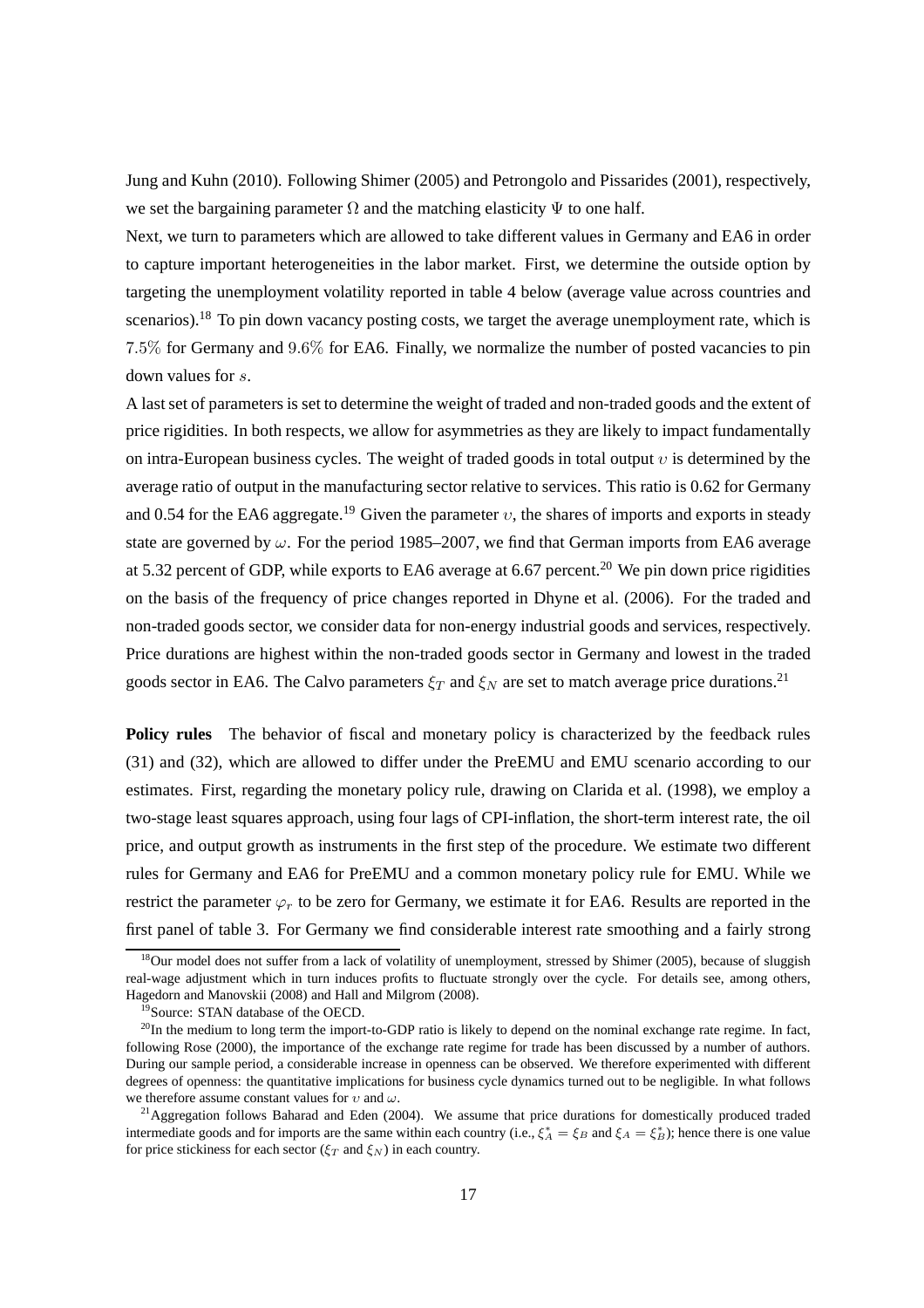|                                     |                         |         |         | <b>EMU</b> |         |  |  |
|-------------------------------------|-------------------------|---------|---------|------------|---------|--|--|
|                                     |                         | Germany | EA6     | Germany    | EA6     |  |  |
| Monetary policy                     |                         |         |         |            |         |  |  |
| Smoothing                           | $\rho_r$                | 0.75    | 0.64    | 0.71       |         |  |  |
| Inflation                           | $\varphi_{\pi}$         | 2.06    | 0.92    | 1.31       |         |  |  |
| Output growth                       | $\varphi_y$             | 0.25    | 0.10    | 0.23       |         |  |  |
| German interest rate                | $\varphi_{i_G}$         |         | 0.74    |            |         |  |  |
| Variance of innovations $(10^{-6})$ |                         | 1.18    | 2.01    |            | 5.90    |  |  |
| Government spending                 |                         |         |         |            |         |  |  |
| Smoothing                           | $\rho_g$                | 0.59    | 0.99    | 0.53       | 0.84    |  |  |
| Output growth                       | $\phi$                  | $-0.32$ | $-0.06$ | 0.06       | $-0.01$ |  |  |
| Variance of innovations $(10^{-4})$ |                         | 1.55    | 0.15    | 0.78       | 0.05    |  |  |
| <b>UIP</b> process                  |                         |         |         |            |         |  |  |
| AR(1)-coeff UIP shock               | $\rho^{\overline{UIP}}$ | 0.35    |         |            |         |  |  |
| UIP shock variance $(10^{-4})$      | $\sigma_{\nu}^2$ UIP    | 1.90    |         |            |         |  |  |
| Technology process                  |                         | Germany | EA6     | <b>USA</b> | Common  |  |  |
| $AR(1)$ -coefficient                |                         |         |         |            |         |  |  |
| <b>Tradables</b>                    | $\rho_T^c$              | 0.94    | 0.82    | 0.77       | 0.91    |  |  |
| Non-tradables                       | $\rho_N^c$              | 0.97    | 0.85    | 0.93       |         |  |  |
| Variance of innovations $(10^{-4})$ |                         |         |         |            |         |  |  |
| <b>Tradables</b>                    |                         | 1.61    | 0.63    | 0.87       | 0.37    |  |  |
| Non-tradables                       |                         | 0.42    | 0.35    | 0.13       |         |  |  |

Table 3: Parameter values of theoretical economy: policy rules & shock processes

Notes: parameter values for monetary and fiscal policy for PreEMU and pre-crisis EMU scenario, see main text for discussion.

response of interest rates to inflation and economic activity, measured by output growth. For EA6, we find less strong responses to both variables, but a considerable response to German interest rates. Second, regarding fiscal policy, we allow for a change in the parameters governing the rule (31) under EMU relative to PreEMU and estimate them for both sample periods by OLS.<sup>22</sup> Results are reported in the second panel of table 3 for both sample periods. We find quite persistent processes for government spending for both sample periods, notably for EA6. According to our estimates, fiscal policy has been conducted more countercyclically under PreEMU.<sup>23</sup>

**Forcing processes** In estimating the process of UIP shocks we follow Kollmann (2005). Rewriting (16) in logs without expectations provides a measure for the realized deviations from UIP:

$$
\ln(\hat{\varepsilon}_t^{UIP}) \equiv \ln(R_t) - \ln(R_t^*) - \ln(\Delta S_{t+1}).
$$

 $22A$  linear trend is included in the estimation. Note that our specification excludes a contemporaneous response of government spending to output. We thus employ an identification assumption which is frequently made in the VAR literature on fiscal policy transmission, see Blanchard and Perotti (2002).

<sup>&</sup>lt;sup>23</sup>Galí and Perotti (2003) fail to detect such an effect when comparing a pre-Maastricht period (1980–91) to a post-Maastricht period which ends, however, in 2002.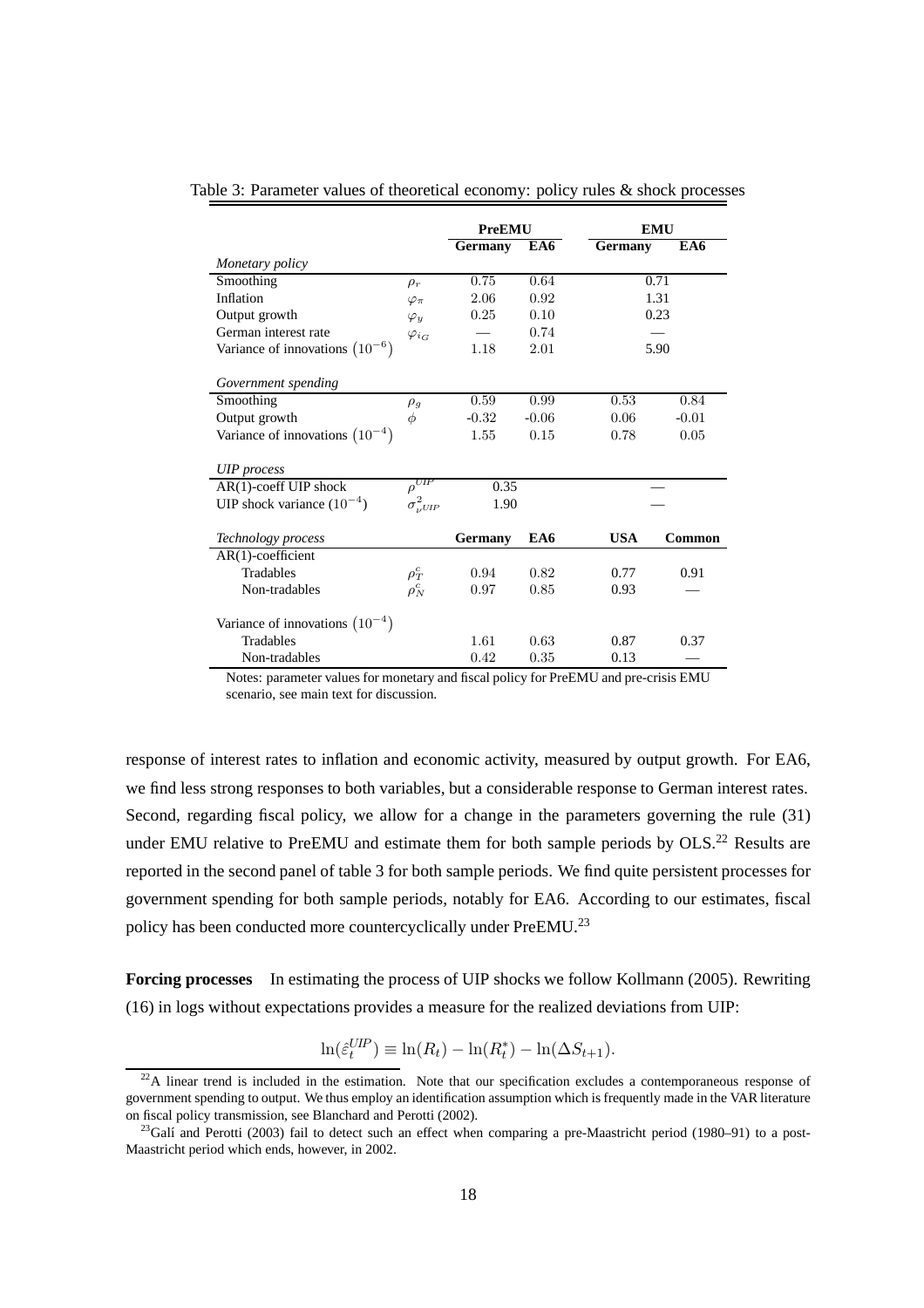In order to extract the expected ex-ante component,  $\varepsilon_t^{UIP}$ , we regress  $\ln(\hat{\varepsilon}_t^{UIP})$  on its own four lags and other variables known at time t: contemporaneous values and four lags of output, inflation, and the interest rate – each for Germany and EA6. Next, we estimate an  $AR(1)$  process on the fitted values. Results are reported in the third panel of table 3. We find that predictable deviations from the uncovered interest rate parity are fairly short-lived, compared to Kollmann's estimate of  $\rho^{UIP} = 0.5$ for the US.

We assume UIP shocks to occur only under PreEMU because there is no currency trade under EMU, as a result of which non-fundamental exchange rate volatility could arise. Of course, allowing for UIP shocks in the PreEMU scenario thus raises, all else equal, the volatility of nominal and – in the presence of nominal rigidities – real exchange rates. We stress, however, that our analysis is disciplined by the estimates of the shock process obtained independently of the model. Moreover, UIP shocks enter the decision problem of households and thus impact – subject to the cross-equation restrictions implied by the equilibrium conditions – the business cycle statistics of the model which we use to assess its performance.<sup>24</sup>

Regarding the technology process governing intermediate goods production, we assume that deviations from steady state follow an AR(1) process specific to each country and each sector. In addition, we allow for a common factor in the technology of the traded-goods sector. Specifically, we assume the following law of motion

$$
Z_{T,t}^c = \tilde{Z}_{T,t}^c + \Gamma_t \text{ and } Z_{N,t}^c = \tilde{Z}_{N,t}^c, \text{ with}
$$
  

$$
\tilde{Z}_{k,t}^c = \rho_k^c \tilde{Z}_{k,t-1}^c + \varepsilon_{k,t}^c \text{ and } \Gamma_t = \rho_\tau \Gamma_{t-1} + \varepsilon_t,
$$

where  $T$  denotes the traded-goods sector, while  $k$  represents both the traded and the non-traded goods sectors.  $\Gamma_t$  is the common factor, and c indicates the country or area (i.e.,  $c \in \{ ,*,\textit{US} \}$ ). As in Gregory and Head (1999), we extract the common factor using a Kalman filter. In order to control for the rest of the world when estimating the process for the common factor, we include sector-specific US Solow residuals in the estimation. We use data for the industrial sector where available (otherwise we employ data for the manufacturing sector) as a proxy for the traded goods sector, and the service sector for the non-traded goods sector.<sup>25</sup> Results are reported in the last panel of table 3.

#### **4.2 Model performance**

We assess the ability of the calibrated model to account for European business cycles. Specifically, we confront the model predictions for the PreEMU and the EMU scenario with key features of the data

 $^{24}$ Lubik and Schorfheide (2005) pursue an alternative strategy, as they add an error term to the measurement equation. This term represents exchange rate changes in addition to what is accounted for by fundamentals. Hence, it does not impact the equilibrium outcome, but captures model misspecification.

 $25$ We linearly detrend the log series and drop observations for Germany at the time of the reunification.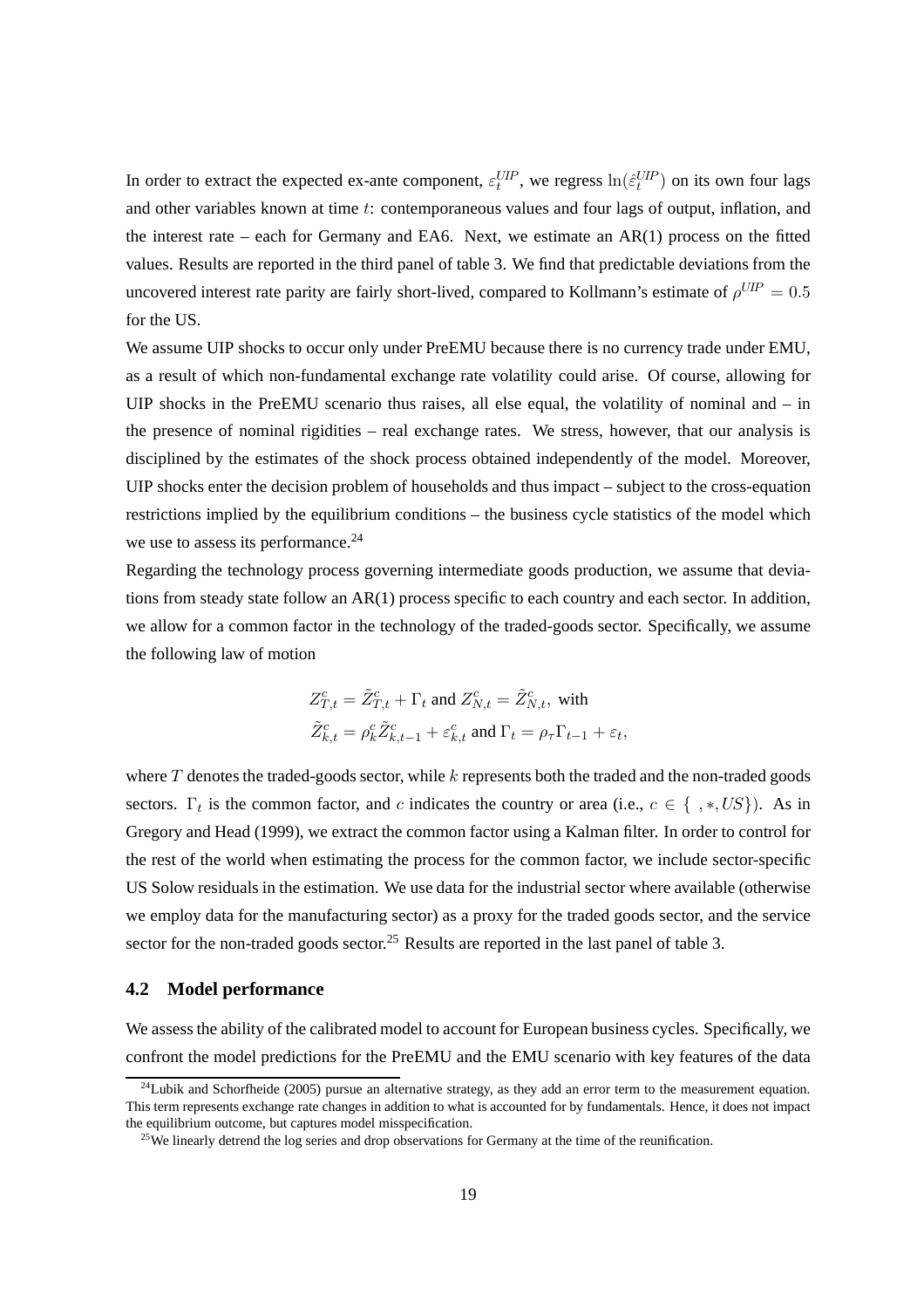for Germany and EA6. In case of the EMU scenario we focus on data up to 2007, as the model is not meant to provide a full-fledged account of the global financial crisis. Nevertheless, below we show in section 5.2 that the model can indeed account for a key aspect of post-2007 data which concerns the international comovement of business cycles.

In order to appreciate the model performance recall that under PreEMU both countries are characterized by distinct monetary policy rules, while under EMU we assume a common monetary policy. Moreover, all shock processes – including the process for UIP shocks – have not been specified in order to target specific model predictions, but have been estimated independently of the model. Table 4 reports the model predictions and corresponding moments of the data.<sup>26</sup> In the left panel we list the moments for Germany and EA6. The first and the second column replicate the values for the PreEMU and EMU period shown in table 1 as well as the corresponding moments for EA6. In the right panel we report the corresponding statistics for the model.

In the upper two panels we focus on the volatility of macroeconomic variables. In terms of absolute volatility, measured by the standard deviation of output, the model fails to predict actual output volatility somewhat. This is perhaps unsurprising given that we consider only a limited number of shocks. In accordance with the data, the model predicts a decline in output volatility, but the predicted delince is more moderate. In terms of relative volatilities the model performs quite well, with volatilities of consumption and government spending somewhat overpredicted for Germany and underpredicted for EA6. Note that average values for the volatilities of investment and unemployment have served as a calibration target and cannot be used to evaluate the model. Yet the model correctly predicts the change in volatility for both variables.<sup>27</sup>

In the third panel we focus on the volatility of the real exchange rate and the trade balance for Germany relative to its trading partners (EA6). We find that the model captures rather well the volatility of the exchange rate, the absolute level both under the PreEMU and under the (pre-crisis) EMU scenario, and hence the substantial decline of volatility. It amounts to almost 80 percent according to the model, while in the data we find a decline by almost 90 percent. To a large extent this result is driven by UIP shocks which are absent under EMU.<sup>28</sup> If we consider a model version without UIP shocks, the decline of real exchange rate volatility amounts to 30 percent only – reflecting the difficulty of standard business cycle models to account for real exchange rate volatility (see Lubik and Schorfheide 2005). This difficulty can be overcome if one is ready to assume a high degree of risk aversion and a

 $26$ Tables 2 and 3 summarize the parameter values used in the simulations. In each case we draw from the assumed distribution of shocks and generate time series of 52 observations (and an additional 60 observations to initialize the model), corresponding to the length of our PreEMU sample. After applying the HP-filter with a smoothing parameter of 1600, we compute the moments of interest and report averages over 500 simulations.

 $27$ The extent of labor market frictions is crucial for the model to match actual unemployment fluctuations, but also affects the propagation of shocks more generally. Considering a version of the model which approximates a Walrasian labor market, we find that output volatility declines by about 20 percent. Results are available on request.

 $^{28}$ Table A-2 in the appendix provides a business cycle variance decomposition.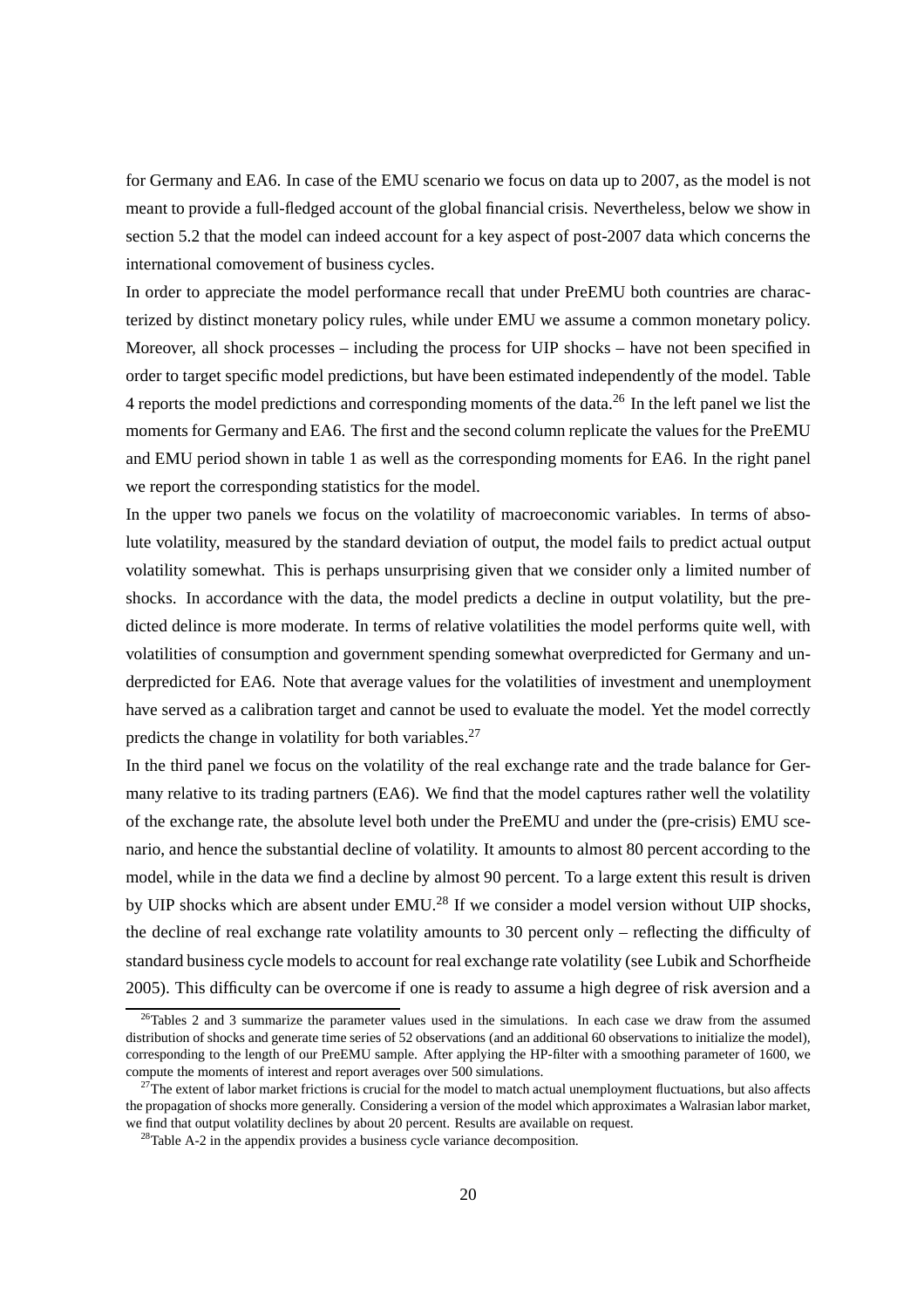|                          |               | Data        |         | <b>Model</b>  |            |         |  |  |  |
|--------------------------|---------------|-------------|---------|---------------|------------|---------|--|--|--|
|                          | <b>PreEMU</b> | $EMU (-07)$ | Δ       | <b>PreEMU</b> | <b>EMU</b> | Δ       |  |  |  |
| Germany/Home             |               |             |         |               |            |         |  |  |  |
| $\overline{Std Y}$ * 100 | 1.35          | 1.18        | $-0.17$ | 1.00          | 0.97       | $-0.03$ |  |  |  |
| Std C/Std Y              | 0.70          | 0.58        | $-0.12$ | 0.98          | 0.96       | $-0.02$ |  |  |  |
| Std I/Std Y              | 2.20          | 2.95        | 0.75    | 2.52          | 2.56       | 0.04    |  |  |  |
| Std G/Std Y              | 0.99          | 0.76        | $-0.23$ | 1.31          | 0.94       | $-0.37$ |  |  |  |
| Std U/Std Y              | 8.91          | 6.60        | $-2.31$ | 9.14          | 8.90       | $-0.24$ |  |  |  |
| Std $\pi$ / Std Y        | 0.21          | 0.24        | 0.03    | 0.06          | 0.16       | 0.10    |  |  |  |
|                          |               |             |         |               |            |         |  |  |  |
| EA6/Foreign              |               |             |         |               |            |         |  |  |  |
| Std Y * 100              | 1.19          | 0.78        | $-0.41$ | 0.65          | 0.62       | $-0.03$ |  |  |  |
| Std C/Std Y              | 1.00          | 0.95        | $-0.05$ | 0.89          | 0.87       | $-0.02$ |  |  |  |
| Std I/Std Y              | 3.27          | 3.39        | 0.12    | 2.78          | 2.77       | $-0.00$ |  |  |  |
| Std G/Std Y              | 1.06          | 0.87        | $-0.29$ | 0.74          | 0.43       | $-0.31$ |  |  |  |
| Std U/Std Y              | 5.22          | 6.18        | 0.96    | 4.82          | 4.98       | 0.16    |  |  |  |
| Std $\pi$ / Std Y        | 0.31          | 0.51        | 0.20    | 0.20          | 0.31       | 0.10    |  |  |  |
|                          |               |             |         |               |            |         |  |  |  |
| Trade                    |               |             |         |               |            |         |  |  |  |
| Std RX/Std Y             | 2.38          | 0.27        | $-2.11$ | 2.16          | 0.50       | $-1.66$ |  |  |  |
| Std NX/Std Y             | 0.22          | 0.24        | 0.02    | 0.14          | 0.04       | $-0.10$ |  |  |  |
|                          |               |             |         |               |            |         |  |  |  |
| Cross-country            |               |             |         |               |            |         |  |  |  |
| $Corr YY^*$              | 0.43          | 0.81        | 0.38    | 0.28          | 0.58       | 0.30    |  |  |  |
| $Corr C*$                | 0.34          | 0.68        | 0.34    | 0.23          | 0.69       | 0.46    |  |  |  |
| Corr $II^*$              | 0.53          | 0.83        | 0.30    | 0.30          | 0.35       | 0.05    |  |  |  |
| $Corr G G^*$             | 0.34          | $-0.12$     | $-0.46$ | 0.00          | 0.01       | 0.00    |  |  |  |
| Corr $U U^*$             | 0.71          | 0.86        | 0.15    | 0.42          | 0.50       | 0.09    |  |  |  |
| Corr $\pi\pi^*$          | 0.52          | 0.49        | $-0.03$ | 0.13          | 0.18       | 0.05    |  |  |  |
|                          |               |             |         |               |            |         |  |  |  |

Table 4: Model performance

Notes: statistics are computed on actual (simulated) time series for Germany (home country) and EA6 (foreign country) after applying the HP-filter. First panel: standard deviations for Germany/home country; second panel: EA6/foreign country; third panel: standard deviation of real exchange rate and trade balance of Germany (home country) relative to EA6 (foreign country); lower panel: cross-country correlation for variables in Germany (home country) and EA6 (foreign country). PreEMU and EMU periods cover 1985–1996 and 1999–2007, respectively. ∆-column measures difference between PreEMU and EMU period.

large contribution of monetary policy shocks to business cycle fluctuations (Chari et al. 2002). In our setup, however, the contribution of monetary policy shocks is pinned down by the monetary policy rules which are estimated independently of the model.<sup>29</sup> Finally, regarding the third panel, we note that the model is less successful in predicting the (change in the) volatility of the trade balance. Instead, the performance of the model in predicting cross-country correlations, shown in the lowest panel, is quite strong. While the model does not fully predict the size of the correlation, it correctly predicts the sign and the approximate size of the change of the correlation, except for inflation. In this regard our assumption of a large non-traded goods sector plays an important role in aligning theory

 $^{29}$ If we adopt the preference specification of Chari et al. (2002), while maintaining the assumptions about the (estimated) shocks processes, we still obtain a decline of exchange rate volatility by 30 percent only, although the volatility is generally higher. Results are available on request.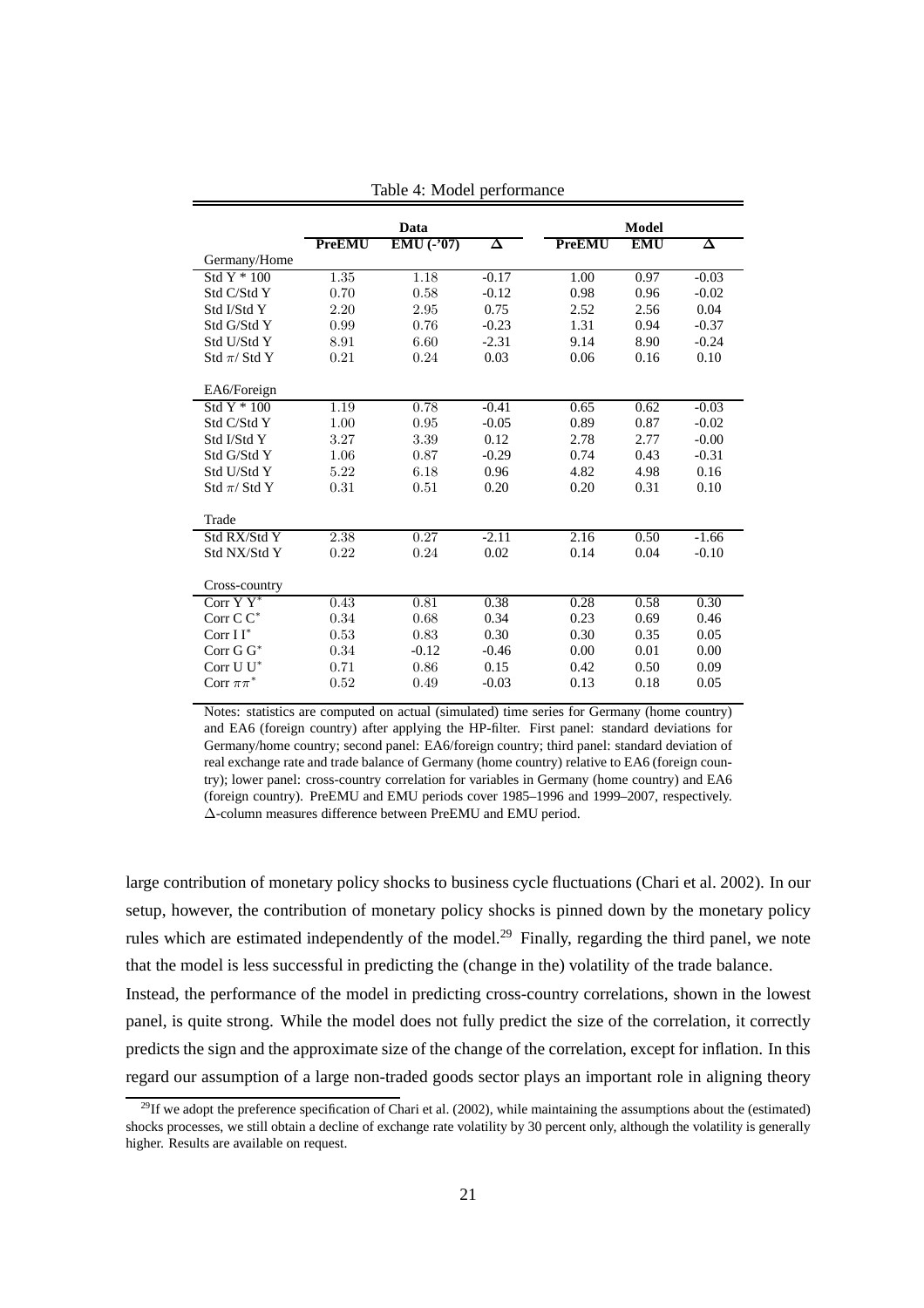and evidence.<sup>30</sup>

Overall, we find that the model performs well in predicting key features of the data. Despite some shortcomings in specific dimensions, the model is able to account for three key observations regarding European business cycles before and under EMU (prior to the crisis): 1) the volatility of macroeconomic variables is largely unchanged across the two sample periods; 2) an exception is the the real exchange rate whose volatility is substantially reduced under EMU; 3) there is considerable increase in the cross-country comovement, except for government spending.

# **5 Understanding (changes in) European business cycles**

Given that the model is able to replicate key features of the data, both for the PreEMU and the EMU period, we turn to the underlying transmission mechanism which drives our results. We focus first on how the exchange rate regime alters the effects of country-specific shocks. In a second step, we turn to common shocks and the role of the exchange rate regime for international comovement in the context of the crisis.

#### **5.1 The transmission of country-specific shocks**

The calibrated model predicts only a mild decline of the volatility of macroeconomic aggregates, but a strong decline of real exchange rate volatility – in line with the evidence for EMU. Mussa (1986), Baxter and Stockman (1989), and Flood and Rose (1995) provide similar evidence for earlier episodes. This evidence apparently conflicts with the notion that – if prices are sticky – the exchange rate regime fundamentally alters the (international) transmission mechanism, a notion stressed by Friedman (1953) and maintained by OCA theory.<sup>31</sup>

Against this background we assess the role of the exchange rate regime in the international transmission of shocks within our calibrated model. In figures 4a and 4b we display the responses to a shock originating in the home country.<sup>32</sup> The dashed lines show the responses under the PreEMU, the solid lines under the EMU calibration. Horizontal axes measure time in quarters, vertical axes percentage

<sup>&</sup>lt;sup>30</sup>If we consider a model version with only tradable goods  $\nu = 1$  we find that the decline in the real exchange rate volatility and the increase in the correlation is considerably dampened. Results are available on request.

 $31$ Duarte (2003) and Monacelli (2004) attempt to account for the empirical observations of Mussa and Baxter-Stockman within sticky price models. Duarte assumes that prices are predetermined in the buyer's currency for one period such that demand is completely isolated from exchange rate changes. As a result, she finds that exchange rate volatility changes substantially across exchange rate regimes, leaving the volatility of macroeconomic variables largely unaffected. Monacelli also highlights the role of limited exchange rate pass-through, but considers a Calvo pricing scheme. Under his baseline calibration the exchange rate regime matters for the volatility of the real exchange rate, but also for the volatility of macroeconomic aggregates. Output volatility, however, is shown to remain unchanged across exchange rates regimes for high values for openness and/or trade price elasticity.

<sup>&</sup>lt;sup>32</sup>To simplify the exposition we focus on domestic shocks. The effects of shocks originating in the foreign economy are not fully symmetric due to the asymmetries of the model, but generally comparable.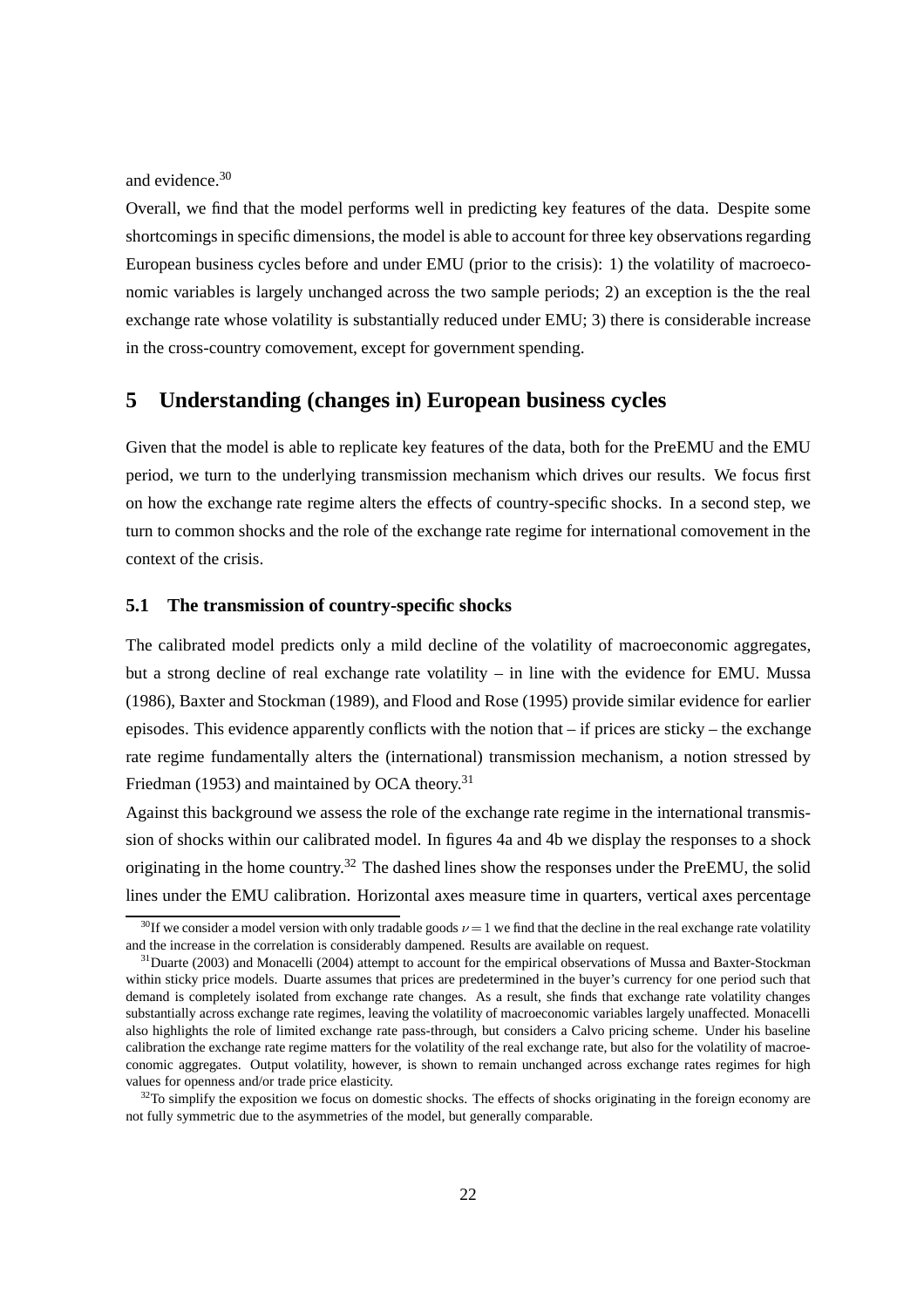

Figure 4a: Shock transmission under PreEMU (dashed) and EMU (solid) scenario.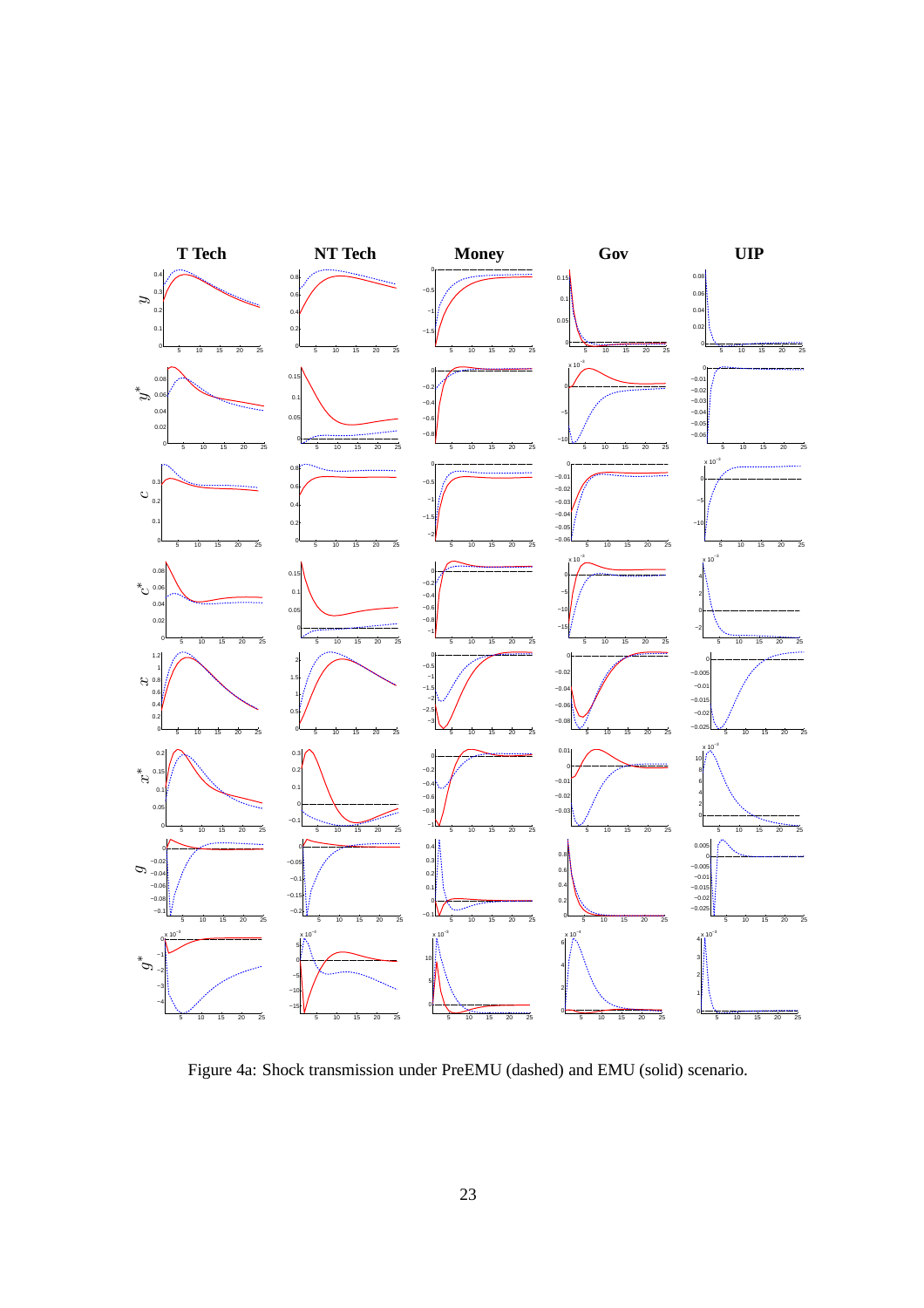

Figure 4b: Shock transmission under PreEMU (dashed) and EMU (solid) scenario.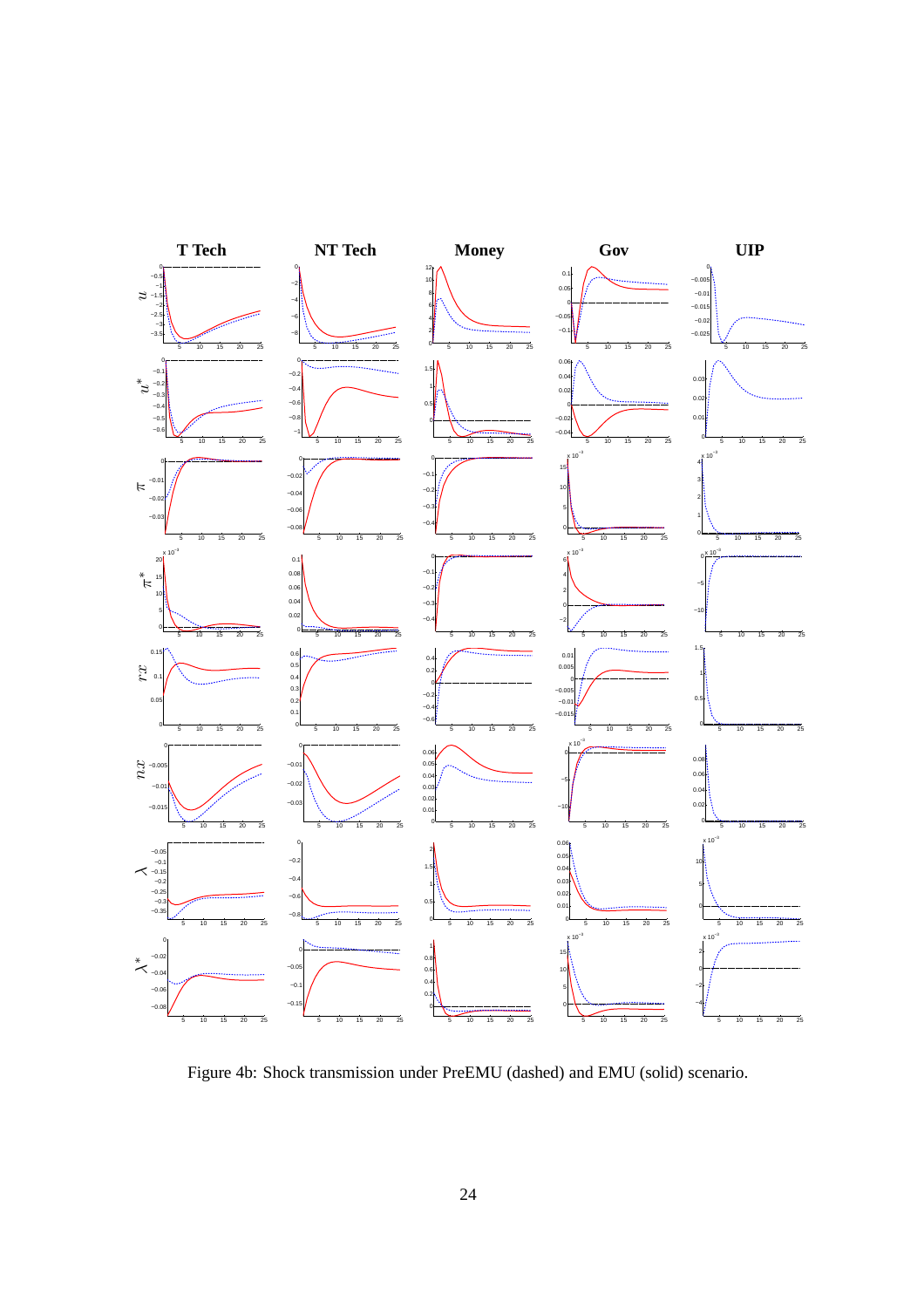deviation from steady state. Note that in addition to the exchange rate regime, there are also differences in the fiscal and monetary policy rules across the scenarios. It turns out, however, that whether or not countries operate a fixed exchange rate regime and thus a common monetary policy is the main cause of differences in the impulse responses.<sup>33</sup>

We display the responses of domestic and foreign output and its components (figure 4a) as well as those of unemployment, inflation, the real exchange rate, and the trade balance (figure 4b). In addition, we display in the lower panels of figure 4b the responses of a measure for the real long-term interest rate  $(\lambda)$ . It allows us to assess the monetary policy stance and hence to account for the role of the exchange rate regime in the transmission mechanism.<sup>34</sup>

The response to a technology shock in the traded good sector is displayed in the first column: it is expansionary in both countries, irrespective of the exchange rate regime. Positive cross-country spillovers can be rationalized by the decline in long-term real rates (bottom panels of figure 4b) – consistent with increased consumption, investment and, eventually, higher output and lower unemployment in both countries. Comparing the adjustment under PreEMU and EMU, we find that domestic shocks generate larger cross-country spillovers under EMU, while their impact on domestic variables is reduced relative to PreEMU. To rationalize this observation, note that domestic shocks depreciate the real exchange rate ( $rx$  increases), but less so, at least initially, under EMU because the nominal exchange rate channel is absent and prices are sticky. As a result, demand for domestic goods increases relatively less compared to PreEMU, while demand for foreign goods increases relatively more. As a result, macroeconomic aggregates respond less to domestic technology shocks and more to foreign technology shocks. The difference in the real exchange rate response under both exchange rate regimes is consistent with our measure for long-term real interest rates. While technology shocks lower long-term real interest rates, they do less so under EMU in the domestic economy, and more so abroad. This reflects a common monetary stance (and a muted exchange rate response) under EMU, which aligns the adjustment process in both countries.

Turning to technology shocks originating in the non-tradeable goods sector, we find that EMU has a stronger bearing on the transmission mechanism. As with technology shocks in the tradeable goods sector, the domestic effects are expansionary irrespective of the exchange rate regime. Yet the sign of the effects on the foreign economy depend on the exchange rate regime. In the PreEMU scenario there are small, but negative cross-country spillover effects of a domestic shock. Under EMU, instead, spillovers are positive and sizeable. Again, this finding can be rationalized by the common monetary policy regime under which long-term real interest rates decline in both countries in response

<sup>&</sup>lt;sup>33</sup>Results are available on request.

<sup>&</sup>lt;sup>34</sup>Specifically, we use the Lagrange multiplier on the household budget constraint as a measure for long-term real interest rates. Abstracting from endogenous changes in the discount factor, it corresponds, in terms of deviations from steady state, to the sum of future real short-term rates up to a first order approximation of the model, see the discussion in Woodford (2003).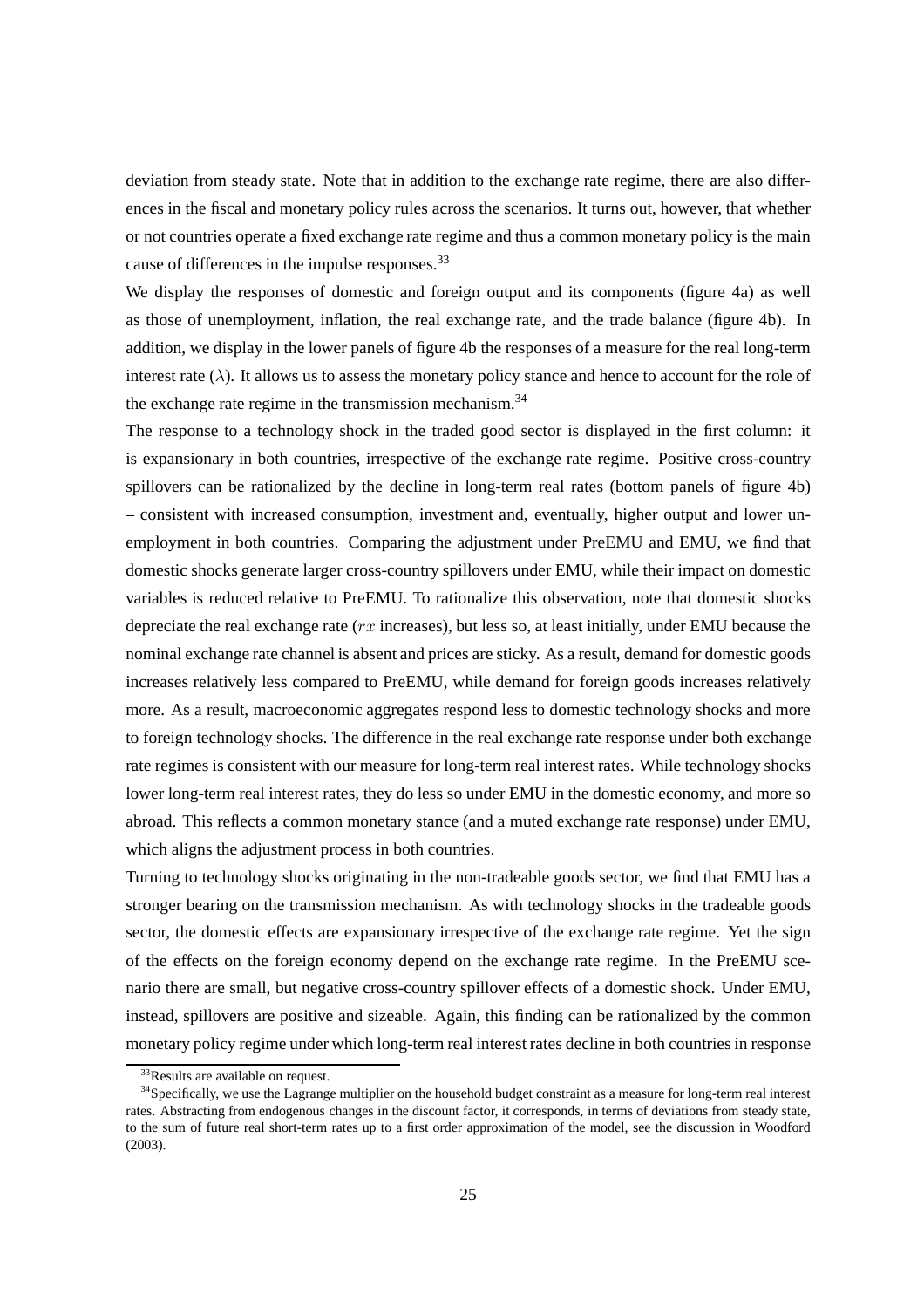|                 |      | <b>PreEMU</b> |      |      |      |        |
|-----------------|------|---------------|------|------|------|--------|
|                 | ALL. | TEC           | TEC* | ALL  | TEC  | $TEC*$ |
| Domestic        |      |               |      |      |      |        |
| Std Y $*$ 100   | 1.00 | 0.91          | 0.04 | 0.97 | 0.74 | 0.14   |
| Std C $*$ 100   | 0.97 | 0.91          | 0.03 | 0.93 | 0.70 | 0.15   |
| Std I * 100     | 2.51 | 2.35          | 0.13 | 2.49 | 2.02 | 0.30   |
| Std G $*$ 100   | 1.31 | 0.22          | 0.01 | 0.91 | 0.03 | 0.01   |
| Std U * 100     | 9.10 | 8.73          | 0.34 | 8.63 | 7.39 | 0.82   |
| Std $\pi$ * 100 | 0.06 | 0.03          | 0.00 | 0.15 | 0.09 | 0.02   |
|                 |      |               |      |      |      |        |
| Foreign         |      |               |      |      |      |        |
| Std Y * 100     | 0.65 | 0.13          | 0.48 | 0.62 | 0.21 | 0.43   |
| Std C * 100     | 0.58 | 0.09          | 0.42 | 0.54 | 0.19 | 0.33   |
| Std I * 100     | 1.80 | 0.31          | 1.45 | 1.72 | 0.49 | 1.37   |
| Std G $*$ 100   | 0.48 | 0.01          | 0.03 | 0.27 | 0.00 | 0.00   |
| Std U * 100     | 3.12 | 0.97          | 2.07 | 3.09 | 1.33 | 2.03   |
| Std $\pi$ * 100 | 0.13 | 0.02          | 0.09 | 0.19 | 0.08 | 0.12   |

Table 5: Cross-country spillovers of technology shocks

Notes: Standard deviation in percent. Column 'ALL' shows results under the assumption that all shocks occur. 'TEC': only domestic technology shocks; 'TEC\*': only foreign technology shocks.

to expansionary shocks in the domestic non-tradeable goods sector.

Table 5 quantifies how EMU changes cross-country spillovers of technology shocks. It reports the standard deviations of macroeconomic variables under PreEMU (left panel) and under EMU (right panel). In both cases we report the standard deviation if either all shocks ('ALL'), only domestic technology shocks ('TEC'), or only foreign technology shocks ('TEC\*') occur. Under PreEMU, domestic variables are to a large extent driven by domestic technology shocks. Reflecting increased spillovers, the importance of domestic shocks decreases under EMU, while those of foreign shocks increases considerably. Given that technology shocks are the main source of business cycle fluctuations (see table A-2 in the appendix), our results provide an explanation for the empirical observation whereby there is little change of macroeconomic volatility under EMU, while at the same time international comovement increases substantially.

The effect of EMU on the transmission of non-technology shocks is also non-negligible, although less consequential for business cycle statistics. The effects of a contractionary monetary policy shock are displayed in the third column of figure 4. An immediate effect of the shock is the increase in the domestic long-term real interest rate because of nominal rigidities. Output and its components contract, inflation declines. In the PreEMU scenario this results in a strong appreciation of the real exchange rate on impact. Under EMU the adjustment process is more symmetric, because in this case a domestic monetary policy shock corresponds to a union-wide shock.

The responses to domestic government spending shocks and UIP shocks are displayed in the fourth and fifth column of figure 4, respectively. An increase in government spending tends to increase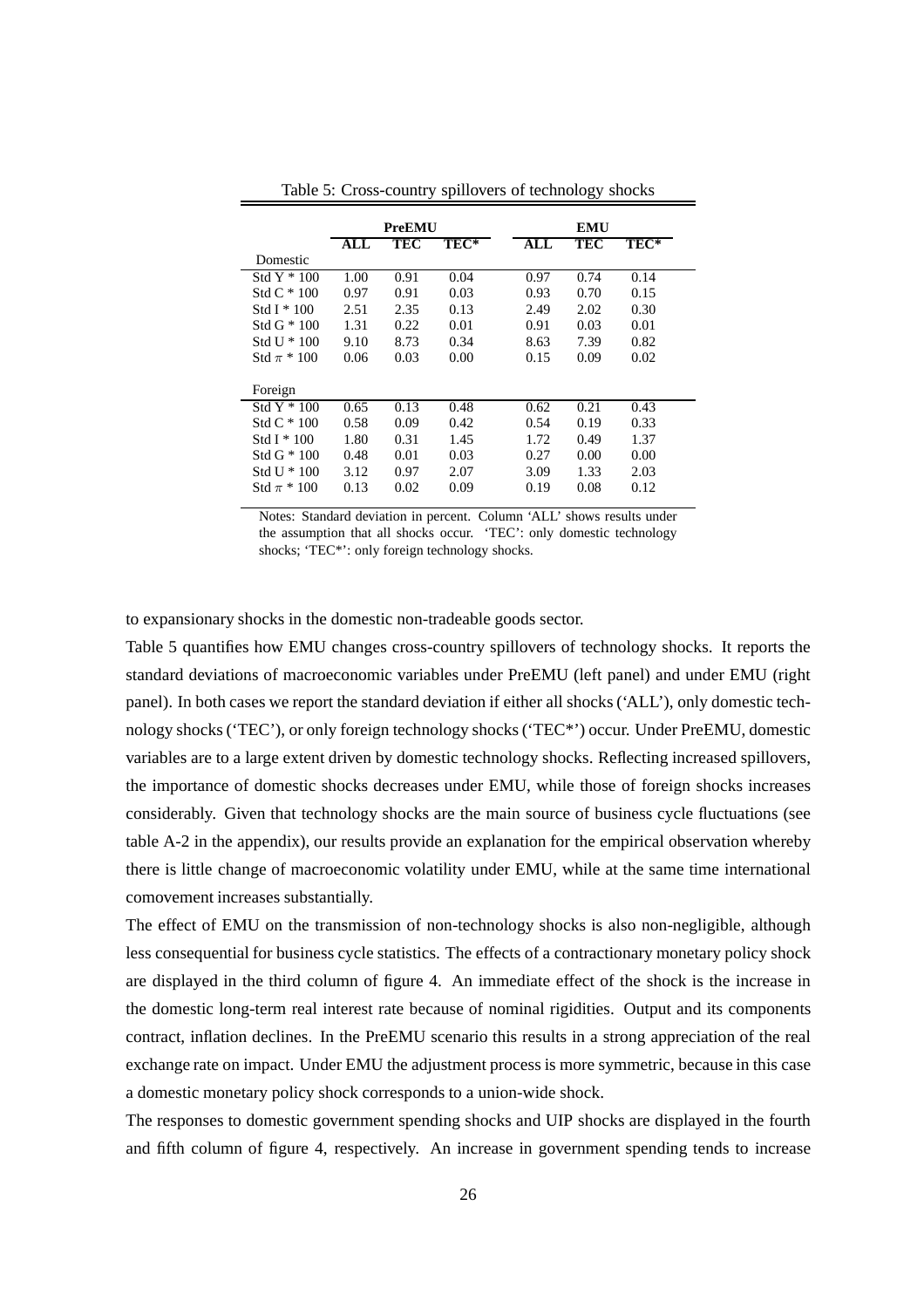domestic output and to lower domestic consumption and investment. The effect on foreign output is quite contained, but changes sign under EMU. UIP shocks occur only under PreEMU. They depreciate the real exchange rate and induce a strong negative comovement of macroeconomic aggregates across countries.

#### **5.2 The transmission of a global shock**

The model provides an account for why under EMU there is little change in overall volatility, but a strong increase in cross-country correlations. These are key features of the data documented in section 2 above. However, international comovement increases also strongly outside EMU once data up to 2011 are included in the sample. Within EMU the increase in comovement during that period is instead limited. Presumably, the sample period 2007–2011 is dominated by the global financial crisis. While a full-fledged analysis of the sources and the (international) transmission of the crisis are beyond the scope of the paper, the observations regarding international comovement can indeed be rationalized within the model.

To do so, we show how the exchange rate regime alters the transmission of a global shock. Specifically, we consider a common negative technology shock, that is, a simultaneous decline of productivity levels in the tradeable-goods sector in both countries. We assume that the shock is serially uncorrelated, such that an effect of the shock beyond the impact period is purely the result of endogenous shock propagation. This specification is meant to capture – albeit in a stylized manner – the global nature of the financial crisis.<sup>35</sup> Figure 5 displays impulse responses in home (solid line) and foreign (dashed line). The upper (lower) panels show the adjustment under flexible exchange rates (EMU).<sup>36</sup> Horizontal axes measure quarters, vertical axes percentage deviations from steady state.

The adjustment to the global shock differs substantially across exchange rate regimes. This reflects asymmetries across countries, as fully symmetric countries would respond identically to a global shock, irrespective of the exchange rate regime. The exchange rate regime matters in case of asymmetries, however, as monetary policy can respond to country-specific developments only under flexible exchange rates. This case is displayed in the upper panels of figure 5. Initially, a negative technology shock exerts upward pressure on prices, as marginal costs rise. The extent of this pressure depends on the structure of the economy. Specifically, prices respond more strongly in the foreign country (third panel), where they are adjusted more frequently.<sup>37</sup> As a result, monetary policy responds more ag-

 $35$ Indeed, Chari et al. (2007) show that time-varying financing frictions which distort the allocation of intermediate inputs imply an inefficiency isomorphic to an aggregate productivity shock. Nevertheless, our analysis of a negative common technology shock is an admittedly imperfect substitute for a detailed analysis of the global financial crisis. In our view, such an analysis would also feature a banking sector, as, for instance, in Kollmann et al. (2011).

 $36$ In case of flexible exchange rates, we assume that the monetary and fiscal policy rules in place are the same as under EMU, but one independent monetary policy rule for each country. Results for the PreEMU scenario, however, look very similar.

 $37$ Other asymmetries across countries matter less for the differential impact of the shock.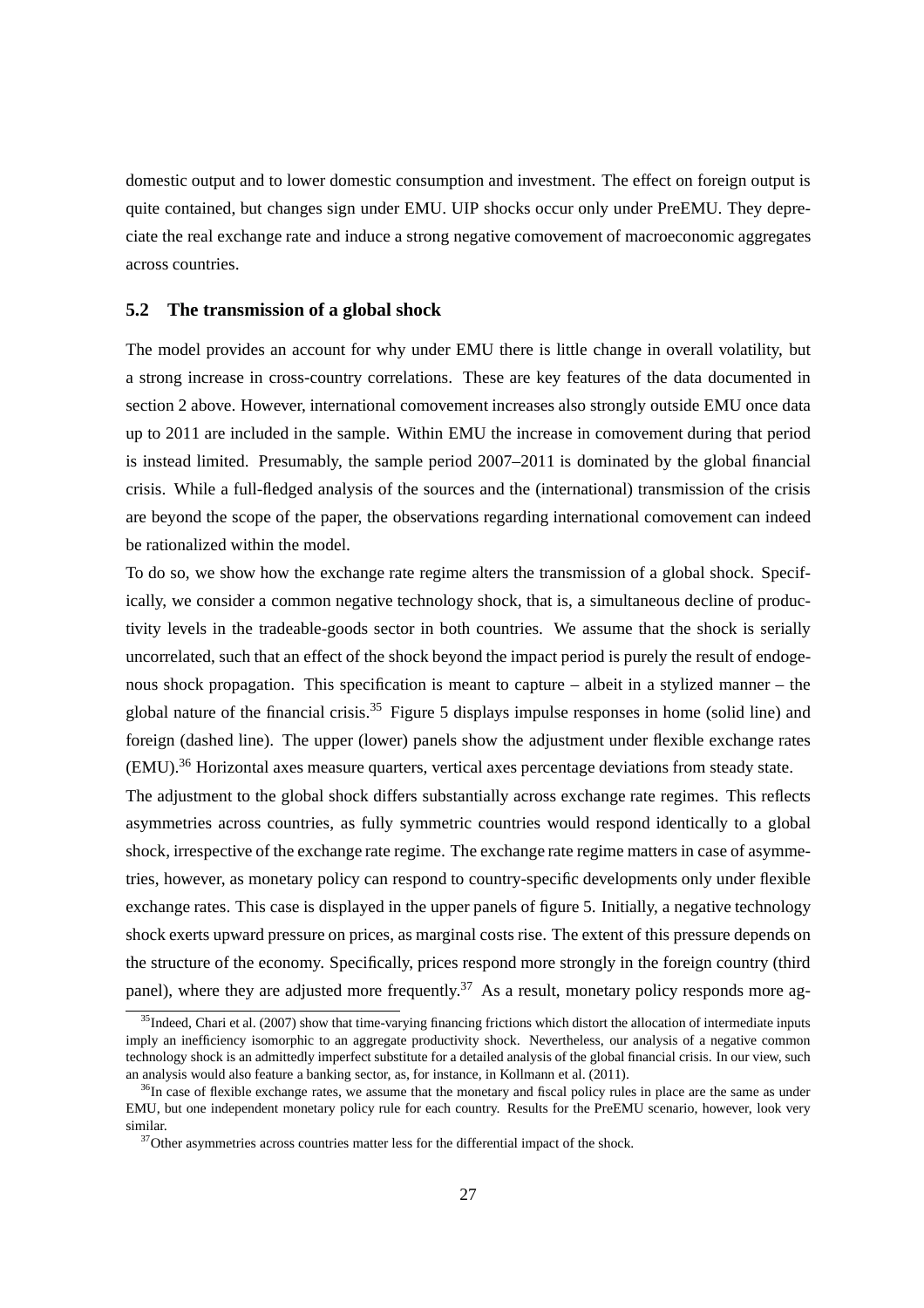

Figure 5: Effect of global, negative, and serially uncorrelated technology shock on home (solid lines) and foreign (dashed lines); upper panels show responses for counterfactual with flexible exchange rates, lower panel for EMU scenario.

gressively (right panel) and foreign experiences a sharper decline in activity. This induces a deflation in the quarters following the shock. The labor market generates further internal propagation. In the EMU scenario (displayed in second row), monetary policy cannot respond to country-specific developments. The monetary stance will therefore be relatively expansionary in home and relatively contractionary at foreign. As a result the negative global shock is only contractionary in foreign, but has a mildly expansionary effect in home.

Overall, the model thus predicts that the exchange rate regime matters a great deal for how asymmetric countries respond to shocks. In response to a global negative technology shock we find a relatively synchronized downturn, if countries operate a flexible exchange rate regime. Under a common monetary policy (EMU), however, we find that the same shock exerts a contraction in one country, while inducing a mild expansion in the other. The model can thus account – in a stylized manner – for the increased comovement outside EMU during the crisis period, and the absence thereof within EMU. In our view, the mechanism identified here is likely to have played some role for the heterogenous macroeconomic performance in the euro area following the crisis, although we leave an analysis of a full-blown crisis scenario for future research.

# **6 Conclusion**

Has the euro changed the European business cycle? On the one hand, changes are likely if price rigidities are non-negligible and, hence, the nominal exchange rate regime is non-neutral in the short run – the maintained hypothesis of OCA theory. On the other hand, earlier research suggests that the volatility of macroeconomic variables does not differ systematically across exchange rate regimes (Baxter and Stockman 1989, Flood and Rose 1995). Against this background, we address the question empirically and within a structural business cycle model.

In a first step, we document that changes in standard business cycle statistics related to the euro appear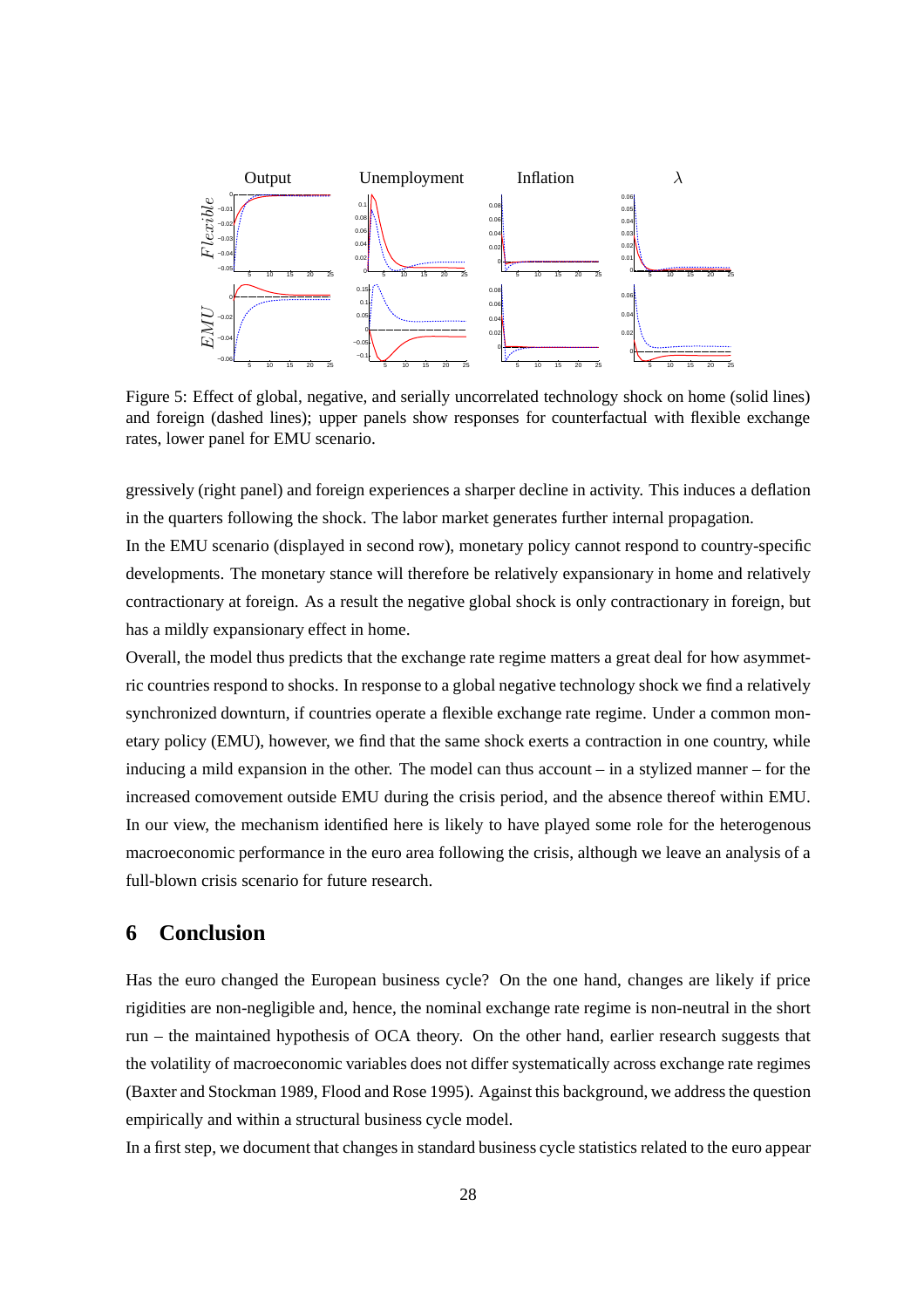to be limited. Specifically, three findings emerge from analyzing European time-series data relative to a sample of non-EMU countries and comparing the periods 1985–1996 and 1999–2011. First, the volatility of macroeconomic aggregates is largely unchanged, except for – our second finding – a substantial decline in the volatility of real exchange rates. Third, the cross-country correlations of output and most macroeconomic economic time series increase after 1999. This increased comovement, however, can also be observed for countries outside EMU if we consider data after 2007.

In a second step, we develop and calibrate a two-country general equilibrium model to data for Germany and EA6 (an aggregate comprising Finland, France, Ireland, Italy, Portugal, and Spain). We find that the model performs quite well in predicting key features of the data, both for the PreEMU sample and for EMU. It also generates predictions in line with the three findings above, suggesting the following explanations. First, the absence of shocks to the nominal exchange rate accounts for most of the decline of real exchange rate volatility under EMU. The increased comovement within EMU, in turn, is due to increased cross-country spillovers of country-specific shocks. At the same time these shocks affect domestic economies less strongly under EMU.

As these changes have largely off-setting effects on the volatility of macroeconomic variables, they cannot be easily detected in unconditional time-series data. Nevertheless, these changes have potentially important implications for economic policy, as EMU member countries have become considerably more exposed to economic fluctuations originating in other member countries. Moreover, as illustrated by our last experiment, EMU induces a heterogenous adjustment to common shocks, while a more synchronized development can be observed under flexible exchange rates. To the extent that the global financial crisis represents a common shock, our finding may rationalize the observation that during the sample period 2008–2011 comovement increased strongly outside EMU, but much less so within EMU.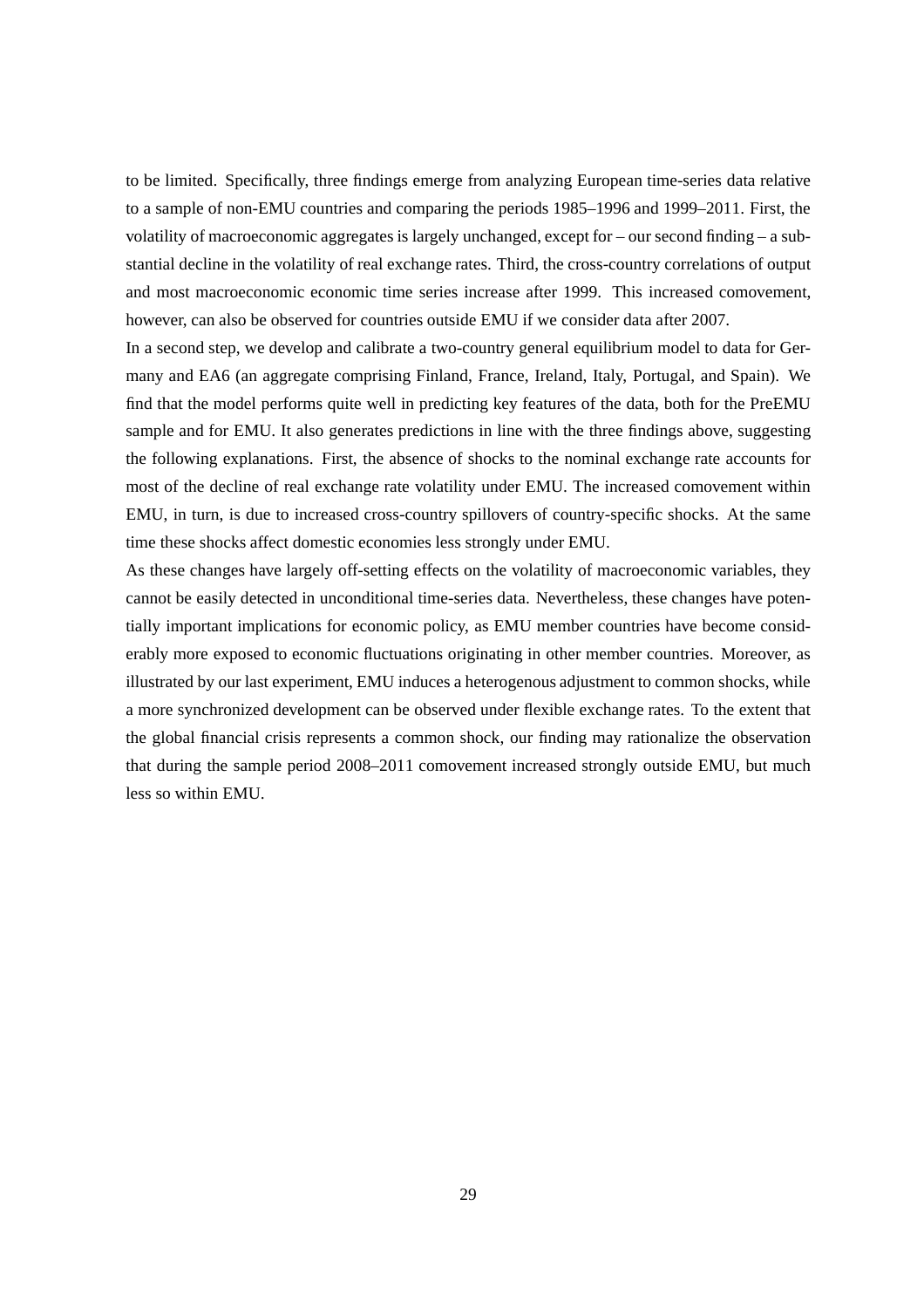# **Appendix**



# **A Further tables and figures**

Figure A-1: Nominal exchange rate vis-à-vis Germany 1980-1998: monthly percentage change. Source: Bundesbank; gray area indicates periods with (partial) capital controls in place, see Eichengreen (1997), p. 158.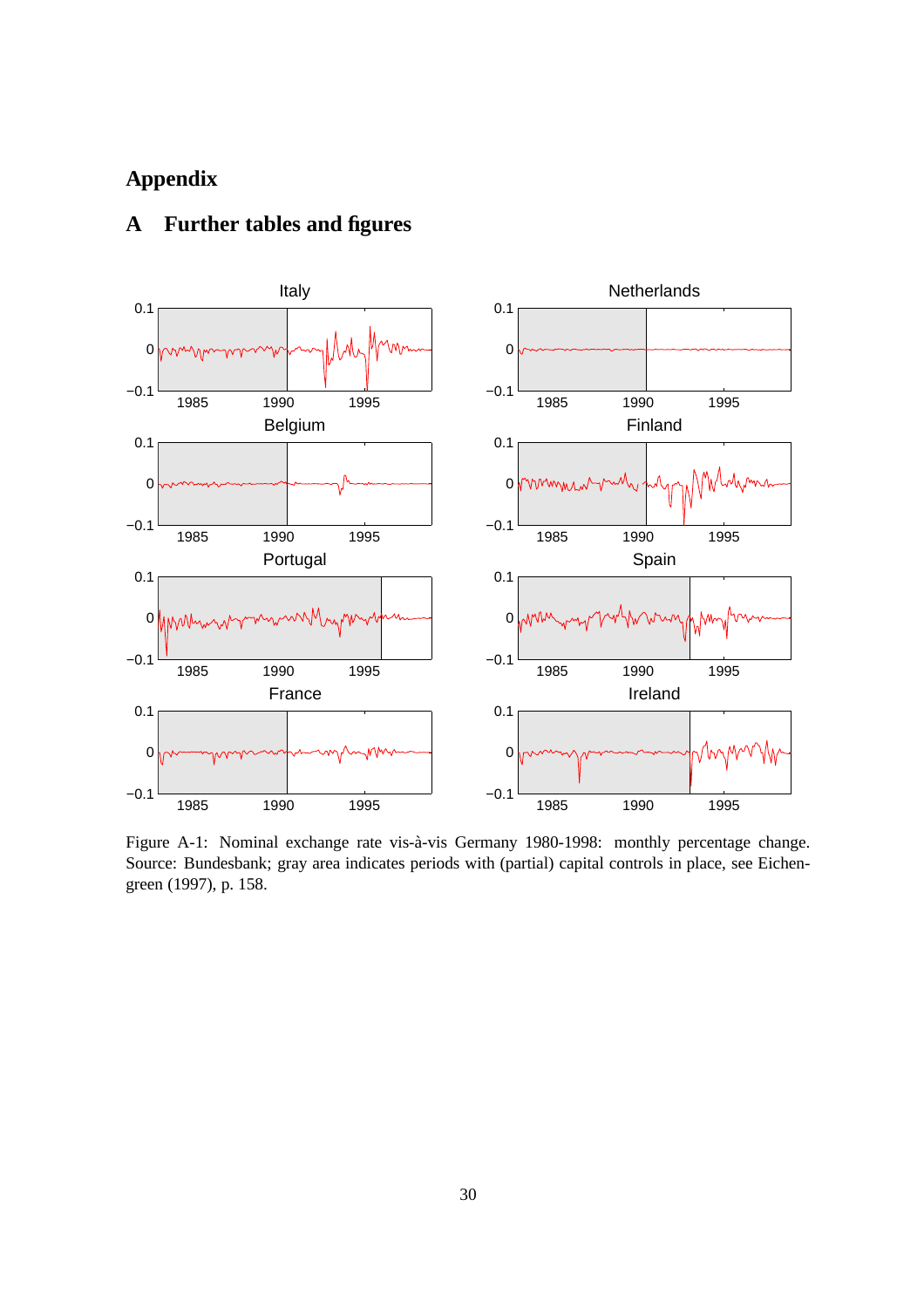|                 | FI                        |                                                      |                                                                        | <b>FR</b>                       |                                                            | <b>GE</b>                                 |                                                                       | IR                                                   |                                                     | IT                                                      |                                                                                     | POR                                                 |                                 | <b>SP</b>                                                            |                                                            | <b>BE</b>                                                                                        |                                                                    | NE                                                                                                        |
|-----------------|---------------------------|------------------------------------------------------|------------------------------------------------------------------------|---------------------------------|------------------------------------------------------------|-------------------------------------------|-----------------------------------------------------------------------|------------------------------------------------------|-----------------------------------------------------|---------------------------------------------------------|-------------------------------------------------------------------------------------|-----------------------------------------------------|---------------------------------|----------------------------------------------------------------------|------------------------------------------------------------|--------------------------------------------------------------------------------------------------|--------------------------------------------------------------------|-----------------------------------------------------------------------------------------------------------|
|                 | Pre                       | <b>EMU</b>                                           | Pre                                                                    | <b>EMU</b>                      | Pre                                                        | <b>EMU</b>                                | Pre                                                                   | EMU                                                  | Pre                                                 | EMU                                                     | Pre                                                                                 | <b>EMU</b>                                          | Pre                             | EMU                                                                  | Pre                                                        | <b>EMU</b>                                                                                       | Pre                                                                | <b>EMU</b>                                                                                                |
| Std. Dev. Y     | 2.74<br>0.52              | $2.48$<br>$0.45$                                     | 1.03                                                                   | 1.14<br>0.14                    | $\begin{array}{c} 1.35 \\ 0.22 \\ 0.70 \end{array}$        | 1.83                                      | $\overline{\begin{smallmatrix} 1.92\\ 0.36\\ 0.67 \end{smallmatrix}}$ | $\substack{2.50\\0.34}$                              | $\overline{0.95\atop 0.13\atop 1.27}$               | $\frac{1.45}{0.22}$<br>** 0.65                          | $\overline{\begin{smallmatrix} 2.08\\ 0.19\\ 0.84 \end{smallmatrix}}$               | $\begin{array}{cc} * \ 1.21 \\ 0.08 \end{array}$    | $\underset{0.14}{1.38}$         | $\underset{1.18}{\overset{1.32}{\scriptstyle 0.21}}$                 | $1.01$ <sub>0.11</sub>                                     | $1.23$ <sub>0.16</sub>                                                                           | 0.95<br>0.09                                                       | $\ast\ast$                                                                                                |
| Std C/Std Y     | 0.96                      | $*$ 0.57                                             | $\overline{0.12}$<br>0.78                                              | 0.56                            |                                                            | $\begin{array}{r} .56 \\ +34 \end{array}$ |                                                                       | $*$ 1.11                                             |                                                     |                                                         |                                                                                     | 1.06                                                | 1.06<br>0.12                    |                                                                      | 0.90                                                       | 0.43<br>**                                                                                       | 1.13                                                               | $\begin{array}{c} 1.55 \\ 0.19 \\ 0.65 \\ 0.07 \\ 3.48 \\ 0.31 \\ \end{array}$<br>$\ast\ast$              |
| Std I/Std Y     | $\substack{0.08 \\ 3.72}$ | 0.03<br>2.35                                         | 0.10<br>$3.20_{0.27}$                                                  | 0.06<br>3.24                    | 0.08<br>$2.20_{0.15}$                                      | 0.07<br>2.62                              | $\frac{0.10}{3.75}$                                                   | 0.08<br>4.98                                         | 0.17<br>NaN                                         | 0.07<br>Na                                              | $\stackrel{0.13}{NaN}$                                                              | 0.13<br>NaN                                         | $_{NaN}$                        | 0.07<br>$_{NaN}$                                                     | 0.15<br>4.44                                               | 0.07<br>$3.1^{\circ}$                                                                            | 0.11<br>4.06                                                       |                                                                                                           |
| Std GS/Std Y    | 0.23<br>$_{0.19}^{0.82}$  | 0.19<br>0.44<br>0.10                                 | 0.74<br>0.12                                                           | 0.22<br>* 0.45<br>0.07          | $_{0.18}^{0.99}$                                           | 0.16<br>$*0.52$<br>0.08                   | 0.76                                                                  | 0.75<br>1.60<br>0.26                                 | NaN<br>$\frac{1.26}{0.26}$                          | NaN<br>$*$ 0.43                                         | N a N                                                                               | NaN                                                 | NaN<br>$1.25$ <sub>0.17</sub>   | NaN<br>$0.99$ <sub>0.26</sub>                                        | 0.77<br>$_{0.18}^{0.90}$                                   | 0.37<br>$0.62$<br>$0.14$                                                                         | $0.\overline{60}$<br>$\underset{0.18}{0.89}$                       |                                                                                                           |
| Std UE/Std Y    | 6.22<br>**                | 2.98                                                 | 4.69                                                                   | 6.04                            | 8.92                                                       | 3.80<br>$* *$                             | $\frac{1.98}{0.59}$<br>3.46                                           | $*$ 5.67                                             | 5.68                                                | $3.\overline{87}$                                       |                                                                                     | $\begin{array}{c} 1.19 \\ 0.22 \\ 8.30 \end{array}$ | 6.13                            | $*$ 9.02                                                             | 7.61                                                       | 6.59                                                                                             | 9.85                                                               |                                                                                                           |
| Std Infl/Std Y  | $_{0.62}$<br>0.13         | 0.26<br>0.17<br>0.02                                 | $\overset{0.60}{\underset{0.06}{0.24}}\,\, 0.001$                      | 0.81<br>0.26<br>0.03            | 1.04<br>0.21<br>0.03                                       | 0.79<br>0.16<br>0.03                      | $\overset{0.29}{\underset{0.05}{0.21}}$                               | $\substack{0.53 \\ 0.34}$                            | 0.32<br>0.07                                        | 0.64<br>$* 0.16$<br>0.02                                | $\begin{array}{c} 0.90 \\ 0.16 \\ 6.30 \\ 0.70 \\ 0.32 \\ 0.05 \\ 1.46 \end{array}$ | $\overset{0.73}{0.32}$<br>0.05                      | 0.51<br>0.43<br>0.07            | $*~0.87$<br>$*~0.70$<br>0.09                                         | $\overset{0.94}{0.32}$<br>0.06                             | 1.14<br>0.35                                                                                     | $\frac{1.45}{0.30}$<br>0.05                                        |                                                                                                           |
| Std RX/Std Y    | 2.33<br>$**$              | 0.24                                                 |                                                                        | 0.28<br>$***$                   | 2.38                                                       | 0.15<br>$***$                             |                                                                       | 0.07<br>$*0.59$                                      | 5.02                                                | $*$ 0.26                                                |                                                                                     | 0.40                                                | 2.63                            | 0.44<br>**                                                           | 1.98                                                       | 0.03<br>0.34                                                                                     | 3.18                                                               |                                                                                                           |
| Std NX/Std Y    | 0.45<br>0.24<br>0.04      | 0.06<br>0.24<br>0.06                                 | 0.33<br>$0.22$<br>$0.04$                                               | 0.05<br>0.20<br>0.03            | 0.38<br>0.22<br>0.05                                       | 0.03<br>0.17<br>0.02                      | $\overset{0.32}{0.73}$<br>0.16                                        | 0.08<br>0.63<br>0.07                                 | $\frac{1.25}{0.59}$<br>0.10                         | 0.07<br>$*$ 0.21                                        | $\overline{0.27}$<br>$0.91$<br>0.17                                                 | 0.05<br>0.84<br>0.12                                | 0.28<br>0.46<br>0.07            | 0.06<br>0.43<br>0.06                                                 | 0.41<br>0.82<br>0.13                                       | 0.06<br>0.95<br>0.14                                                                             | $0.45$<br>$0.37$<br>0.06                                           | $\begin{array}{r} 0.31\ 1.12\ 0.24\ 10.13\ * \ 1.54\ * \ 0.17\ 0.02\ 0.38\ 0.05\ 0.28\ 0.04\ \end{array}$ |
| Corr. Y Y*      | 0.34<br>**<br>0.18        | 0.94<br>0.10                                         | $\underset{0.07}{0.82}$                                                | 0.96<br>0.10                    | 0.43<br>0.17                                               | 0.94<br>$* *$<br>0.09                     | 0.76<br>0.06                                                          | 0.86<br>0.06                                         | $0.68$<br>$0.07$                                    | $\underset{0.10}{\ast}$ 0.95                            | $\underset{0.03}{0.81}$                                                             | 0.75<br>0.03                                        | 0.79<br>0.06                    | 0.90<br>0.09                                                         | $_{0.07}^{0.94}$                                           | 0.94<br>0.09                                                                                     | 0.64<br>0.11                                                       | $* \begin{array}{c} 0.91 \\ 0.91 \\ 0.08 \\ 0.62 \\ 0.13 \\ 0.87 \\ 0.06 \\ 0.33 \end{array}$             |
| Corr. C C*      | 0.29<br>0.14              | 0.53<br>0.13                                         | 0.63<br>0.09                                                           | 0.86<br>0.05                    | 0.34<br>0.14                                               | 0.51<br>0.12                              | 0.49<br>0.09                                                          | $*$ 0.81<br>0.06                                     | 0.70<br>0.06                                        | 0.83<br>0.05                                            | 0.64<br>0.10                                                                        | 0.57<br>0.10                                        | 0.82<br>0.05                    | 0.81<br>0.06                                                         | 0.71<br>0.06                                               | 0.58<br>0.09                                                                                     | 0.47<br>0.12                                                       |                                                                                                           |
| Corr. I I*      | 0.60<br>0.10              | $*0.87$<br>0.07                                      | $0.84$ <sub>0.05</sub>                                                 | 0.97<br>0.08                    | 0.53                                                       | 0.91<br>$\ast\ast$<br>0.07                | 0.67<br>0.06                                                          | 0.63<br>0.08                                         | $_{NaN}$                                            | NaN                                                     | N a N                                                                               | NaN                                                 | $_{NaN}$                        | NaN                                                                  | $0.87_{0.08}$                                              | 0.85<br>0.05                                                                                     | 0.29                                                               |                                                                                                           |
| Corr. GS GS*    | $0.06\,$<br>0.19          | $-0.07$                                              | 0.54<br>0.11                                                           | 0.20<br>0.21                    | 0.11<br>0.34<br>0.14                                       | 0.24<br>0.14                              | $^{-0.01}$                                                            | $*0.48$<br>0.14                                      | $\frac{NaN}{0.54}$<br>0.11                          | $NaN$<br>0.16<br>0.17                                   | NaN<br>$\underset{0.18}{0.28}$                                                      | NaN<br>0.34<br>0.16                                 | NaN<br>0.19<br>0.19             | NaN<br>0.58<br>0.09                                                  | 0.35<br>0.14                                               | 0.30<br>0.15                                                                                     | 0.16<br>0.08<br>0.14                                               | $\underset{0.15}{0.33}$                                                                                   |
| Corr. UE UE*    | 0.55                      | 0.13<br>0.80                                         | $\underset{0.07}{0.82}$                                                | 0.83<br>0.04                    | 0.71                                                       | 0.66<br>0.07                              | 0.20<br>$0.72$ <sub>0.11</sub>                                        | 0.77                                                 | 0.51                                                | 0.69                                                    | 0.62<br>0.05                                                                        | 0.56<br>0.11                                        | 0.85<br>0.07                    | $\hspace{0.1cm}$ $\hspace{0.1cm}$ $\hspace{0.1cm}$ 0.49              | $\underset{0.08}{0.92}$                                    | 0.78<br>0.06                                                                                     | 0.69                                                               | $\underset{0.08}{0.72}$                                                                                   |
| Corr. Infl Infl | 0.16<br>0.39<br>0.16      | 0.05<br>0.73<br>0.07                                 | 0.63<br>0.08                                                           | $_{0.04}^{0.74}$                | 0.10<br>$\underset{0.09}{0.52}$                            | 0.65<br>0.07                              | 0.41<br>0.09                                                          | 0.06<br>$*0.69$<br>0.06                              | 0.13<br>0.63<br>0.10                                | 0.09<br>$\underset{0.06}{0.76}$                         | 0.62<br>0.09                                                                        | $_{0.11}^{0.48}$                                    | 0.16<br>0.19                    | 0.13<br>0.35<br>0.10                                                 | 0.73<br>0.05                                               | 0.80<br>0.07                                                                                     | 0.06<br>$0.40$<br>$0.14$                                           | $\underset{0.07}{0.39}$                                                                                   |
|                 |                           |                                                      |                                                                        |                                 |                                                            |                                           |                                                                       |                                                      |                                                     |                                                         |                                                                                     |                                                     |                                 |                                                                      |                                                            |                                                                                                  |                                                                    |                                                                                                           |
|                 |                           |                                                      |                                                                        |                                 |                                                            |                                           |                                                                       |                                                      |                                                     |                                                         |                                                                                     |                                                     |                                 |                                                                      |                                                            |                                                                                                  |                                                                    |                                                                                                           |
|                 | <b>CA</b><br>Pre          | <b>EMU</b>                                           |                                                                        | <b>CH</b>                       | Pre                                                        | <b>JAP</b><br>EMU                         | Pre                                                                   | <b>NOR</b>                                           |                                                     | <b>SWE</b>                                              | Pre                                                                                 | UK<br><b>EMU</b>                                    | Pre                             | <b>US</b><br><b>EMU</b>                                              |                                                            | Non-EMU Avg.<br><b>EMU</b>                                                                       | Pre                                                                | <b>EMU</b> Avg.                                                                                           |
| Std. Dev. Y     | 1.56                      |                                                      | Pre                                                                    | <b>EMU</b>                      |                                                            |                                           |                                                                       | ${\rm EMU}$                                          | Pre                                                 | EMU                                                     |                                                                                     |                                                     |                                 |                                                                      | Pre                                                        |                                                                                                  |                                                                    | <b>EMU</b>                                                                                                |
| Std C/Std Y     | $\substack{0.16 \\ 0.76}$ | $\underset{0.21}{\overset{1.22}{\scriptstyle 0.21}}$ | $\begin{smallmatrix} 1.18\\ 0.23\\ 0.54 \end{smallmatrix}$             | $\underset{0.15}{1.29}$<br>0.42 | $\begin{smallmatrix} 1.40\\ 0.16\\ 0.72 \end{smallmatrix}$ | $1.87_{0.35}$<br>$*$ 0.46                 | $\begin{array}{c} 1.52 \\ 0.18 \\ 1.39 \end{array}$                   | $\overset{\text{\tiny{*}}}{\substack{0.13 \\ 1.22}}$ | $\begin{array}{c} 1.46 \\ 0.29 \\ 1.06 \end{array}$ | $\begin{array}{r} 2.12 \\ 0.39 \\ * & 0.56 \end{array}$ | $\begin{array}{c} 1.42 \\ 0.19 \\ 1.24 \end{array}$                                 | $\begin{array}{c} 1.44 \\ 0.32 \\ 0.75 \end{array}$ | $\underset{0.11}{0.93}$<br>0.90 | $\underset{0.22}{\overset{1.45}{\scriptstyle \hspace{-0.4ex} 0.22}}$ | $\begin{smallmatrix} 1.13\\ 0.09\\ 0.89 \end{smallmatrix}$ | $\begin{array}{r} 1.52 \\ \scriptstyle{0.24} \\ \scriptstyle{**} \scriptstyle{0.70} \end{array}$ | $\overline{\begin{smallmatrix} 1.21\\0.11\\0.92\end{smallmatrix}}$ |                                                                                                           |
| Std I/Std Y     | 0.06<br>3.25              | 0.14<br>4.21                                         | 0.12<br>$_{NaN}$                                                       | 0.09<br>$_{NaN}$                | 0.08<br>$\overline{3.28}$                                  | 0.03<br>2.46                              | $\overset{0.\bar{2}\bar{2}}{4.82}$                                    | 0.10<br>6.44                                         | 0.17<br>5.65                                        | 0.08<br>$\ast\ast$                                      | $\overset{0.11}{4.18}$                                                              | $\frac{0.03}{3.70}$                                 | 0.08<br>3.51                    | 0.04<br>4.20                                                         | 0.04<br>3.56                                               | 0.03<br>3.80                                                                                     |                                                                    |                                                                                                           |
| Std GS/Std Y    | 0.31                      | 0.39                                                 | NaN                                                                    | NaN<br>0.92                     | 0.35                                                       | 0.30<br>0.59                              | $0.\overline{66}$<br>1.26                                             | 0.55<br>1.45                                         | 0.44                                                | $3.20$<br>$0.27$                                        | 0.50                                                                                | 0.33<br>0.71                                        | 0.36<br>1.13                    | 0.29<br>0.69                                                         | 0.19<br>1.11                                               | 0.26                                                                                             | $2.92$<br>0.14<br>1.02                                             | $\begin{array}{r} 1.50 \\ 0.20 \\ 0.61 \\ 0.05 \\ 2.98 \\ 0.15 \\ \end{array}$                            |
| Std UE/Std Y    | $0.72$<br>$0.11$<br>5.36  | $0.62$<br>$0.13$<br>6.40                             | $\frac{1.29}{0.24}$<br>24.91                                           | 0.12<br>10.09<br>$\ast\ast$     | $1.27_{0.22}$<br>4.13                                      | 0.09<br>3.76                              | $\overline{0.18}$<br>10.73                                            | 0.22<br>12.20                                        | $_{0.14}^{0.61}$<br>13.50                           | $\underset{0.11}{0.42}$<br>** $4.92$                    | $\overset{0.91}{\phantom{0}0.14}_{\phantom{0}6.72}$                                 | $\frac{0.15}{3.87}$                                 | $\frac{0.23}{8.53}$             | $\overset{0.13}{9.35}$                                               | 0.16<br>7.64                                               | $0.68$ <sub>0.10</sub><br>7.48                                                                   | 0.09<br>6.84                                                       | $\frac{0.62}{0.09}$<br>5.58                                                                               |
| Std Infl/Std Y  | $0.31$<br>$0.29$          | 0.50<br>0.51                                         | $^{2.30}_{0.32}$                                                       | 1.47<br>0.26                    | 0.39                                                       | 0.42<br>0.17<br>$* *$                     | $\frac{1.12}{0.26}$                                                   | 1.38<br>$*$ 0.60                                     | $\frac{1.74}{0.48}$                                 |                                                         |                                                                                     | 0.40<br>0.35                                        | 1.19<br>0.34                    | $_{0.42}^{0.87}$                                                     | 0.736                                                      | 0.63<br>0.36                                                                                     |                                                                    |                                                                                                           |
| Std RX/Std Y    | 0.06<br>2.42              | 0.11<br>3.81                                         | 0.06<br>6.01                                                           | 0.03<br>3.48                    | 0.29<br>7.11                                               | 0.02<br>3.26<br>$\ast\ast$                | 0.04<br>1.96                                                          | 0.11<br>$*3.49$                                      | 3.84                                                | * $0.86$<br>* $0.20$<br>0.03<br>2.15<br>*.              | $\begin{smallmatrix} 0.99\\ 0.59\\ 0.12\\ 3.86 \end{smallmatrix}$                   | 0.07<br>3.14                                        | 0.07<br>4.84                    | 0.10<br>2.90                                                         | 0.05<br>5.04                                               | 0.07<br>3.05                                                                                     | $\begin{array}{c} 0.53 \\ 0.28 \\ 0.04 \\ 2.71 \end{array}$        | $0.53$<br>$0.26$<br>$0.02$<br>$0.27$                                                                      |
| Std NX/Std Y    | $_{0.37}$<br>0.45<br>$**$ | 0.66<br>0.87                                         |                                                                        | 0.51<br>0.25                    | 1.05<br>0.24                                               | 0.60<br>0.13                              | $^{0.37}_{1.21}$                                                      | 0.60<br>1.23                                         | $0.62$<br>$0.42$                                    |                                                         | $\overset{0.68}{0.34}$                                                              | 0.49<br>0.19                                        | 1.19<br>0.21                    | 0.41<br>$*$ 0.11                                                     | 0.91<br>0.26                                               | 0.38<br>$* 0.18$                                                                                 | 0.41<br>0.38                                                       |                                                                                                           |
| Corr. Y Y*      | 0.07<br>0.83              | 0.13<br>$\rm 0.91$                                   | $\underset{0.07}{\overset{1.41}{\underset{0.07}{\phantom{}}}}$<br>0.53 | 0.03<br>0.78                    | 0.05<br>0.00                                               | 0.01<br>$*$ 0.83                          | 0.16<br>-0.17                                                         | 0.21<br>$*$ 0.65                                     | 0.10                                                | $0.51$<br>$0.23$<br>$0.05$<br>0.90                      | 0.07                                                                                | 0.04<br>0.88                                        | 0.03<br>0.67                    | 0.01<br>$*0.93$                                                      | 0.03<br>0.53                                               | 0.02<br>$*$ 0.90                                                                                 | 0.04<br>0.66                                                       | $* \, \overset{0.04}{0.28}_{0.03}$                                                                        |
| Corr. C C*      | 0.04<br>0.79              | 0.10<br>0.71                                         | 0.14                                                                   | 0.06<br>0.36                    | 0.20<br>$^{\rm -0.13}$                                     | 0.08<br>$*$ 0.62                          | 0.22<br>$-0.22$                                                       | 0.09<br>$*$ 0.81                                     | $0.64_{0.09}$                                       | 0.10                                                    | $\underset{0.09}{0.69}$                                                             | 0.10<br>0.84                                        | 0.08<br>0.49                    | 0.10<br>$*0.76$                                                      | 0.08                                                       | 0.09<br>$*$ 0.73                                                                                 | 0.06<br>0.56                                                       | $*$ 0.94 0.09                                                                                             |
| Corr. I I*      | 0.06<br>0.55              | 0.06<br>0.95                                         | $\underset{0.24}{0.28}$<br>NaN                                         | 0.09<br>NaN                     | 0.19<br>0.01                                               | 0.11<br>$*$ 0.83                          | 0.18<br>0.05                                                          | 0.07<br>$*$ 0.63                                     | $\underset{0.20}{0.35}$<br>0.37                     | $\underset{0.08}{*}0.85$<br>0.90<br>**                  | $\underset{0.12}{0.58}$                                                             | 0.06<br>0.80                                        | 0.09<br>0.28                    | 0.07<br>$*$ 0.93                                                     | $\underset{0.09}{0.38}$<br>0.28                            | 0.05<br>$*$ 0.90                                                                                 | 0.05<br>0.64                                                       | $\underset{0.06}{0.70}$                                                                                   |
| Corr. GS GS*    | 0.14<br>$\rm 0.12$        | 0.11<br>0.60                                         | NaN<br>0.01                                                            | NaN<br>0.36                     | 0.23<br>$^{\rm -0.52}$                                     | 0.07<br>0.28<br>$\ast\ast$                | 0.18<br>0.21                                                          | 0.12<br>0.26                                         | 0.14<br>0.49                                        | 0.08                                                    | $\underset{0.10}{0.72}$                                                             | 0.06<br>0.08                                        | 0.18<br>$-0.28$                 | 0.10<br>0.60<br>$\ast\ast$                                           | 0.16<br>$-0.23$                                            | 0.08<br>$*$ 0.47                                                                                 | 0.05<br>0.38                                                       | $\underset{0.07}{0.92}$                                                                                   |
| Corr. UE UE*    | 0.21<br>0.92<br>0.08      | 0.12<br>0.93<br>0.08                                 | 0.17<br>0.88<br>0.09                                                   | 0.14<br>$* 0.56$<br>0.13        | 0.10<br>$-0.09$<br>0.25                                    | 0.18<br>0.82<br>$\ast\ast$<br>0.06        | 0.17<br>$-0.29$<br>0.19                                               | 0.11<br>$*$ 0.68<br>0.09                             | 0.10<br>0.86<br>0.07                                | $\underset{0.14}{0.26}$<br>0.73<br>0.08                 | $0.27 \ 0.20$<br>0.86<br>0.08                                                       | 0.15<br>0.67<br>0.09                                | 0.16<br>0.89<br>0.08            | 0.10<br>0.93<br>0.08                                                 | 0.13<br>$_{0.68}$<br>0.08                                  | 0.09<br>$*0.87$<br>0.06                                                                          | 0.08<br>0.71<br>0.04                                               | $\underset{0.12}{0.26}$<br>0.69<br>0.05                                                                   |

Table A-1: For GE, NE, and BE: relative variables are towards EA6. Other countries: relative variables are towards (remaining) EA9. Time period: 1985Q1-2011Q3. Timevarying (4 quarters rolling window) trade shares were used as weights. All variables are expressed in logs (except Infl and NX) and HP-filtered from 1970Q1-2011Q3. Standarderrors are given in small fonts. Asterisks denote 5% and 1% significant differences. Averages are weighted with long-run PPP-adjusted GDP.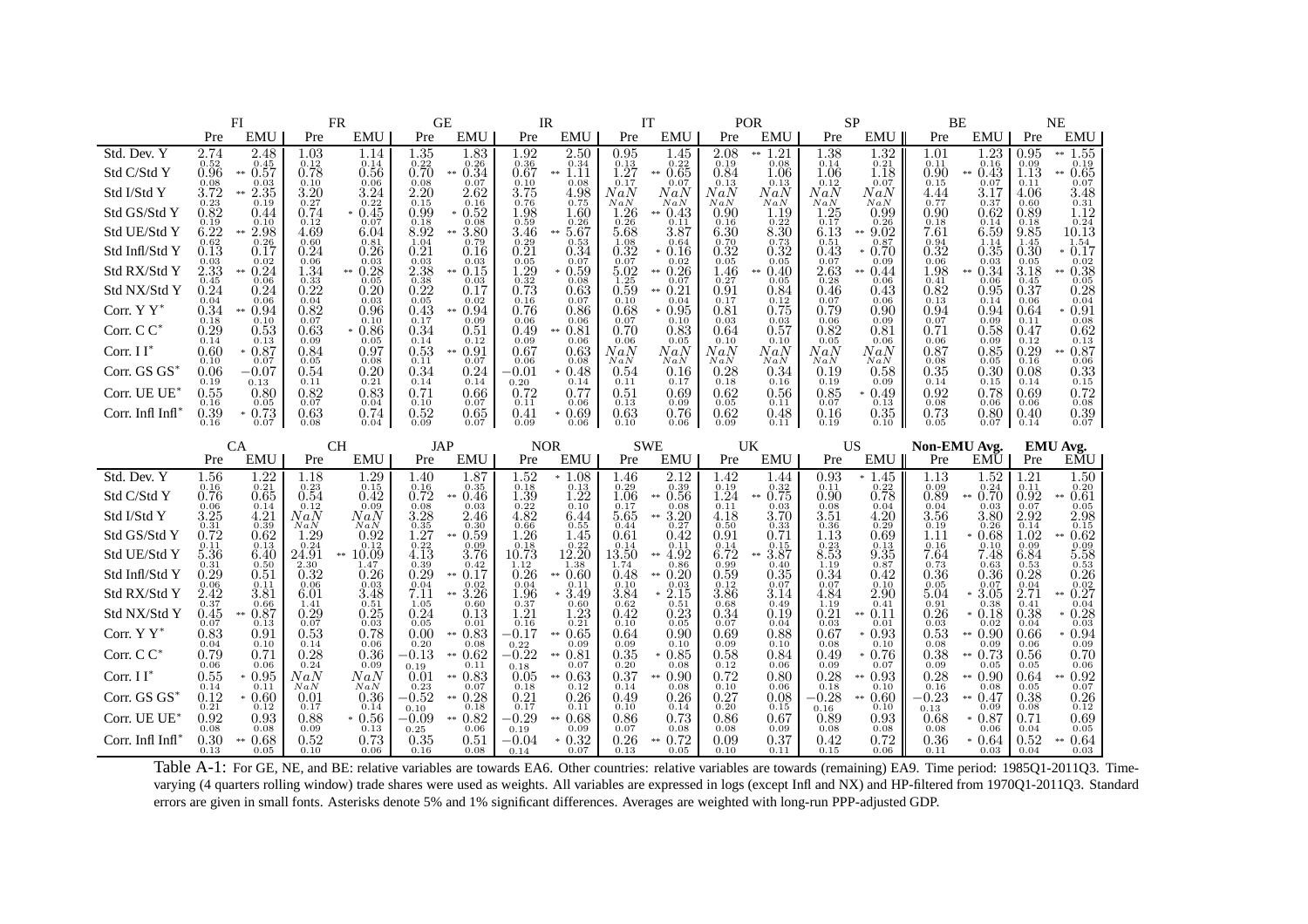|                                         | PreEMU     |            |            |         |                         | <b>EMU</b> |            |            |         |  |
|-----------------------------------------|------------|------------|------------|---------|-------------------------|------------|------------|------------|---------|--|
|                                         | <b>ALL</b> | <b>TEC</b> | <b>MON</b> | GOV     | $\overline{\text{UIP}}$ | <b>ALL</b> | <b>TEC</b> | <b>MON</b> | GOV     |  |
| Domestic                                |            |            |            |         |                         |            |            |            |         |  |
| $\overline{StdY}$ * 100                 | 1.00       | 0.96       | 0.16       | 0.19    | 0.12                    | 0.97       | 0.81       | 0.51       | 0.15    |  |
| Std C/Std Y                             | 0.98       | 1.00       | 1.17       | 0.43    | 0.17                    | 0.96       | 0.94       | 1.05       | 0.25    |  |
| Std I/Std Y                             | 2.52       | 2.61       | 2.00       | 0.81    | 0.43                    | 2.56       | 2.71       | 2.28       | 0.63    |  |
| Std G/Std Y                             | 1.31       | 0.25       | 0.32       | 6.70    | 0.36                    | 0.94       | 0.04       | 0.06       | 5.92    |  |
| Std U/Std Y                             | 9.14       | 9.49       | 5.93       | 1.28    | 0.36                    | 8.90       | 9.63       | 7.41       | 1.40    |  |
| Std $\pi$ / Std Y                       | 0.06       | 0.04       | 0.21       | 0.10    | 0.05                    | 0.16       | 0.12       | 0.23       | 0.10    |  |
|                                         |            |            |            |         |                         |            |            |            |         |  |
| Foreign                                 |            |            |            |         |                         |            |            |            |         |  |
| $\overline{StdY} * 100$                 | 0.65       | 0.60       | 0.19       | 0.03    | 0.09                    | 0.62       | 0.56       | 0.23       | 0.03    |  |
| Std C/Std Y                             | 0.89       | 0.85       | 1.17       | 4.49    | 0.12                    | 0.87       | 0.80       | 1.22       | 0.91    |  |
| Std I/Std Y                             | 2.78       | 2.89       | 1.83       | 2.57    | 0.24                    | 2.77       | 2.95       | 1.50       | 2.35    |  |
| Std G/Std Y                             | 0.74       | 0.06       | 0.06       | 16.99   | 0.06                    | 0.43       | 0.01       | 0.01       | 8.42    |  |
| Std U/Std Y                             | 4.82       | 4.99       | 3.46       | 7.40    | 0.74                    | 4.98       | 5.32       | 2.39       | 2.46    |  |
| Std $\pi$ / Std Y                       | 0.20       | 0.16       | 0.46       | 0.23    | 0.21                    | 0.31       | 0.27       | 0.50       | 0.31    |  |
|                                         |            |            |            |         |                         |            |            |            |         |  |
| Trade                                   |            |            |            |         |                         |            |            |            |         |  |
| Std RX/Std Y                            | 2.16       | 0.67       | 1.53       | 0.18    | 17.10                   | 0.50       | 0.57       | 0.24       | 0.14    |  |
| Std NX/Std Y                            | 0.14       | 0.04       | 0.05       | 0.09    | 1.12                    | 0.04       | 0.04       | 0.04       | 0.08    |  |
|                                         |            |            |            |         |                         |            |            |            |         |  |
| Cross-country                           |            |            |            |         |                         |            |            |            |         |  |
| Corr $YY^*$                             | 0.28       | 0.32       | 0.11       | $-0.36$ | $-1.00$                 | 0.58       | 0.53       | 0.87       | $-0.10$ |  |
| $Corr C C^*$                            | 0.23       | 0.24       | 0.08       | 0.20    | $-0.96$                 | 0.69       | 0.59       | 0.90       | 0.58    |  |
| Corr $II^*$                             | 0.30       | 0.27       | 0.14       | 0.96    | $-0.98$                 | 0.35       | 0.32       | 0.79       | 0.07    |  |
| $Corr G G^*$                            | 0.00       | 0.20       | 0.08       | $-0.00$ | $-0.87$                 | 0.01       | $-0.57$    | $-1.00$    | $-0.00$ |  |
| $\mbox{Corr} \; \mbox{U} \; \mbox{U}^*$ | 0.42       | 0.41       | 0.20       | $-0.26$ | $-0.92$                 | 0.50       | 0.51       | 0.75       | $-0.38$ |  |
| Corr $\pi\pi^*$                         | 0.13       | 0.02       | 0.36       | $-0.56$ | $-1.00$                 | 0.18       | $-0.55$    | 0.94       | 0.49    |  |

Table A-2: Theoretical moments: sources of fluctuations

## **B Data sources and issues**

#### **B.1 Sources**

Data are taken from the OECD Economic Outlook, the Main Economic Indicators, Monthly Statistics of International Trade, and the Quarterly National Accounts databases, all available from the 'SourceOECD' collection. We also use the OECD STAN database for structural analysis and the AMECO database of the European Commission DG ECFIN.

For Canada, Finland, France, Germany (Western Germany before 1991), Ireland, Italy, Norway, Japan, Portugal, Spain, Sweden, Switzerland, the United Kingdom, and the United States, we take the following series from the Economic Outlook: 'Gross domestic product - volume - market prices'; 'Private final consumption expenditure - volume'; 'Private total fixed capital formation - volume'; 'Government final consumption expenditure - volume'; 'Government gross fixed capital formation volume'; 'Consumer price index'; 'Unemployment rate'; 'Exchange rate'; 'Gross domestic product

Notes: for computation of statistics see table 4. Column 'ALL' shows results under the assumption that all shocks occur. 'TEC': only technology shocks; 'MON': only monetary policy shocks; 'GOV': only government spending shocks; 'UIP': only UIP shocks. UIP shocks are absent under EMU.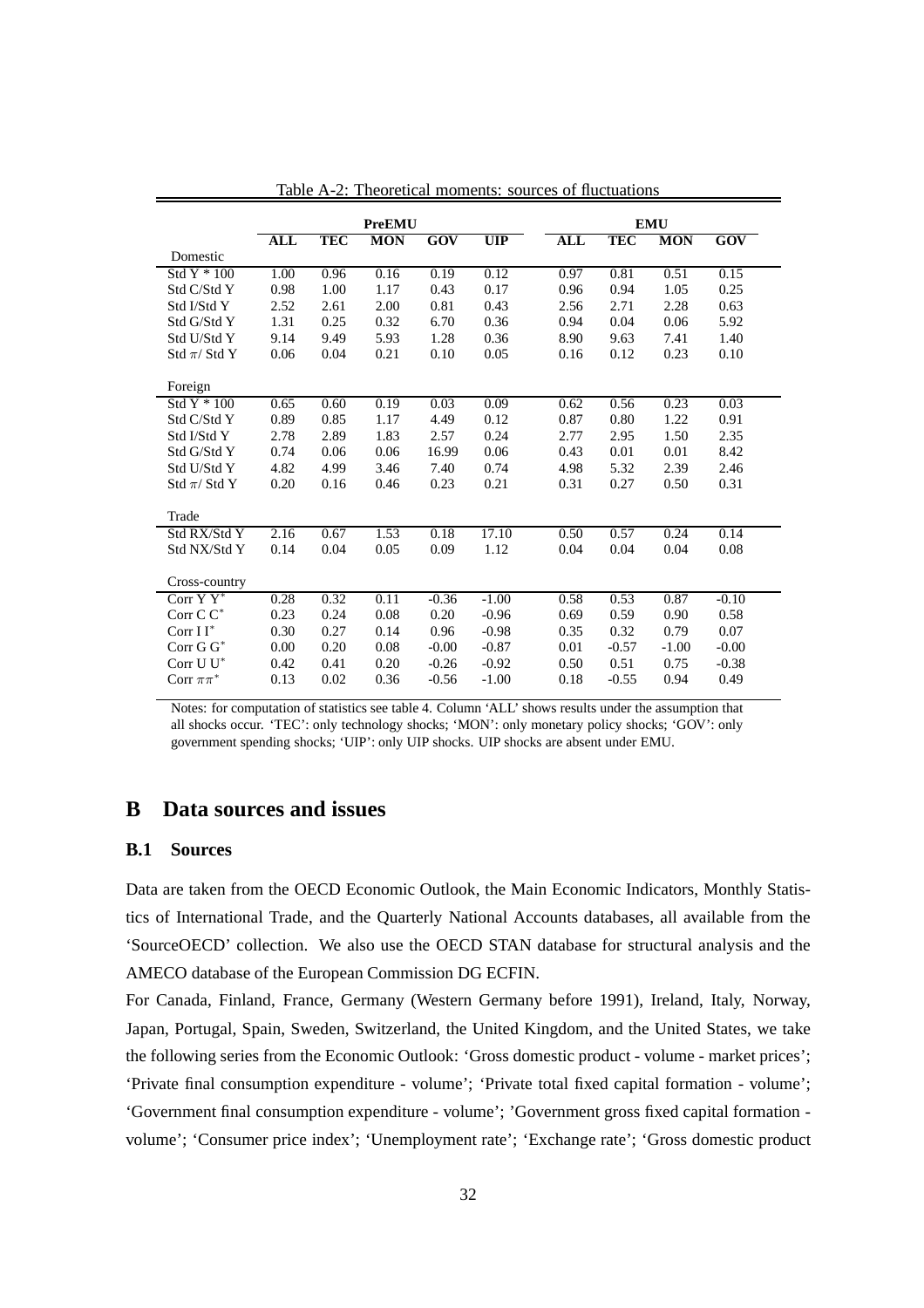- volume - at 2000 PPP - USD'; 'Interest Rate, ShortTerm'; 'OECD crude oil import price - CIF - USD per barrel'; 'Total trade in value by partner countries'. Note that government spending is defined as the sum of government investment and consumption where data on government investment is available.<sup>38</sup>

For the same countries we obtain the following series from the STAN database: 'Production (gross output), volumes' as well as 'Production (gross output), current prices' in 'Manufacturing' and 'Total services'; and the following series from from the AMECO database: 'Net capital stock per unit of gross domestic product at constant market prices: Capital output ratio: total economy (AKNDV)' and 'Adjusted wage share: total economy: as percentage of GDP at current factor cost (Compensation per employee as percentage of GDP at factor cost per person employed.) (ALCD2)'.

The computation of Solow residuals is based on labor inputs only (as the capital stock adjusts only very little at high frequency and data on the capital stock is not generally available). We obtain the following series from the OECD Main Economic Indicators: 'Production of total industry sa'; 'Civilian employment: industry including construction sa' (where not available—GE, FR, and IR series for 'Production in total manufacturing sa' and 'Weekly hours worked (paid): manufacturing' or 'Employees: manufacturing sa' and 'Civilian employment: services sa'. Where available, data for (Output of) 'Services' are from the OECD Quarterly National Accounts. We only consider data up to 2006Q4, because the German labor series ends at that date. We also include a dummy at the time of the re-unification in equation for Germany.

### **B.2 Foreign aggregate and parameter values**

In order to avoid national basis effects, we construct the rest of the world series, i.e., the 'foreign' country for each 'home' country considered, by first calculating quarterly growth rates and then aggregating the weighted series. German growth rates are West-German growth rates until 1990Q4, and unified Germany's growth rates from 1991Q1 onwards. Weights are calculated as the time-varying percentage shares of trade (imports+exports) with the respective country (lagged four quarter rolling window).

The aggregated growth rates are then cumulated from the normalized base year in order to transform the series into levels. Relative variables are specific to the country under consideration and the foreign-country aggregate. For example, the real exchange rate is constructed using the corresponding data on exchange rates and the CPIs of the specific country and the countries forming the foreign aggregate.

 $38$ The series for UK investment (private and public) was adjusted for the unusual transfer of nuclear reactors from the British Nuclear Fuels plc to the Nuclear Decommissioning Authority in April 2005, see National Statistics (2006) for details.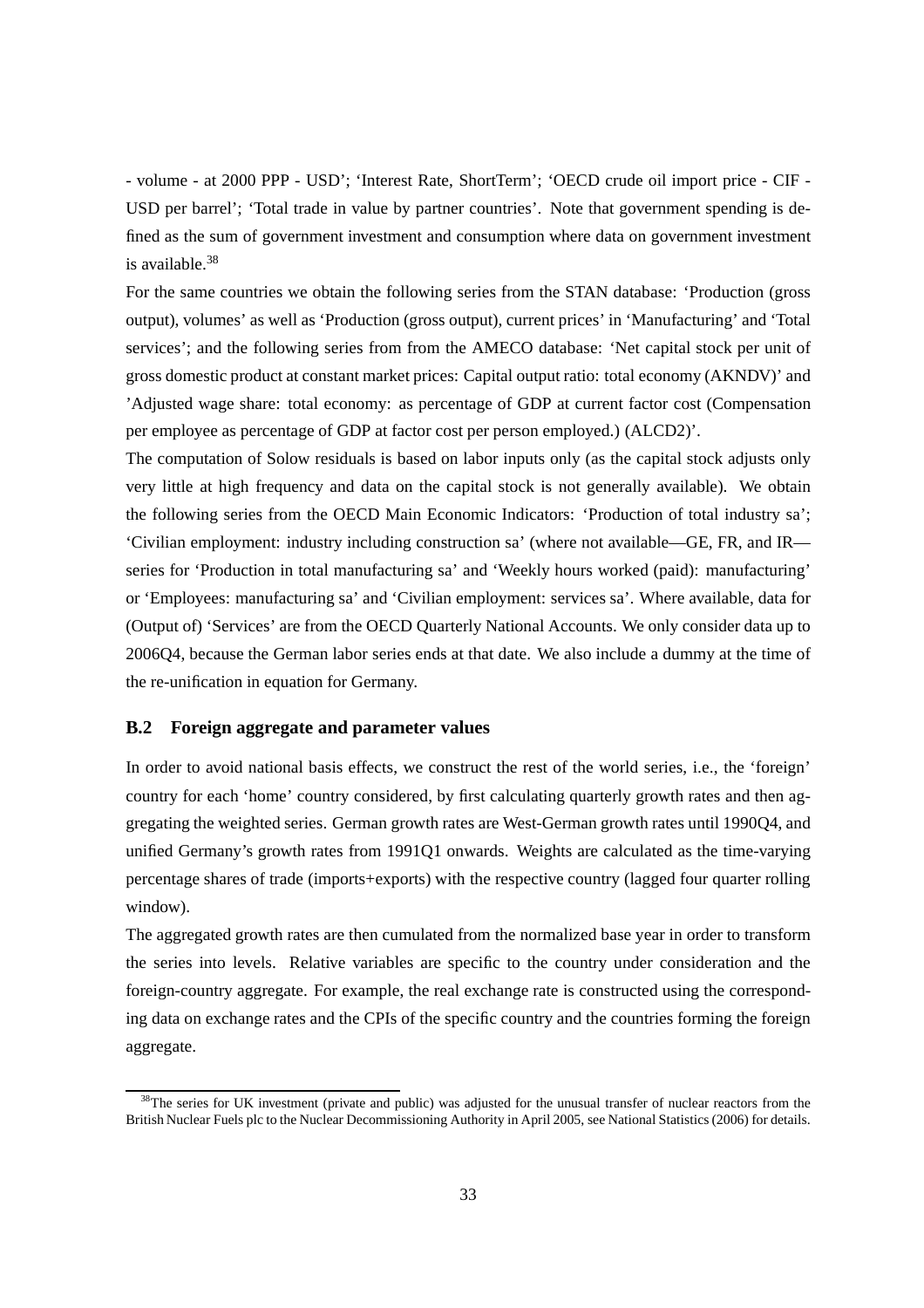Concerning the values for the labor share, the capital-to-output ratio, and the price durations, the averages of the above mentioned time-varying trade weights were used as weights. These weights were adjusted for the fact that data for Ireland is missing in the case of price durations. The average capitalto-output ratio, the labor share, and government spending over GDP were calculated by aggregating the two long-run averages for Germany and EA6 using average PPP adjusted GDP weights, yielding values of 11.99, 0.66, and 0.21 respectively. We compute the average of the ratio manufacturing relative to services output using the averages of time-varying trade weights (adjusted for the missing data for Portugal, Spain, and Ireland).

### **B.3 Filtering**

We generally apply the HP-filter with a smoothing parameter of 1600 to the time series data, before computing statistics of interest. We apply the filter from the earliest available period (1970) until the end of the samples to remove the trend. We follow the same approach to compute the output gap. Note that data used in the estimation of the Taylor rule is not filtered. Since the calculation of the UIP shocks relies on forecasts based on data available in each period, first differences were used instead of the two-sided HP-filter to remove trends.

#### **B.4 Wald test**

In section 2, we use a non-linear Wald test to evaluate whether changes in business cycle statistics are significant. The test statistic of the Wald test is given by

$$
W = [r(b) - q]' \{ R(b)\hat{V}R'(b) \}^{-1} [r(b) - q] \sim \chi^2(1),
$$

with b being a vector of variances of the original variables. The function  $r(b)$  maps these variances into the statistic of interest, for example  $Std(C_{EMU})/Std(Y_{EMU}) - Std(C_{PreEMU})/$  $Std(Y_{PreEMU})$ . The derivative  $R(b)$  is defined as  $\partial r(b)/\partial b'$ . Finally,  $\hat{V}$  is the estimated variancecovariance matrix of b, i.e., the variances and covariances of the included variances. We estimate  $\hat{V}$ employing the Newey-West adjustment for autocorrelation and heteroscedasticity using a lag length of  $T^{1/4}$ , with T being the sample length.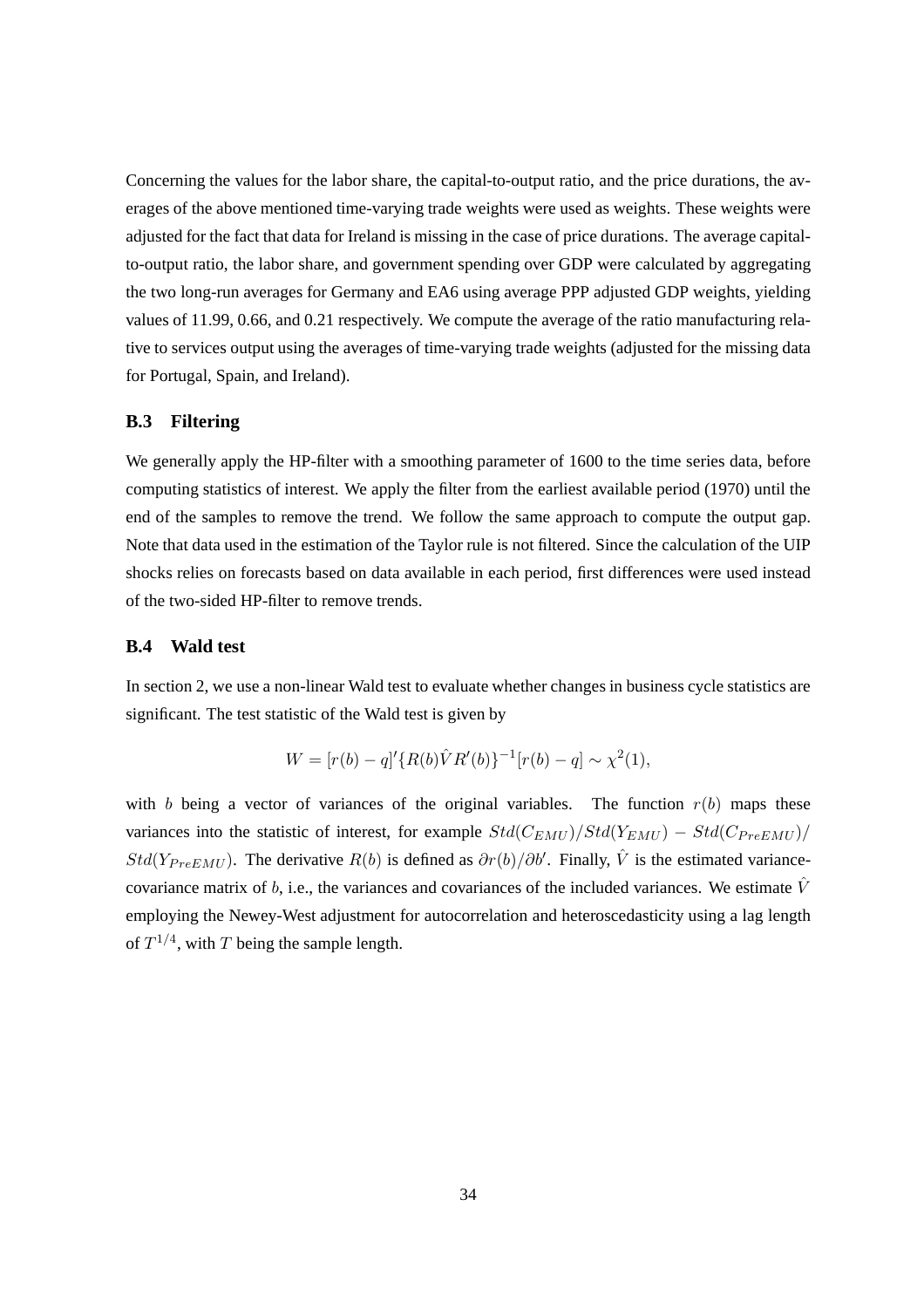# **References**

- Artis, M. J. and Zhang, W. (1997). International business cycles and the erm: Is there a european business cycle? *International Journal of Finance & Economics*, 2(1):1–16.
- Bacchetta, P. and van Wincoop, E. (2010). Infrequent portfolio decisions: A solution to the forward discount puzzle. *American Economic Review*, 100:837–869.
- Baharad, E. and Eden, B. (2004). Price rigidity and price dispersion: Evidence from micro data. *Review of Economic Dynamics*, 7:613–641.
- Baxter, M. and Stockman, A. C. (1989). Business cycles and the exchange-rate regime: some international evidence. *Journal of Monetary Economics*, 23:377–400.
- Blanchard, O. and Perotti, R. (2002). An empirical characterization of the dynamic effects of changes in government spending and taxes on output. *Quarterly Journal of Economics*, 117(4):1329–1368.
- Calvo, G. (1983). Staggered prices in a utility maximizing framework. *Journal of Monetary Economics*, 12:383–398.
- Canova, F., Ciccarelli, M., and Ortega, E. (2007). Similarities and convergence in G-7 cycles. *Journal of Monetary Economics*, 54:850–878.
- Canova, F., Ciccarelli, M., and Ortega, E. (2012). Do institutional changes affect business cycles? Evidence from Europe. *Journal of Economic Dynamics and Control*, 36(10):1520–1533.
- Chari, V. V., Kehoe, P. J., and McGrattan, E. R. (2002). Can sticky price models generate volatile and persistent real exchange rates? *Review of Economic Studies*, 69:533–563.
- Chari, V. V., Kehoe, P. J., and McGrattan, E. R. (2007). Business cycle accounting. *Econometrica*, 75:781–836.
- Christiano, L. J., Eichenbaum, M., and Evans, C. (2005). Nominal rigidities and the dynamic effects of a shock to monetary policy. *Journal of Political Economy*, 113(1):1–45.
- Clarida, R., Galí, J., and Gertler, M. (1998). Monetary policy rules in practice some international evidence. *European Economic Review*, 42:1033–1067.
- Collard, F. and Dellas, H. (2002). Exchange rate systems and macroeconomics stability. *Journal of Monetary Economics*, 49:571–599.
- Corsetti, G. (2008). A modern reconsideration of the theory of optimum currency areas. mimeo EUI.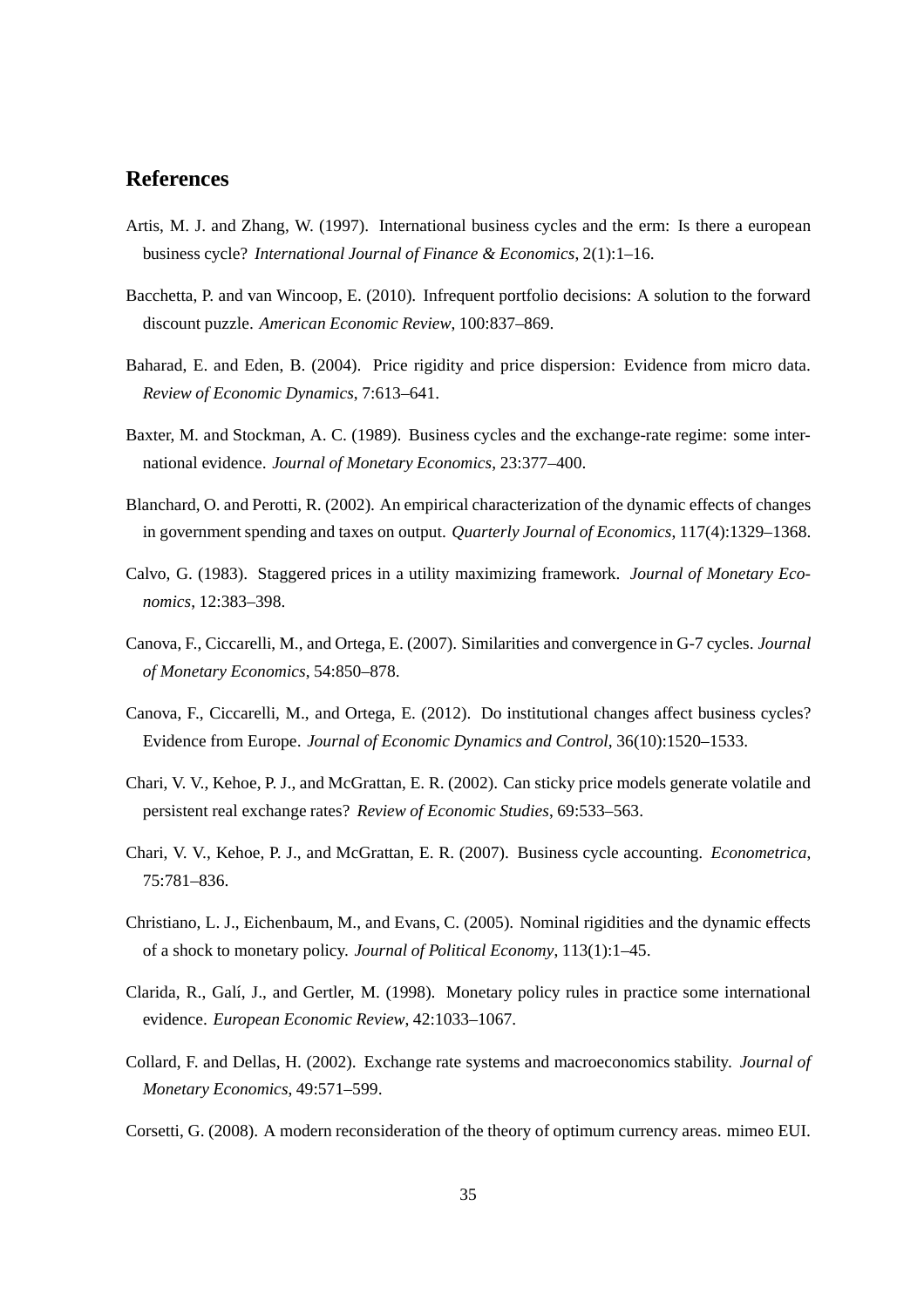- Del Negro, M. and Otrok, C. (2008). Dynamic factor models with time-varying parameters: measuring changes in international business cycles. Staff Reports 326, Federal Reserve Bank of New York.
- Devereux, M. B. and Engel, C. (2003). Monetary policy in the open economy revisited: Price setting and exchange-rate flexibility. *Review of Economic Studies*, 70:765–783.
- Dhyne, E., Álvarez, L. J., Bihan, H. L., Veronese, G., Dias, D., Hoffmann, J., Jonker, N., Lünnemann, P., Rumler, F., and Vilmunen, J. (2006). Price changes in the euro area and the United States: Some facts from individual consumer price data. *Journal of Economic Perspectives*, 20(2):171–192.
- Domeij, D. and Flodén, M. (2006). The labor-supply elasticity and borrowing constraints: Why estimates are biased. *Review of Economic Dynamics*, 9(2):242–262.
- Duarte, M. (2003). Why don't macroeconomic quantities respond to exchange rate variability? *Journal of Monetary Economics*, 50:889–913.
- Eichengreen, B. (1997). *European Monetary Unification*. The MIT Press.
- Faia, E. (2007). Financial differences and business cycle co-movements in a currency area. *Journal of Money, Credit, and Banking*, 39(1):151–185.
- Flood, P. R. and Rose, A. K. (1995). Fixing exchange rates: A virtual quest for fundamentals. *Journal of Monetary Economics*, 36:3–37.
- Friedman, M. (1953). The case for flexible exchange rates. In *Essays in Positive Economics*. University of Chicago Press.
- Galí, J. and Monacelli, T. (2005). Monetary policy and exchange rate volatility in a small open economy. *Review of Economic Studies*, 72:707–734.
- Galí, J. and Perotti, R. (2003). Fiscal policy and monetary integration in Europe. *Economic Policy*, 18:533–572.
- Gerlach, S. and Hoffmann, M. (2008). The impact of the euro on international stability and volatility. European Commission Economic Papers 309.
- Giannone, D., Lenza, M., and Reichlin, L. (2009). Business cycles in the euro area. In Alesina, A. and Giavazzi, F., editors, *Europe and the Euro*, pages 141–167. University of Chicago Press.
- Gregory, A. W. and Head, A. C. (1999). Common and country-specific fluctuations in productivity, investment and the current account. *Journal of Monetary Economics*, 44:423–451.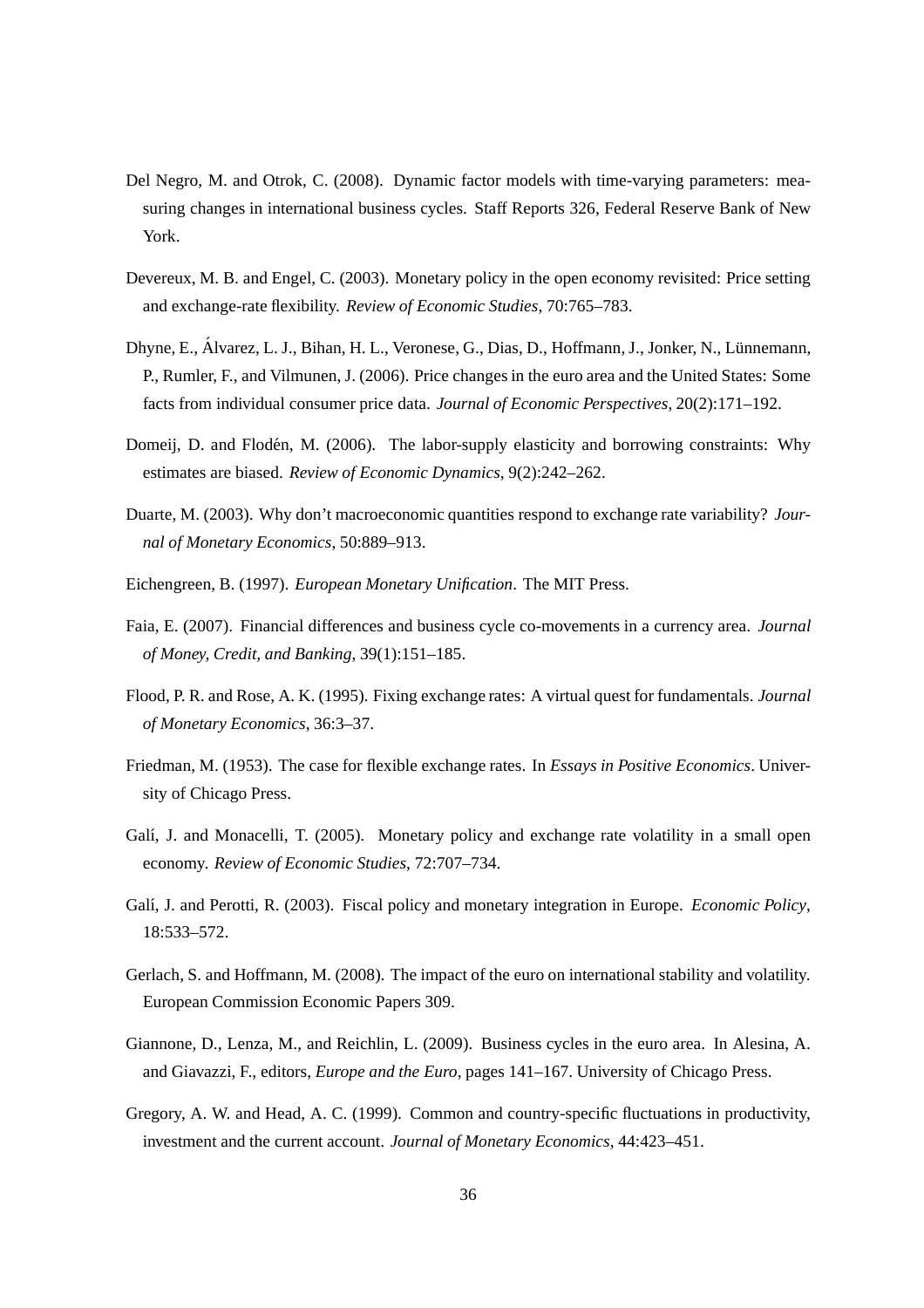- Hagedorn, M. and Manovskii, I. (2008). The cyclical behavior of equilibrium unemployment and vacancies revisited. *American Economic Review*, 98(4):1692–1706.
- Hall, R. E. and Milgrom, P. R. (2008). The limited influence of unemployment on the wage bargain. *American Economic Review*, 98(4):1653–1674.
- Heathcote, J. and Perri, F. (2002). Financial autarky and international business cycles. *Journal of Monetary Economics*, 49:601–627.
- Jung, P. and Kuester, K. (2011). The (un)importance of unemployment fluctuations for welfare. *Journal of Economic Dynamics and Control*, 35:1744–1768.
- Jung, P. and Kuhn, M. (2010). The era of the U.S.-Europe labor market divide: What can we learn? Working paper.
- Kenen, P. (1969). The theory of optimum currency areas: an eclectic view. In Mundell, R. and Swoboda, A., editors, *Problems of the international economy*. Cambridge University Press.
- Kollmann, R. (2002). Monetary policy rules in the open economy: Effects on welfare and business cylces. *Journal of Monetary Economics*, 49:989–1015.
- Kollmann, R. (2004). Welfare effects of a monetary union: the role of trade openness. *Journal of the European Economic Association*, 2(2-3):289–301.
- Kollmann, R. (2005). Macroeconomic effects of nominal exchange rate regimes: new insights into the role of price dynamics. *Journal of International Money and Finance*, 24:275–292.
- Kollmann, R., Enders, Z., and Müller, G. (2011). Global banks and international business cycles. *European Economic Review*, 55:407–426.
- Krugman, P. (1993). Lessons of Massachusetts for EMU. In Giavazzi, F. and Torres, F., editors, *The transition to Economic and Monetary Union in Europe*, pages 241–261. Cambridge University Press.
- Lubik, T. and Schorfheide, F. (2005). A bayesian look at new open economy macroeconomics. In Gertler, M. and Rogoff, K., editors, *NBER Macroeconomics Annual 2005, Volume 20*, pages 313– 366. MIT Press, Cambridge MA.
- McKinnon, R. I. (1963). Optimum currency areas. *American Economic Review*, 53:717–725.
- Monacelli, T. (2004). Into the Mussa puzzle: monetary policy regimes and the real exchange rate in a small open economy. *Journal of International Economics*, 62:191–217.